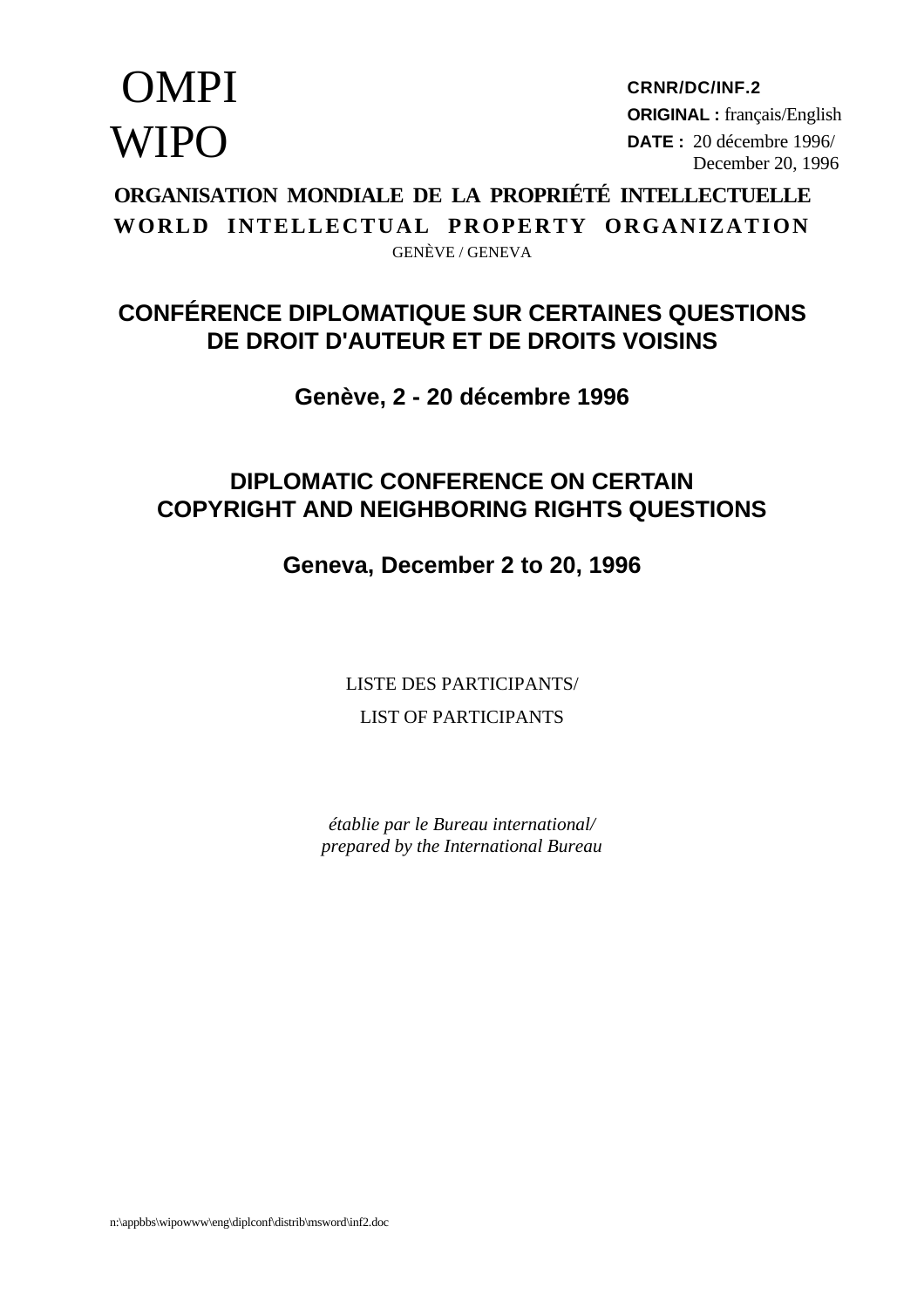### I. DÉLÉGATIONS MEMBRES/MEMBER DELEGATIONS

(dans l'ordre alphabétique des noms français des États) (in the alphabetical order of the names in French of the States)

### AFRIQUE DU SUD/SOUTH AFRICA

Chef de la délégation/Head of the Delegation

Jacob Sello SELEBI, Ambassador, Permanent Representative, Permanent Mission, Geneva

Chef suppléant de la délégation/Alternate Head of the Delegation

Coenraad Johannes VISSER, Professor of Law, Department of Mercantile Law, University of South Africa, Pretoria

Conseiller/Advisor

Andrew Gordon MICHIE, Second Secretary, Permanent Mission, Geneva

### ALBANIE/ALBANIA

Chef de la délégation/Head of the Delegation

Andi GJONEJ, Ambassador, Permanent Representative, Permanent Mission, Geneva

Délégués/Delegates

Arben KALLAMATA, Director, United Nations and Other International Initiatives Department, MFA, Tirana

Luljeta METOHU (Mlle), juriste du droit d'auteur au Secteur juridique de la Direction des relations internationales, Ministère de la culture, de la jeunesse et des femmes, Tirana

### ALGÉRIE/ALGERIA

### Chef de la délégation/Head of the Delegation

Mohamed-Salah DEMBRI, ambassadeur, représentant permanent, Mission permanente, Genève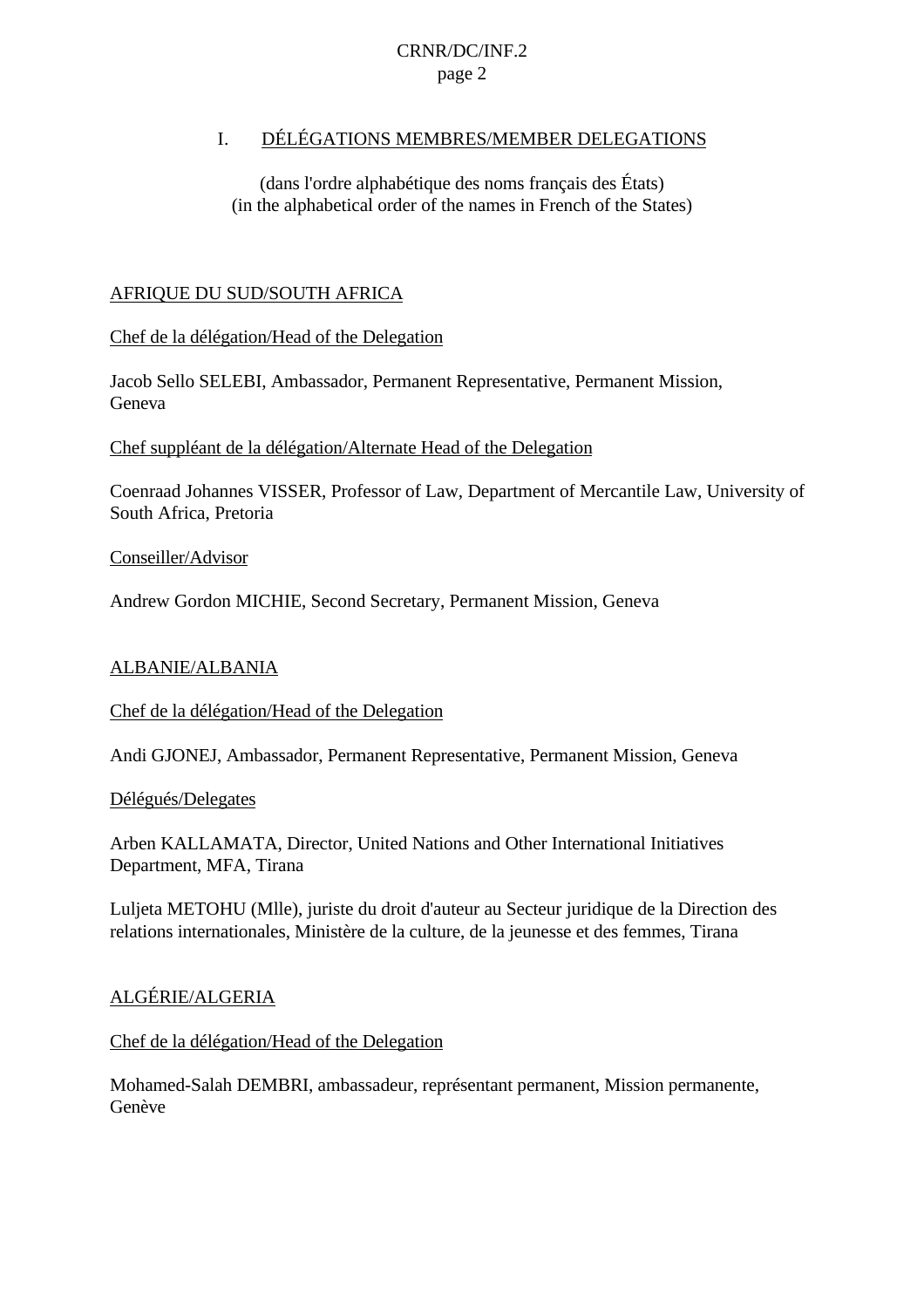### Chef adjoint de la délégation/Deputy Head of the Delegation

Mahiddine MESSAOUI, ministre plénipotentiaire, Mission permanente, Genève

### Délégué/Delegate

Azzedine Moncef KATEB, directeur général de l'Office national du droit d'auteur (ONDA), Alger

### Conseiller/Advisor

Ahmed LARABA, professeur de droit international public, conseiller juridique de l'Office national du droit d'auteur (ONDA) en matière de propriété intellectuelle, Alger

### ALLEMAGNE/GERMANY

Chef de la délégation/Head of the Delegation

Wilhelm HÖYNCK, Ambassador, Permanent Representative, Permanent Mission, Geneva

Chef adjoint de la délégation/Deputy Head of the Delegation

Alfons SCHÄFERS, Deputy Director General, Federal Ministry of Justice, Bonn

Délégués/Delegates

Kurt KEMPER, Head of the Copyright Division, Federal Ministry of Justice, Bonn

Jörg-Eckhard DÖRDELMANN, Head of Section, Supervision of Collecting Societies, German Patent Office, Munich

Ludwig STIEGLER, Attorney-at-Law, Member, German Bundestag

Norbert RÖTTGEN, Attorney-at-Law, Member, German Bundestag

Michael SCHAEFER, First Counsellor, Permanent Mission, Geneva

Jens LORENTZ, Second Secretary, Federal Foreign Office, Bonn

Conseiller/Advisor

Martina JOHN (Mrs.), Third Secretary, Permanent Mission, Geneva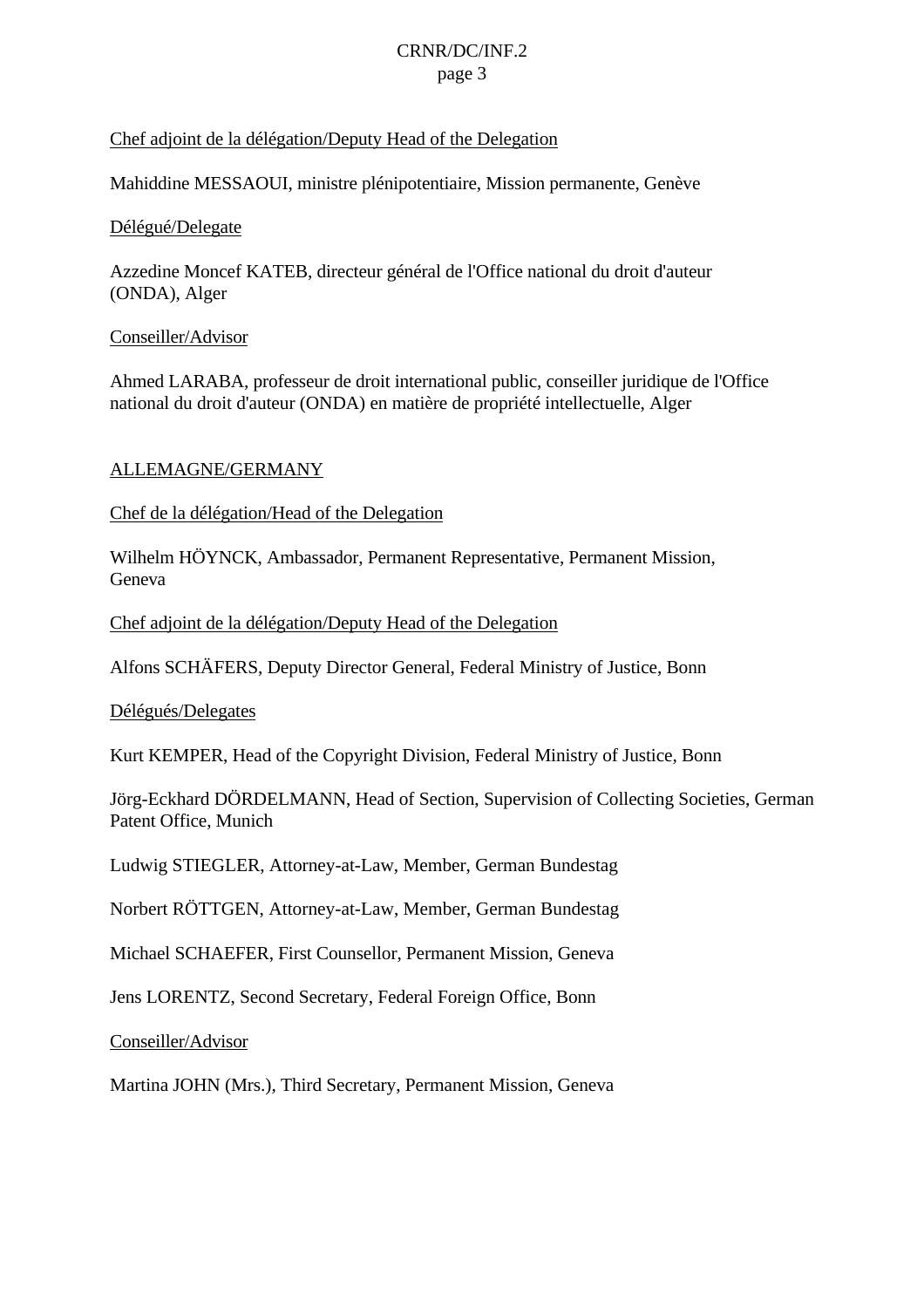#### ANDORRE/ANDORRA

#### Délégué/Delegate

Eusebi NOMEN, Adviser to the Prime Minister for Intellectual Property Matters, Andorra la Vella

#### ANGOLA

Chef de la délégation/Head of the Delegation

Adriano A. TEIXEIRA PARREIRA, ambassadeur, représentant permanent, Mission permanente, Genève

#### Délégués/Delegates

Mário de AZEVEDO CONSTANTINO, deuxième secrétaire à la Mission permanente, Genève

Damião João António PINTO BAPTISTA, directeur de la Direction nationale des spectacles et du droit d'auteur, Ministère de la culture, Luanda

#### ARABIE SAOUDITE/SAUDI ARABIA

Délégué/Delegate

Hashim A. SHATA, First Secretary, Permanent Mission, Geneva

#### ARGENTINE/ARGENTINA

Chef de la délégation/Head of the Delegation

Manuel BENITEZ, Ministro Plenipotenciario, Misión Permanente, Ginebra

Chef adjoint de la délégation/Deputy Head of the Delegation

Hilda RETONDO (Sra.), Directora Nacional del Derecho de Autor, Ministerio de Justicia, Buenos Aires

Délégué/Delegate

Diego MALPEDE, Segundo Secretario, Misión Permanente, Ginebra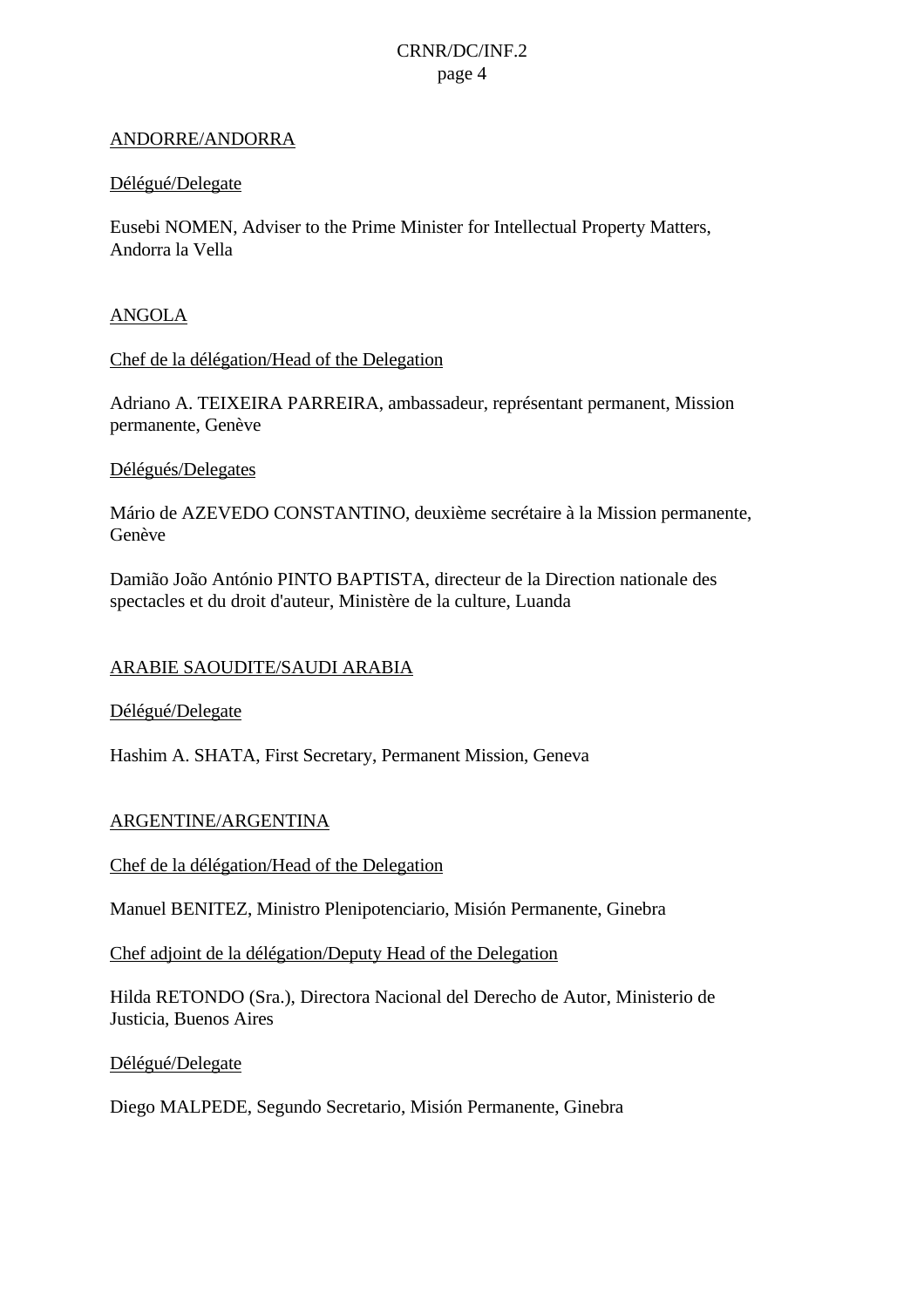### Conseillers/Advisors

Miguel Angel EMERY, Profesor Derechos Intelectuales, Universidad de Palermo, Profesor Derecho Comercial, Universidad de Buenos Aires, Buenos Aires

Leandro Darío RODRIGUEZ MIGLIO, Director, Area Internacional, Sociedad Argentina de Autores y Compositores de Música (SADAIC), Buenos Aires

Luis Tomás GENTIL, Consejero, Asociación Argentina de Intérpretes (AADI), Buenos Aires

Luis AGUADO, Asesor, Gerente General, Cámara Argentina de Productores de Fonogramas y Videogramas y sus Reproducciones (CAPIF), Buenos Aires

Martín MASSINI EZCURRA, Director Ejecutivo, Asociación de Teleradiodifusoras Argentinas (ATA), Buenos Aires

Edmundo REBORA, Miembro, Consejo Directivo, Asociación de Radiodifusoras Privadas Argentinas (ARPA), Buenos Aires

### ARMÉNIE/ARMENIA

### Délégué/Delegate

Vladimir KOSTANDYAN, Head, National Copyright Agency, Yerevan

### AUSTRALIE/AUSTRALIA

Chef de la délégation/Head of the Delegation

Christopher Colin CRESWELL, Assistant Secretary, International Trade Law and Intellectual Property Branch, Attorney-General's Department, Canberra

#### Délégués/Delegates

Frank Robert Casimir SCHONEVELD, Minister Counsellor (Legal Affairs), Australian Embassy and Mission to the European Union, Brussels

Julia Jane NIELSON (Ms.), Third Secretary, Permanent Mission to the World Trade Organization, Geneva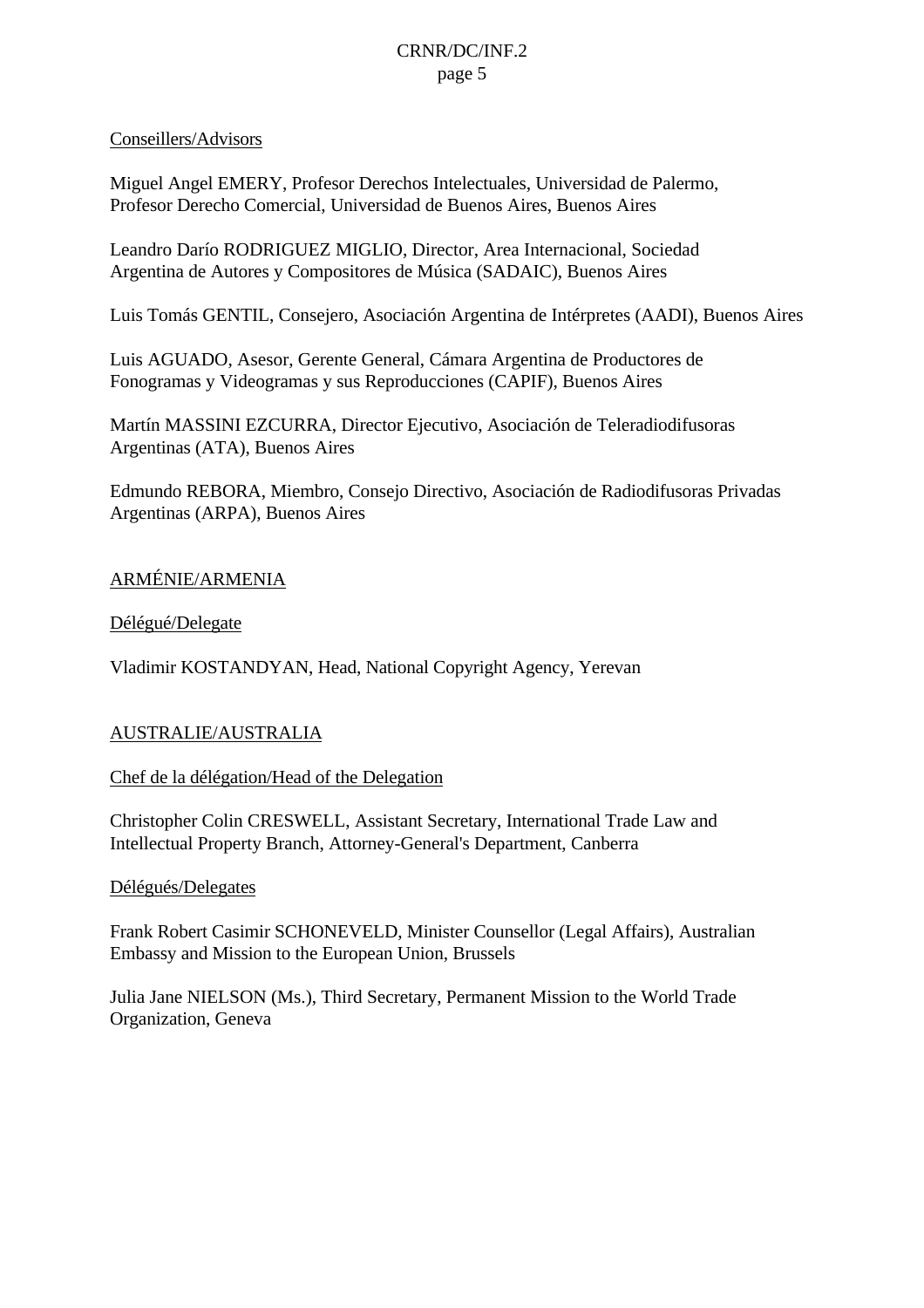#### AUTRICHE/AUSTRIA

### Chef de la délégation/Head of the Delegation

Günter AUER, Chief Public Prosecutor, Federal Ministry of Justice, Vienna

### Délégué/Delegate

Ewald GLANTSCHNIG, Counsellor, Permanent Mission, Geneva

### AZERBAÏDJAN/AZERBAIJAN

#### Chef de la délégation/Head of the Delegation

Kiamran IMANOV, Chairman, Copyright Agency of the Azerbaijani Republic, Baku

### BANGLADESH

### Délégués/Delegates

Nurul ISLAM, Deputy Secretary, Ministry of Cultural Affairs, Bangladesh Secretariat, Dhaka

Shahidul ISLAM, First Secretary, Permanent Mission, Geneva

### BÉLARUS/BELARUS

#### Chef de la délégation/Head of the Delegation

Mikhail KHVASTOU, Deputy Minister for Foreign Affairs, Ministry of Foreign Affairs, Minsk

#### Chef adjoint de la délégation/Deputy Head of the Delegation

Stanislau SUDARIKAU, Acting Head, Committee on Copyright and Neighboring Rights, Ministry of Education and Science, Minsk

#### Délégués/Delegates

Andrei IAKUSHENKA, Head, International Treaties Division, Ministry of Foreign Affairs, Minsk

Alena KUPCHYNA (Mrs.), Counsellor, Permanent Mission, Geneva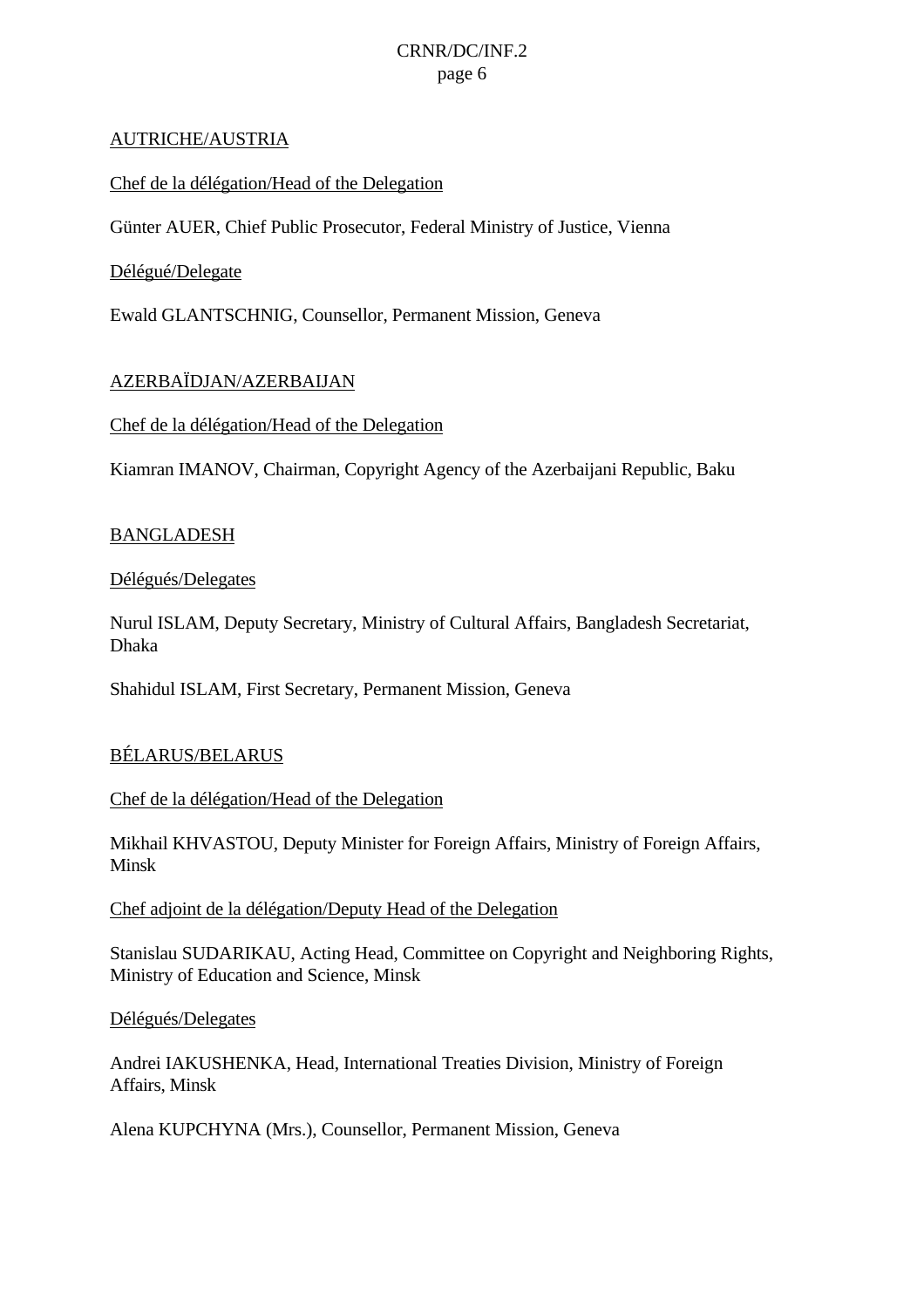#### BELGIQUE/BELGIUM

#### Chef de la délégation/Head of the Delegation

Lodewijk WILLEMS, ambassadeur, représentant permanent, Mission permanente, Genève

#### Chefs adjoints de la délégation/Deputy Heads of the Delegation

Ann DE RIDDER (Mme), conseiller-adjoint au Service juridique, Ministère des affaires étrangères, Bruxelles

Jérôme DEBRULLE, conseiller-adjoint au Ministère de la justice, Bruxelles

Carine DOUTRELEPONT (Mme), Ministère de la justice, Bruxelles

Herman MERCKX, conseiller à la Mission permanente, Genève

Délégué/Delegate

Christian BOURGOIGNIE, attaché auprès de la région wallonne et la Communauté française de Belgique

Conseiller/Advisor

David BAERVOETS, conseiller adjoint au Ministère de la justice, Bruxelles

#### BHOUTAN/BHUTAN

Délégué/Delegate

Rinzin DORJI, Joint Secretary, Ministry of Trade and Industry, Timphu

#### BOLIVIE/BOLIVIA

### Chef de la délégation/Head of the Delegation

Raúl MEDRANO VIDAL, Director Nacional de Derecho de Autor, Dirección Nacional de Derechos de Autor, Ministerio de Desarrollo Humano, Secretaría Nacional de Cultura, La Paz

Délégué/Delegate

Manuel SUÁREZ AVILA, Consejero, Misión Permanente, Ginebra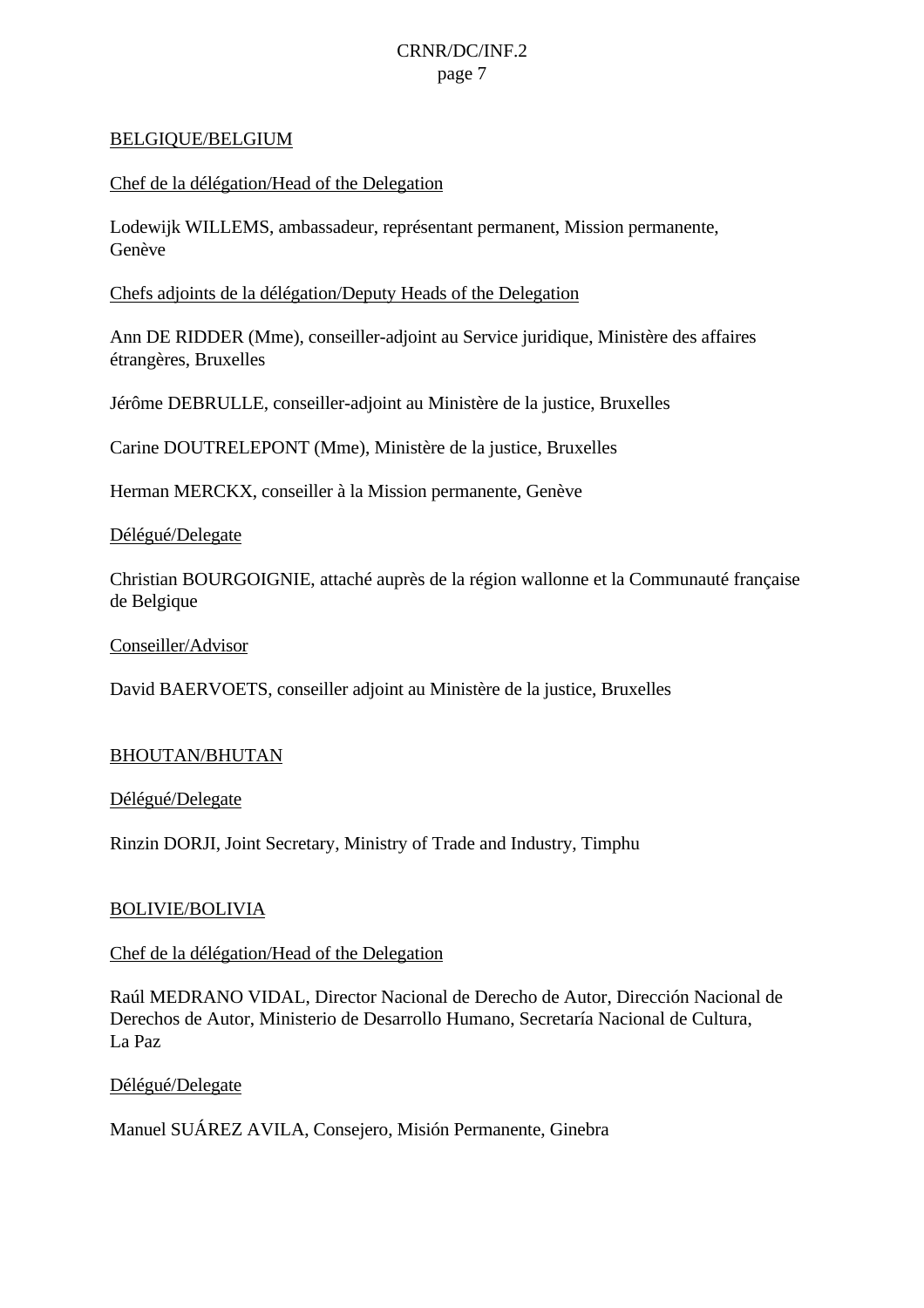### BOSNIE-HERZÉGOVINE/BOSNIA AND HERZEGOVINA

### Chef de la délégation/Head of the Delegation

Mustafa BIJEDIC, Ambassador, Permanent Representative, Permanent Mission, Geneva

### Délégués/Delegates

Sefik FADZAN, Counsellor, Permanent Mission, Geneva

Sabahka RADJO (Ms.), attaché, Permanent Mission, Geneva

### BRÉSIL/BRAZIL

Chef de la délégation/Head of the Delegation

Gilberto VERGNE SABOIA, Ambassador, Permanent Representative, Permanent Mission, Geneva

Chef adjoint de la délégation/Deputy Head of the Delegation

Guido Fernando SILVA SOARES, Minister Counsellor, Permanent Mission, Geneva

#### Délégués/Delegates

Nelida JAZBIK JESSEN (Mrs.), Attorney General, National Institute of Industrial Property (INPI), Rio de Janeiro

Simone Henriqueta COSSETIN SCHOLZE (Mrs.), Assistant of the Minister of Science and Technology, Ministry of Science and Technology, Brasilia

Jane ALCANFOR PINHO (Mrs.), General Coordinator, Ministry of Industry, Commerce and Tourism, Brasilia

Vicente MACEDO FILHO, General Coordinator of Software, Services and Application of the Informatics, Ministry of Science and Technology, Brasilia

Otávio Carlos Monteiro Afonso DOS SANTOS, Coordinator of Copyright, Ministry of Culture, Brasilia

Hildebrando PONTES NETO, Lawyer, National Library Foundation of Brazil

Luiz Cesar GASSER, Second Secretary, Permanent Mission, Geneva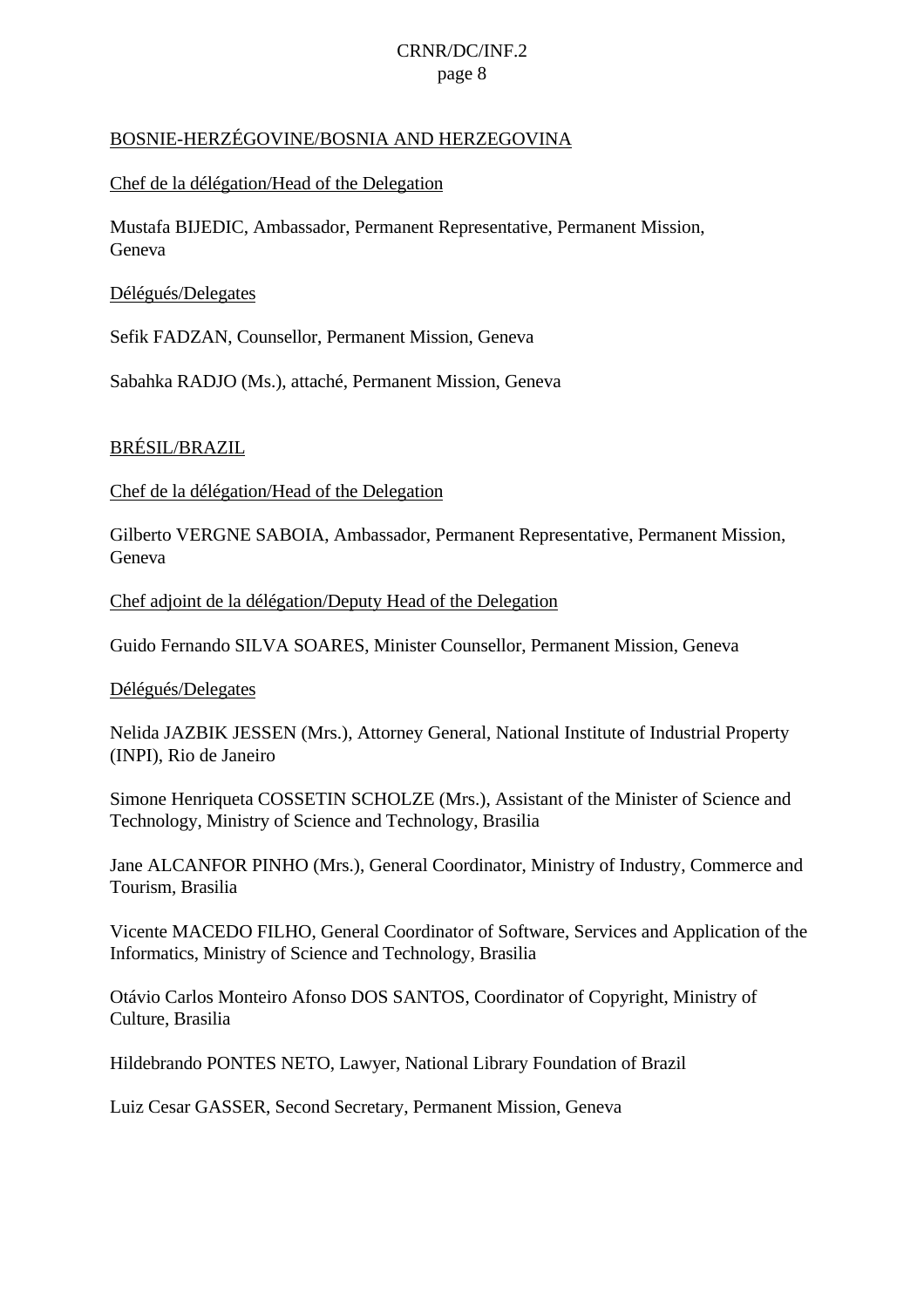Otavio BRANDELLI, Third Secretary, Permanent Mission of Brazil to the European Commission, Brussels

João Lucas QUENTAL NOVAES DE ALMEIDA, Third Secretary, Division of Commercial Policy, Ministry of External Relations, Brasilia

### BRUNÉI DARUSSALAM/BRUNEI DARUSSALAM

Délégués/Delegates

Abu Sufian HAJI ALI, Acting chargé d'affaires, Permanent Mission, Geneva

### BULGARIE/BULGARIA

Chef de la délégation/Head of the Delegation

Anton Borissov CHRISTOV, Counsellor, Foreign Economic Policy Department, Ministry of Foreign Affairs, Sofia

Délégués/Delegates

Dimiter ENTCHEV, Director, National Center for Copyright and Neighboring Rights Protection, Ministry of Culture, Sofia

Rakovski LASHEV, First Secretary, Permanent Mission, Geneva

### BURKINA FASO

Chef de la délégation/Head of the Delegation

Ablassé OUEDRAOGO, ministre des affaires étrangères du Burkina Faso, Ouagadougou

Chefs adjoints de la délégation/Deputy Heads of the Delegation

Jean-Baptiste ILBOUDO, ambassadeur du Burkina Faso à Bonn

Jules BATCHONO, ministre plénipotentiaire, directeur des affaires juridiques et consulaires, Ministère des affaires étrangères, Ouagadougou

Délégué/Delegate

André Roch PALENFO, directeur du Bureau burkinabé du droit d'auteur (BBDA), Ministère de la communication et de la culture, Ouagadougou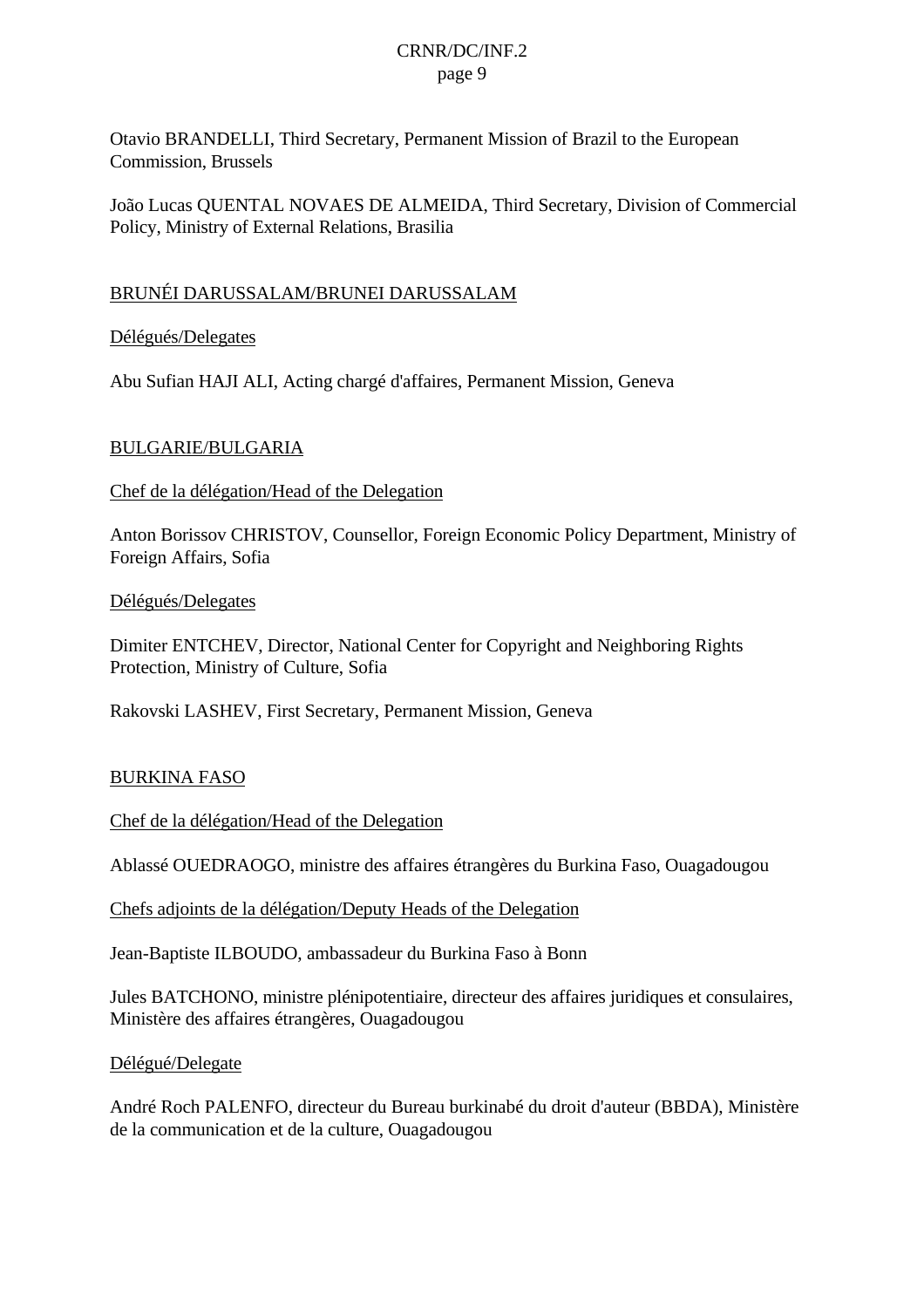#### BURUNDI

#### Chef de la délégation/Head of the Delegation

Appolonie SIMBIZI (Mme), ambassadeur, représentant permanent, Mission permanente, Genève

#### CAMEROUN/CAMEROON

Chef de la délégation/Head of the Delegation

François-Xavier NGOUBEYOU, ambassadeur, représentant permanent, Mission permanente, Genève

Chef adjoint de la délégation/Deputy Head of the Delegation

Nathalie ZANGHA ABOMO (Mme), attaché aux Services du premier ministre, Premier ministère, Yaoundé

#### Délégués/Delegates

Emerant MBON MEKOMPOMB, chef de la Division de la coopération internationale, Ministère de la culture, Yaoundé

Thierry Edgard NDOE MESSI, conseiller aux affaires étrangères, Ministère des relations extérieures, Yaoundé

Jean-Marie NDJOCK, chargé d'études, assistant au Ministère de la culture, Yaoundé

#### CANADA

Chef de la délégation/Head of the Delegation

Danielle BOUVET (Ms.), Director, Intellectual Property Policy, Department of Industry, **Ottawa** 

#### Délégués/Delegates

Susan KATZ (Ms.), Acting Director General, Cultural Industries Policy, Department of Canadian Heritage, Ottawa

Bruce COUCHMAN, Legal Adviser, Intellectual Property Policy, Department of Industry, **Ottawa** 

Anna Marie LABELLE (Ms.), Legal Counsel, Department of Justice, Ottawa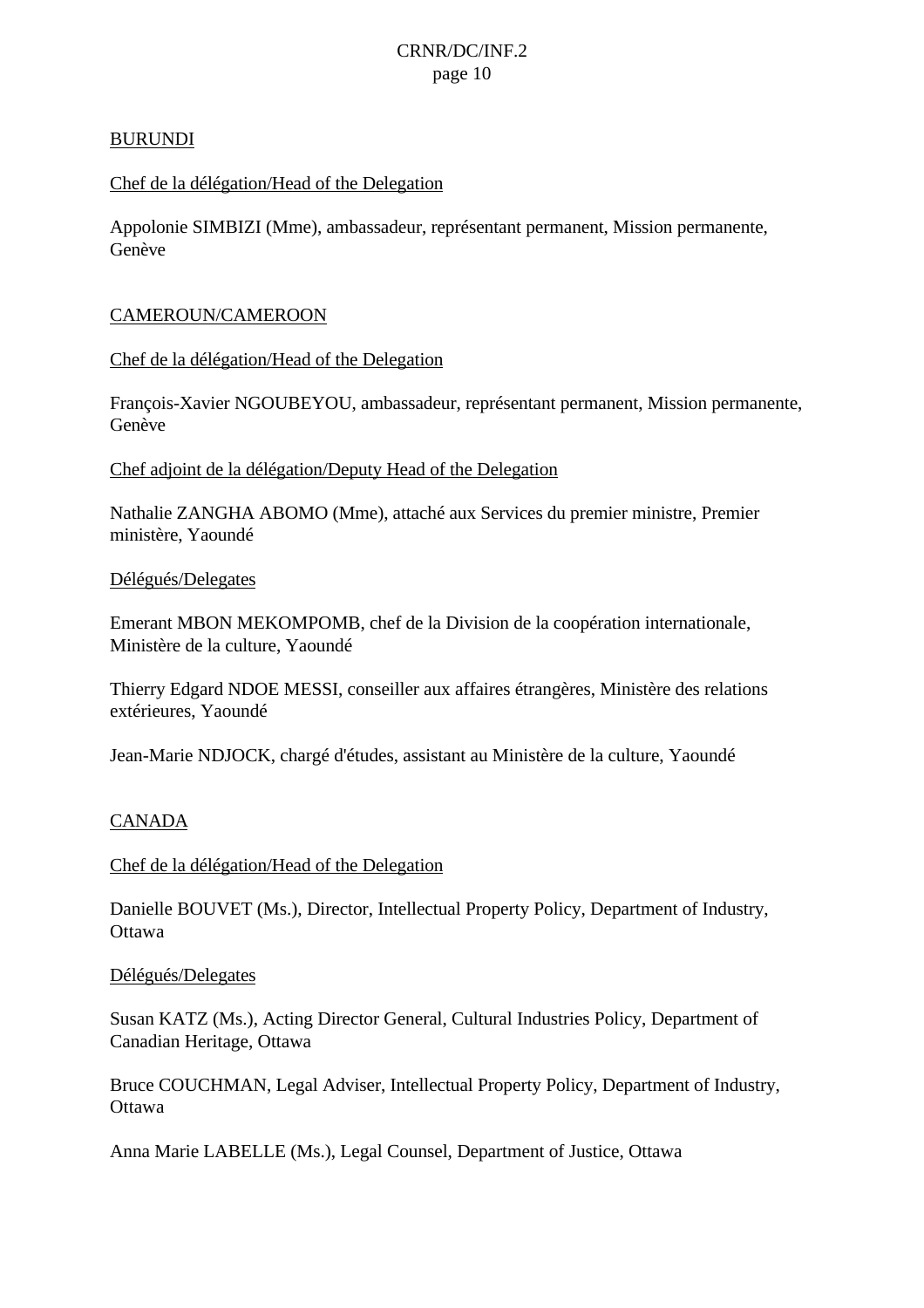Pierre LEDUC, Senior Policy Officer, New Media and Entertainment, Department of Industry, Ottawa

Madeleine BETTS (Ms.), Senior Policy Analyst, Information and Technology Trade Policy Division, Department of Foreign Affairs and International Trade, Ottawa

Paul ROBERTSON, Counsellor, Permanent Mission, Geneva

### CHILI/CHILE

Chef de la délégation/Head of the Delegation

Carmen Luz GUARDA (Sra.), Embajadora, Representante Permanente, Misión permanente de Chile ante la Organización Mundial del Comercio (OMC), Ginebra

Chef adjoint de la délégation/Deputy Head of the Delegation

Marino PORZIO, Asesor en materia de Propiedad Intelectual, Ministerio de Relaciones Exteriores, Santiago de Chile

#### Délégués/Delegates

Cecilia GALLARDO (Sra.), Ministro Consejero, Subdirectora de Política Multilateral, Ministerio de Relaciones Exteriores, Santiago de Chile

Alejandro ROGERS, Consejero, Misión Permanente de Chile ante la Organización Mundial del Comercio (OMC), Ginebra

#### Conseillers/Advisors

Santiago SCHUSTER, Director General, Sociedad Chilena del Derecho de Autor (SCD), Santiago de Chile

Fernando SILVA CUNICH, Asesor Jurídico, Asociación de Productores de Fonográmas de Chile, Valparaíso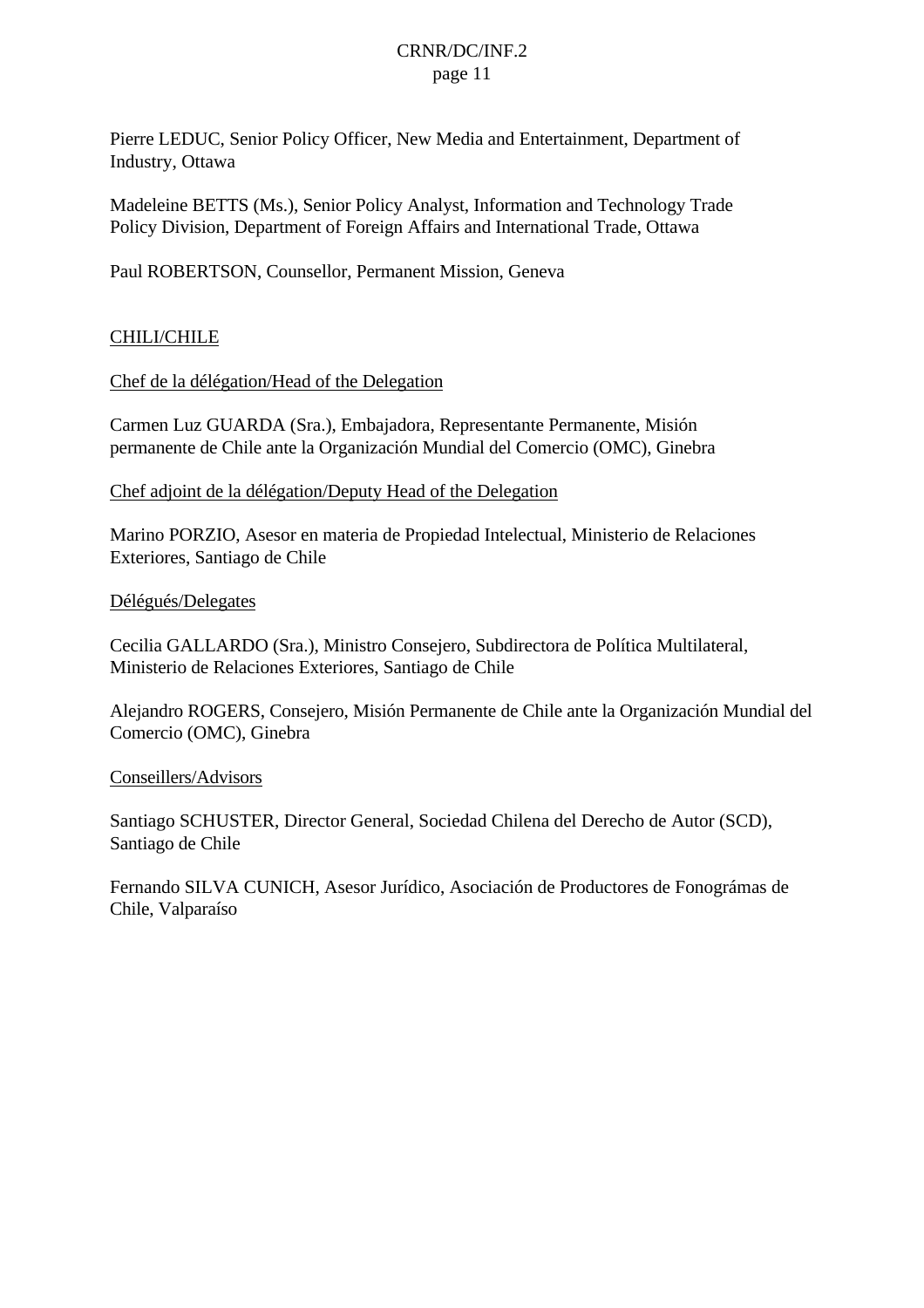### CHINE/CHINA

### Chef de la délégation/Head of the Delegation

SHEN Rengan, Deputy Commissioner, National Copyright Administration of the People's Republic of China (NCAC), Beijing

Chefs suppléants de la délégation/Alternate Heads of the Delegation

WANG Gan Wen, Director General, General Office, Ministry of Radio, Film and TV, Beijing

GAO Shuxun, Deputy Director General, General Office, Ministry of Culture, Beijing

#### Délégués/Delegates

TONG Xianguo, First Secretary, Permanent Mission, Geneva

ZHAO Yangling (Mrs.), First Secretary, Permanent Mission, Geneva

#### Conseillers/Advisors

WU Haitao, Deputy Director, Copyright Division, National Copyright Administration of the People's Republic of China (NCAC), Beijing

SU He, First Secretary, International Department, Ministry of Foreign Affairs, Beijing

TIAN Lixiao, Third Secretary, Department of Treaty and Law, Ministry of Foreign Affairs, Beijing

#### CHYPRE/CYPRUS

Chef de la délégation/Head of the Delegation

Sotirios ZACKHEOS, Ambassador, Permanent Representative, Permanent Mission, Geneva

Chef adjoint de la délégation/Deputy Head of the Delegation

Loria MARKIDES (Mrs.), Deputy Permanent Representative, Permanent Mission, Geneva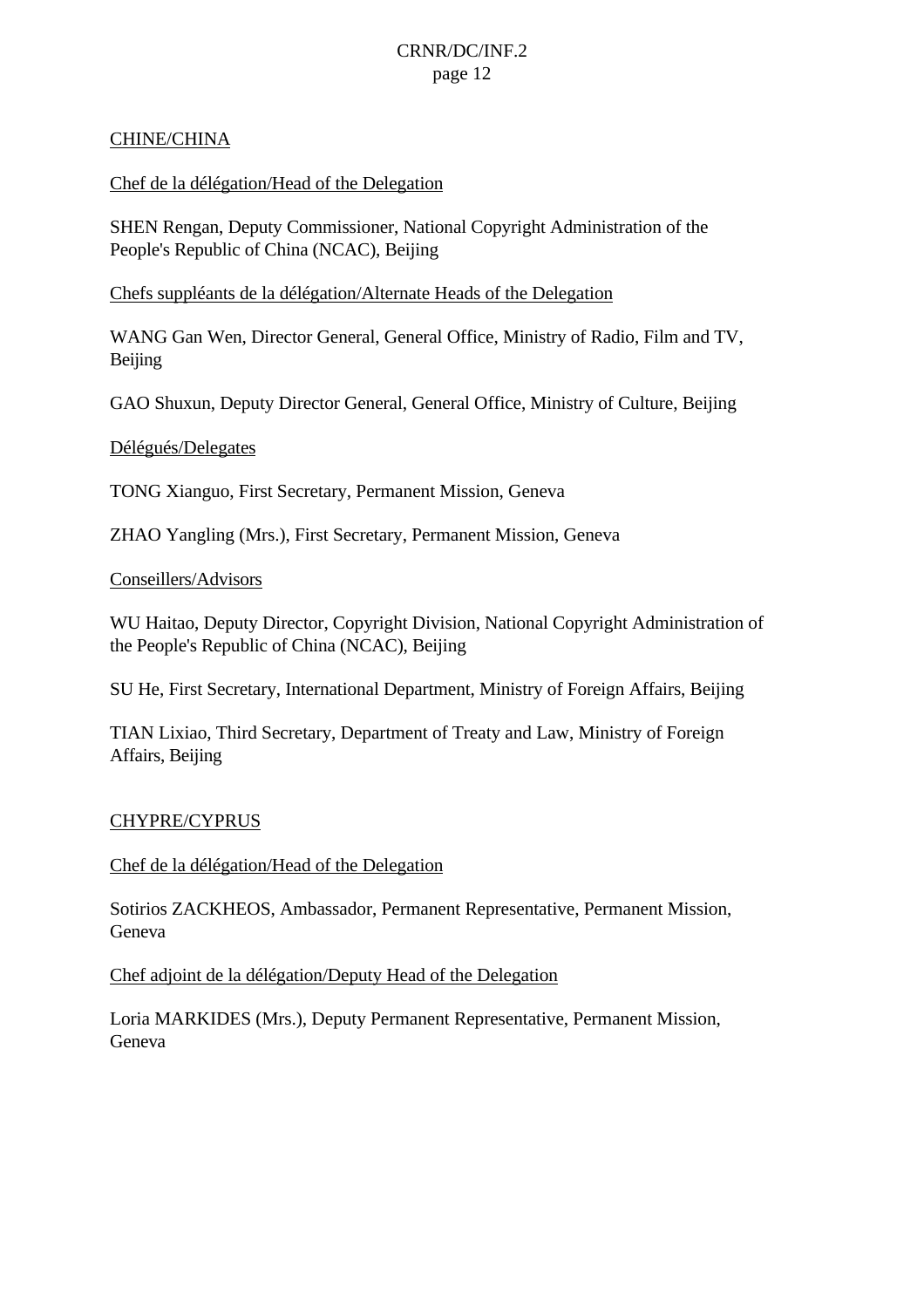#### COLOMBIE/COLOMBIA

#### Chef de la délégation/Head of the Delegation

Gustavo CASTRO GUERRERO, Embajador, Representante Permanente, Misión Permanente, Ginebra

#### Chef adjoint de la délégation/Deputy Head of the Delegation

Fernando ZAPATA LÓPEZ, Director General, Dirección Nacional del Derecho de Autor, Santa Fé de Bogotá

#### Délégués/Delegates

Juan David CASTRO GARCIA, Asesor, Dirección Nacional del Derecho de Autor, Santafé de Bogotá

Carlos Roberto SAENZ VARGAS, Segundo Secretario, Misión Permanente, Ginebra

#### COSTA RICA

Chef de la délégation/Head of the Delegation

Manuel B. DENGO, Embajador, Representante Permanente, Misión Permanente, Ginebra

#### Délégués/Delegates

Joaquín ALVAREZ, Ministro Consejero, Misíon Permanente, Ginebra

Liliana ALFARO ROJAS (Sra.), Directora, Registro de la Propiedad Intelectual, Ministerio de Justicia, San José

Mariela ARROYO QUESADA (Srta.), Consejero, Misión Permanente, Ginebra

#### CÔTE D'IVOIRE

#### Chef de la délégation/Head of the Delegation

Norbert Etranny YAO, directeur général du Bureau ivoirien du droit d'auteur (BURIDA), Abidjan

Délégué/Delegate

Marc Georges SÉRY, conseiller, Mission permanente, Genève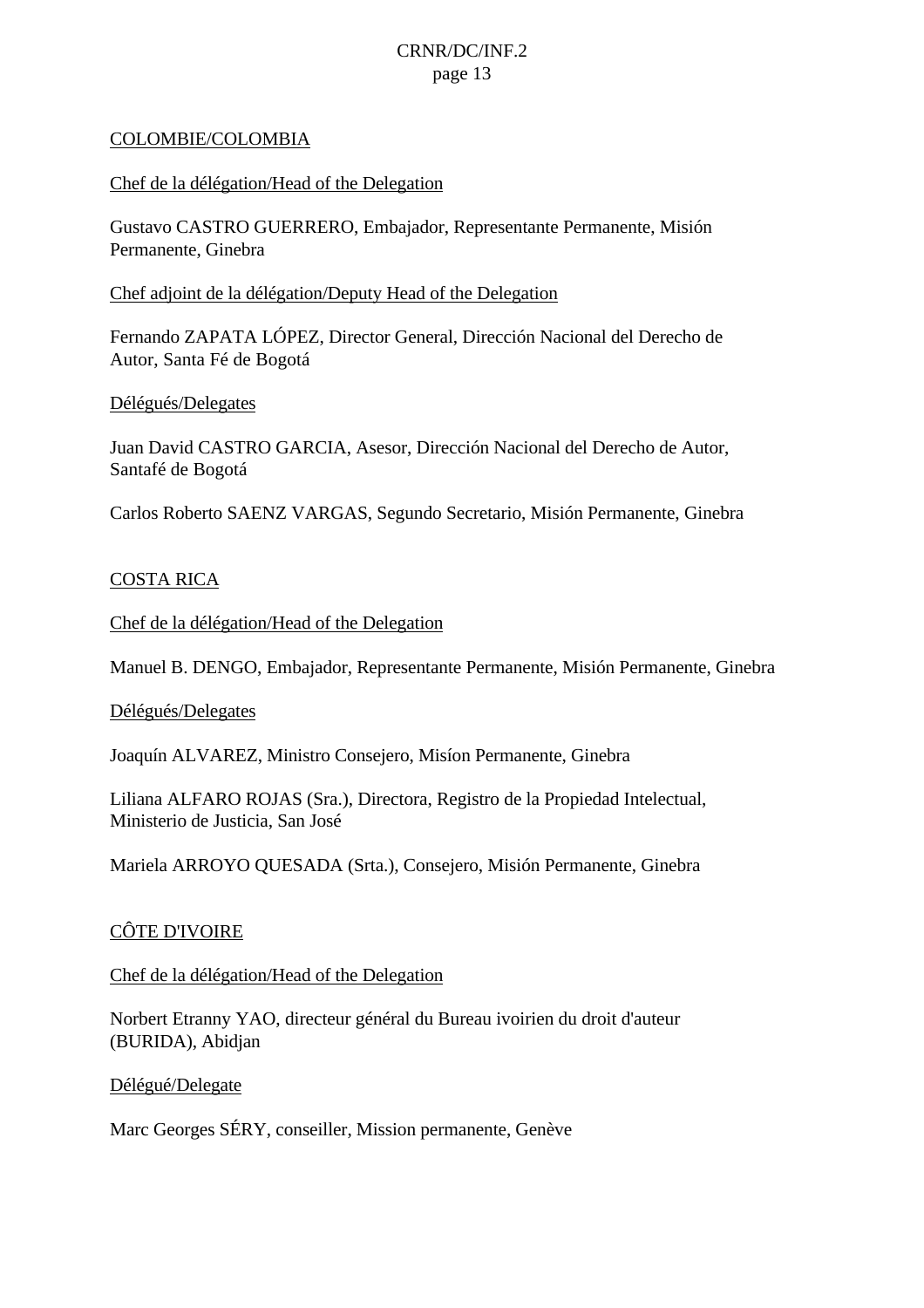### CROATIE/CROATIA

Chef de la délégation/Head of the Delegation

Darko BEKIΧ, Ambassador, Permanent Representative, Permanent Mission, Geneva

Chef adjoint de la délégation/Deputy Head of the Delegation

Nikola KOPΕIΧ, Director, State Intellectual Property Office, Zagreb

Délégués/Delegates

Vesna STILIN (Ms.), State Intellectual Property Office, Zagreb

Ivan HENNEBERG, Professor, Faculty of Law, Zagreb University, Zagreb

Igor GLIHA, Faculty of Law, Zagreb

Zrinka UJEVIΧ (Ms.), Third Secretary, Permanent Mission, Geneva

Gordan MARKOTIΧ, Permanent Mission, Geneva

### CUBA

Chef de la délégation/Head of the Delegation

Miguel JIMÉNEZ ADAY, Director, Centro Nacional de Derecho de Autor (CENDA), Ministerio de la Cultura, La Habana

Délégué/Delegate

Pedro REGALADO PIMENTEL, Primer Secretario, Misión Permanente, Ginebra

#### DANEMARK/DENMARK

Chef de la délégation/Head of the Delegation

Johannes NØRUP-NIELSEN, Head of Division, Ministry of Culture, Copenhagen

Chef adjoint de la délégation/Deputy Head of the Delegation

Morten MADSEN, Head of Section, Ministry of Culture, Copenhagen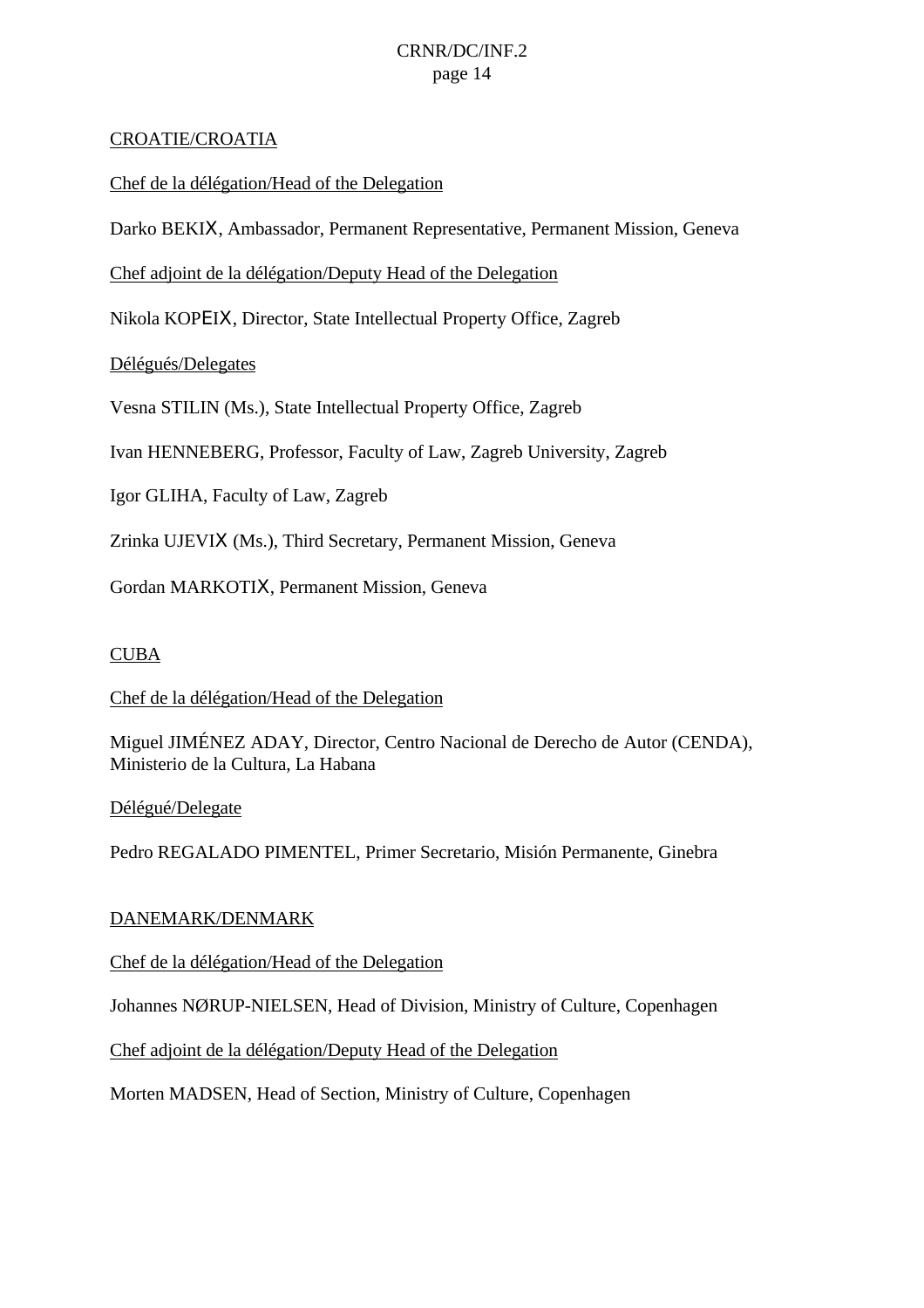### ÉGYPTE/EGYPT

### Chef de la délégation/Head of the Delegation

Mounir ZAHRAN, Ambassador, Permanent Representative, Permanent Mission, Geneva

### Délégués/Delegates

Abdel Kader Hashem EL NASHAR, conseiller juridique au Ministère de la culture, Le Caire

Wael ABOULMAGD, Second Secretary, Legal Department, Ministry of Foreign Affairs, Cairo

### EL SALVADOR

Chef de la délégation/Head of the Delegation

Rubén Antonio MEJÍA PEÑA, Ministro de Justicia, Ministerio de Justicia, El Salvador

#### Délégués/Delegates

Alexander A. KRAVETZ, Embajador, Representante Permanente, Misión Permanente, Ginebra

Margarita ESCOBAR LOPEZ (Srta.), Embajador, Representante Permanente Adjunto, Misión Permanente, Ginebra

Lilian ALVARADO-OVERDIEK (Sra.), Consejero, Misión Permanente, Ginebra

José Silverio HENRÍQUEZ TOLEDO, Director Ejecutivo, Centro Nacional de Registros, El Salvador

Carmen Aída CHÁVEZ (Srta.), Primer Secretario, Misión Permanente, Ginebra

### ÉQUATEUR/ECUADOR

Chef de la délégation/Head of the Delegation

Marco PROAÑO MAYA, Diputado Nacional, Congreso Nacional, Quito

Délégué/Delegate

Germán Alejandro ORTEGA ALMEIDA, Primer Secretario, Misión Permanente, Ginebra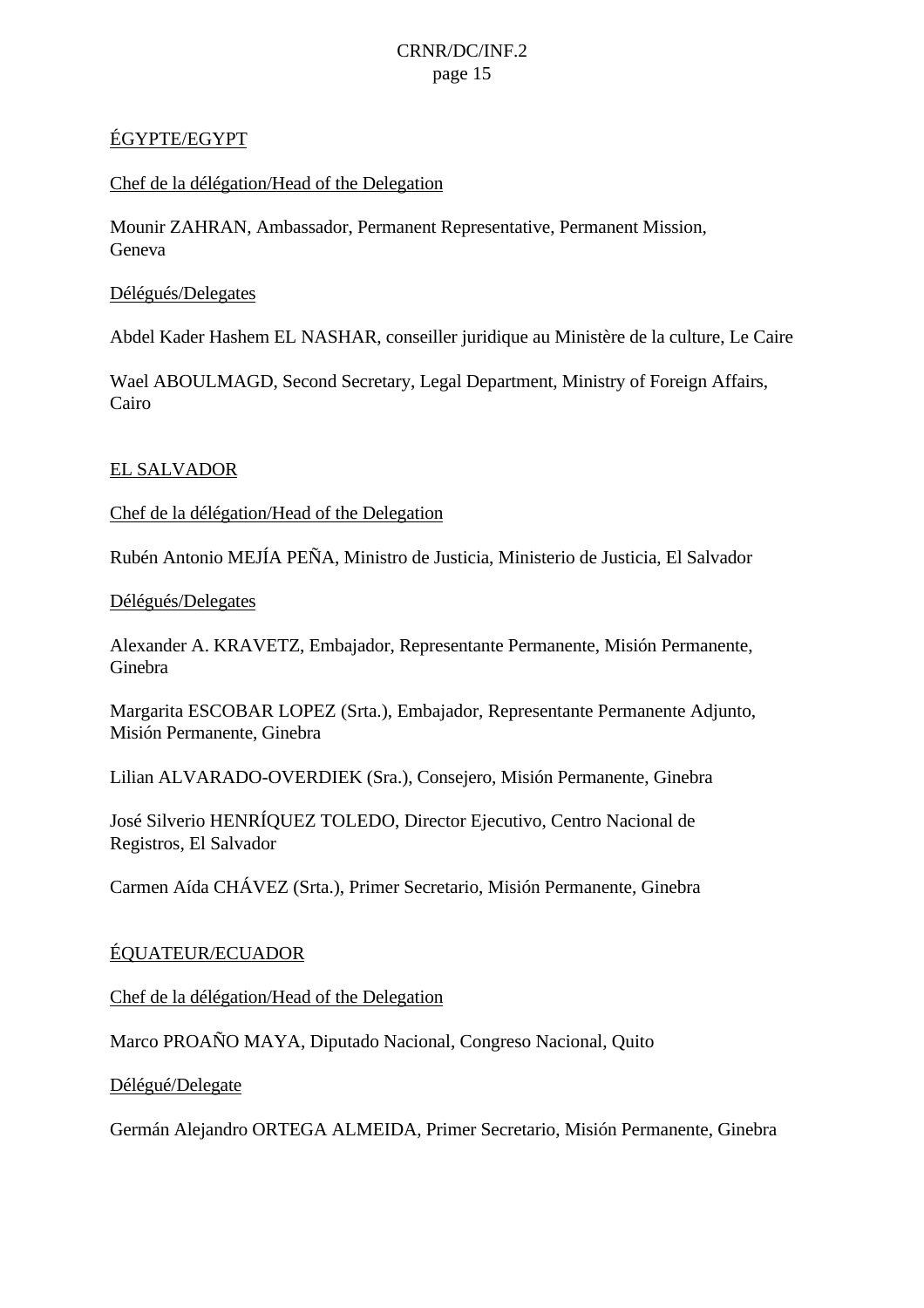### ESPAGNE/SPAIN

### Chef de la délégation/Head of the Delegation

Raimundo PÉREZ-HERNÁNDEZ Y TORRA, Embajador, Representante Permanente, Misión Permanente, Ginebra

### Délégués/Delegates

Luis Fernando DE SEGOVIA, Representante Permanente Adjunto, Misión Permanente, Ginebra

Pilar RODRIGUEZ-TOQUERO Y RAMOS (Sra.), Subdirectora General de Propiedad Intelectual, Subdirección General de Propiedad Intelectual, Ministerio de Educación y Cultura, Madrid

Isabel HERNÁNDEZ (Sra.), Asesora, Ministerio de Educación y Cultura, Madrid

Victor VÁZQUEZ, Consejero Técnico, Subdirección General de Propiedad Intelectual, Ministerio de Educación y Cultura, Madrid

Pablo RUIZ JARABO, Consejero Jurídico de la Representación Permanente de España ante la Unión Europea, Bruselas

Conseiller/Advisor

Juan DE ISASA GONZALEZ DE UBIETA, Vice Presidente, Federación

### ÉTATS-UNIS D'AMÉRIQUE/UNITED STATES OF AMERICA

Chefs de la délégation/Heads of the Delegation

Bruce A. LEHMAN, Assistant Secretary of Commerce and Commissioner of Patents and Trademarks, United States Patent and Trademark Office (USPTO), Office of Legislative and International Affairs, United States Department of Commerce, Washington, D.C.

Daniel L. SPIEGEL, Ambassador, Permanent Representative, Permanent Mission, Geneva

Chefs suppléants de la délégation/Alternate Heads of the Delegation

Jeffrey P. KUSHAN, Commercial Attaché, Office of the United States Trade Representative, Permanent Mission of the United States to the World Trade Organization (WTO), Geneva

Michael Scott KEPLINGER, Senior Counselor, Office of Legislative and International Affairs, United States Patent and Trademark Office (USPTO), Department of Commerce, Washington, D.C.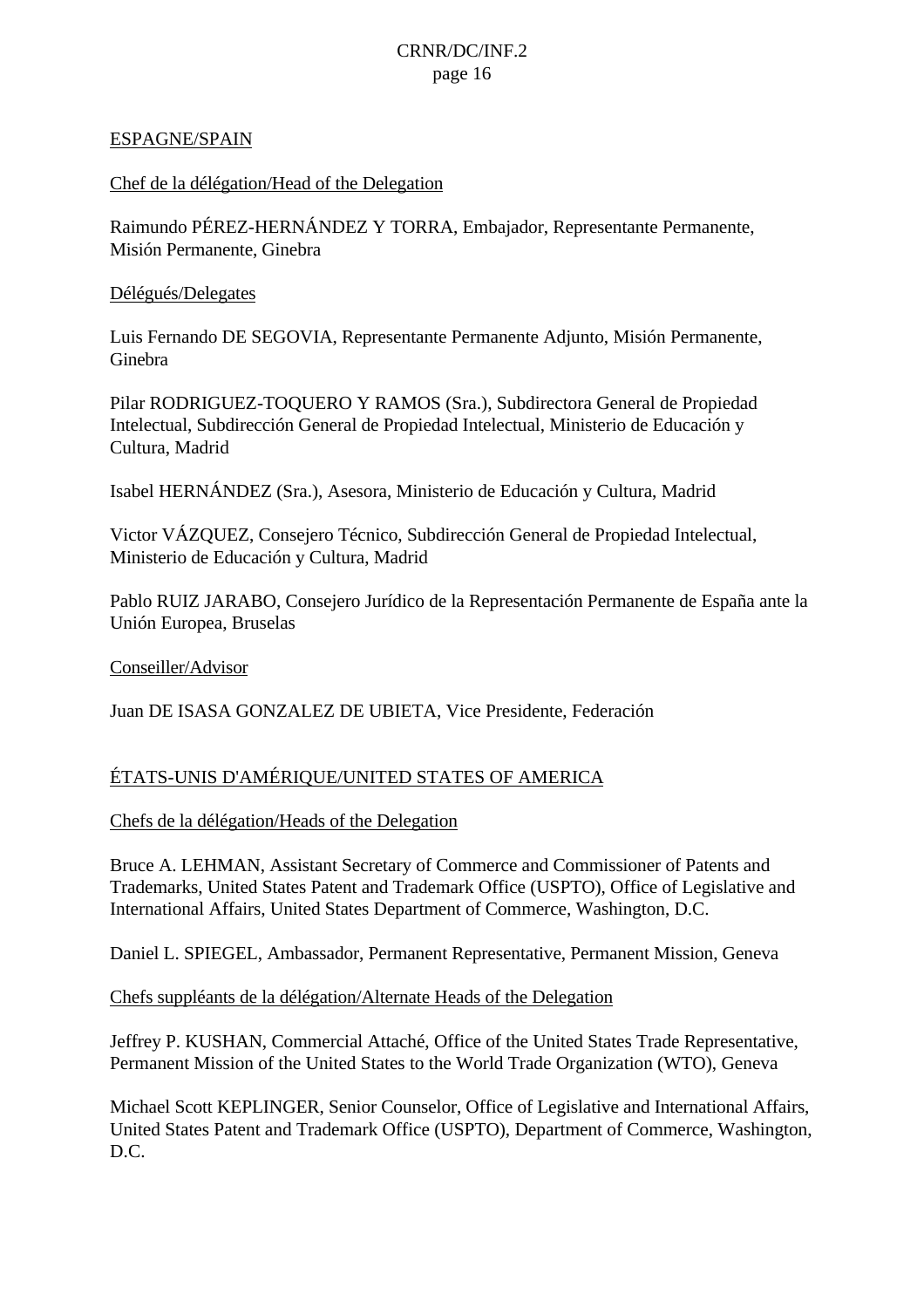#### Conseiller auprès du Congrès/Congressional Staff Adviser

Edward J. DAMICH, Chief Counsel for Intellectual Property, Committee on the Judiciary, United States Senate, Washington, D.C.

### Conseillers/Advisors

Marybeth PETERS (Ms.), Register of Copyrights, Copyright Office, Library of Congress, Washington, D.C.

Shira PERLMUTTER (Ms.), Associate Register of Copyrights for Policy and International Affairs, Copyright Office, Library of Congress, Washington, D.C.

Thomas ROBERTSON, Associate General Counsel, Office of the United States Trade Representative, Executive Office of the President, Washington, D.C.

Dianne MARKOWITZ (Ms.), Chief, Office of Intellectual Property and Competition, Trade Policy and Programs, Bureau of Economic and Business Affairs, Department of State, Washington, D.C.

Jennifer CONOVITZ (Ms.), Deputy Director, Office of Policy and Strategic Planning, Department of Commerce, Washington, D.C.

Louis B. BROWN, Senior Staff Associate for International Affairs, Directorate for Geosciences, National Science Foundation

Keith KUPFERSCHMID, Intellectual Property Attorney, United States Patent and trademark Office (USPTO), Department of Commerce, Office of Legislative and International Affairs, Washington, D.C.

Robert D. HADL, Consultant, United States Patent and Trademark Office (USPTO), Department of Commerce, Washington, D.C.

Peter Niles FOWLER, Attorney Adviser, Patent and Trademark Office (USPTO), Office of Legislative and International Affairs, Department of Commerce, Washington, D.C.

Kristie A. KENNEY (Mrs.), Counselor for Economic Affairs, Permanent Mission, Geneva

Fritz ATTAWAY, Senior Vice President for Government Relations, Motion Picture Association of America (MPAA), Washington, D.C.

Douglas BENNETT, Vice President, American Council of Learned Societies, New York

Marvin BERENSON, Senior Vice President and General Counsel, Broadcast Music Inc., New York

William BURRINGTON, Assistant General Counsel, Director of Public Policy, America Online Inc., Dulles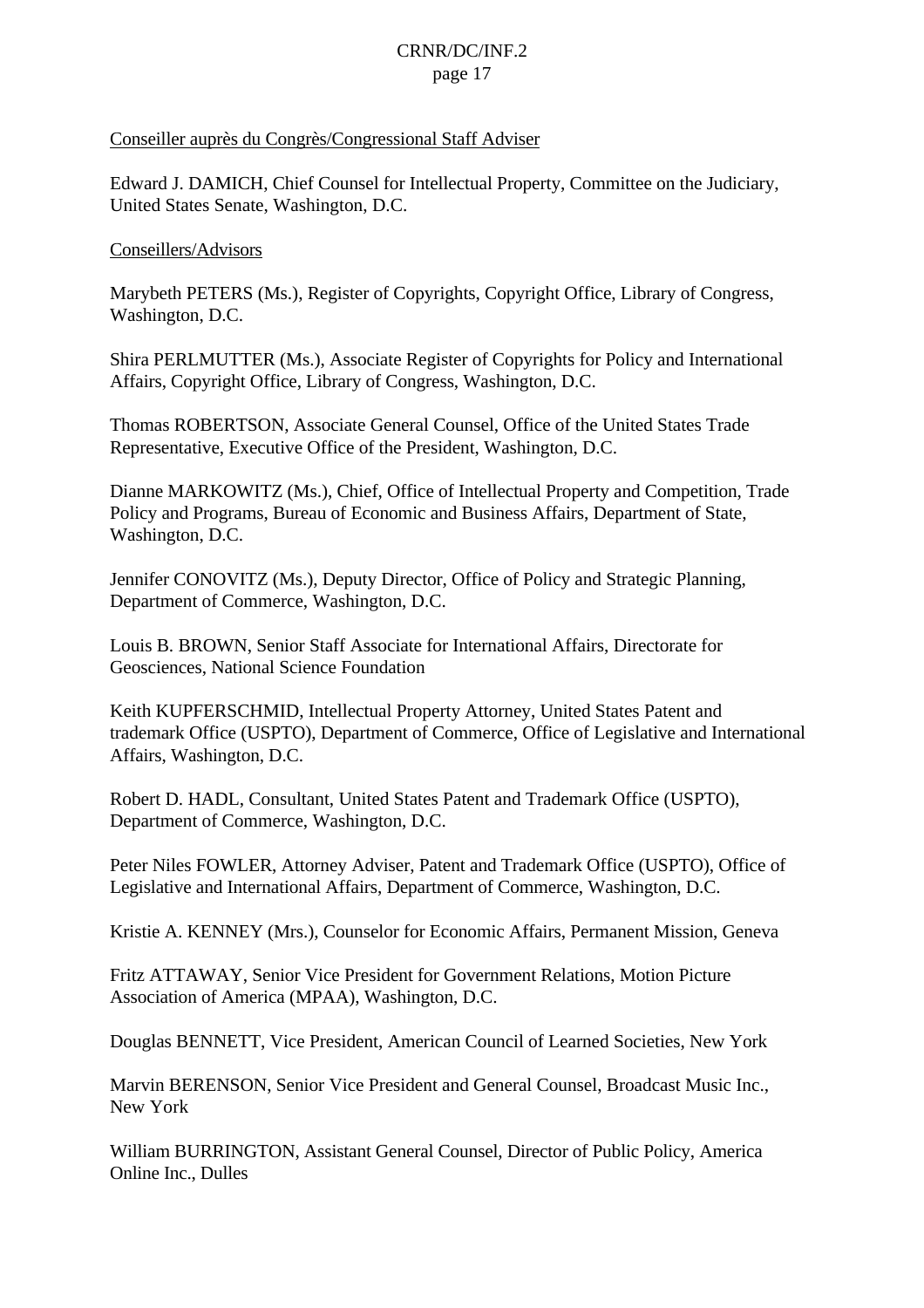Sarah Beth DEUTSCH (Ms.), Intellectual Property Counsel, Bell Atlantic, Arlington

Jack GOLODNER, President, Department for Professional Emplozees, American Federation of Labor, Congress of Industrial Organizations (AFL-CIO), Washington, D.C.

Michael KIRK, Executive Director, American Intellectual Property Law Association (AIPLA), Arlington

Roger KNUTSEN, President, National Council for Higher Education, National Education Association, Washington, D.C.

I. Fred KOENIGSBERG, Private Sector Representative (ASCAP), New York

Susan O. MANN (Mrs.), Attorney-Adviser, National Music Publishers Association, Washington, D.C

James NEAL, Director of University Libraries, Johns Hopkins University, Baltimore

Marc A. PEARL, General Counsel and Vice President for Government Affairs, Information Technology Association of America, Arlington

Jay ROTH, National Executive Director, Directors Guild of America, Los Angeles

Arthur SACKLER, Vice President, Law and Public Policy, Time Warner Inc., Washington, D.C.

Emery SIMON, Business Software Alliance (BSA), Washington, D.C.

Eric H. SMITH, President, International Intellectual Property Alliance, Washington, D.C.

Terri Ann SOUTHWICK (Ms.), Attorney, The Walt Disney Company, Bethesda

Neil TURKEWITZ, Vice-President International, Recording Industry Association of America (RIAA), Washington, D.C.

### EX-RÉPUBLIQUE YOUGOSLAVE DE MACÉDOINE/THE FORMER YUGOSLAV REPUBLIC OF MACEDONIA

Chef de la délégation/Head of the Delegation

Slobodan UNKOVSKI, Minister of Culture, Ministry of Culture, Skopje

Chef adjoint de la délégation/Deputy Head of the Delegation

Goce PETRESKI, Ambassador, Permanent Representative, Permanent Mission, Geneva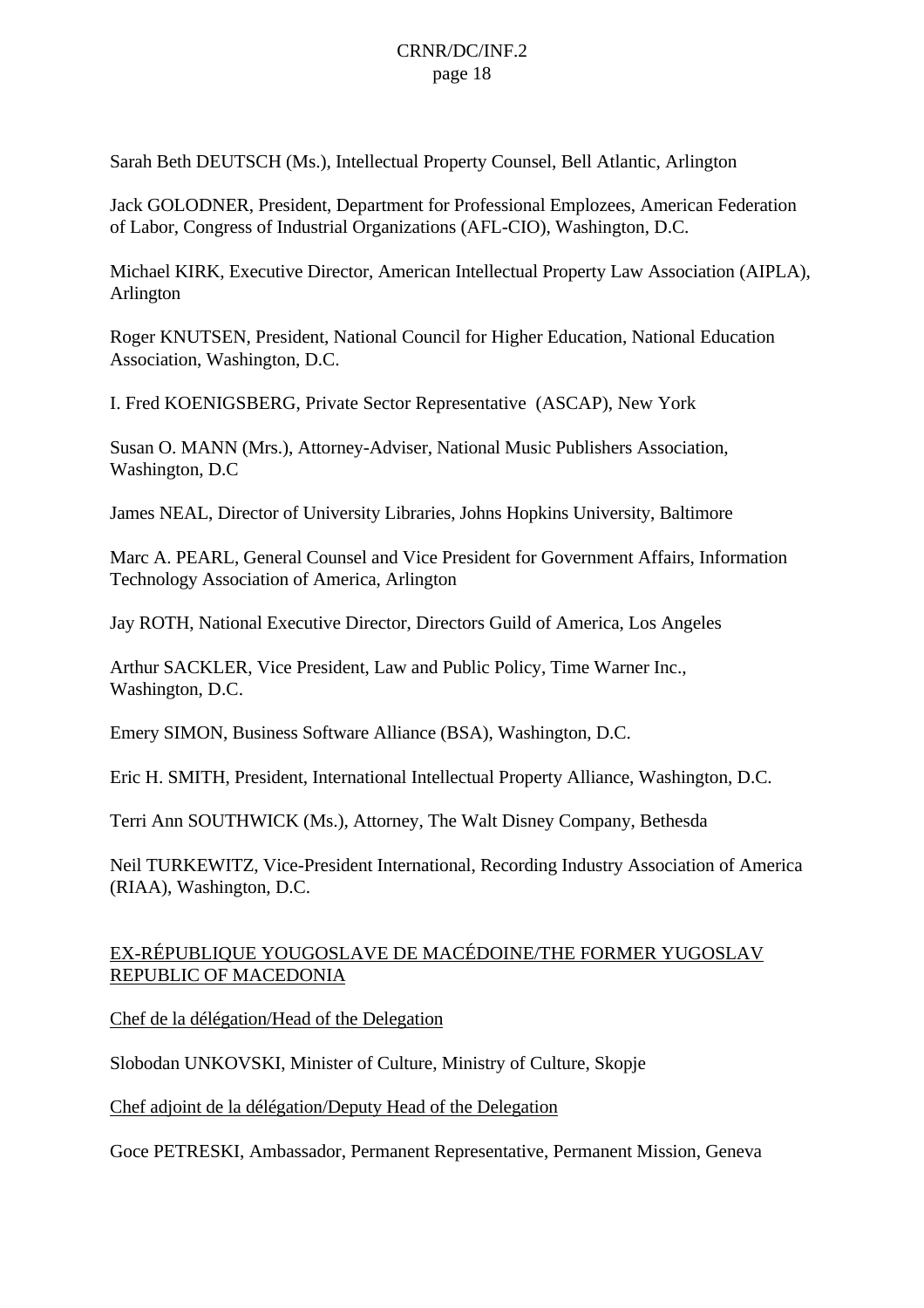### Délégués/Delegates

Olgica TRAJKOVSKA (Mrs.), Assistant of the Minister, Ministry of Culture, Skopje

Aco STEFANOSKI, Head of Division, Ministry of Culture, Skopje

Zoran JOLEVSKI, First Secretary, Permanent Mission, Geneva

Vitomir DIMITRIEVSKI, Director, Hydrometeorological Institute, Skopje

### FÉDÉRATION DE RUSSIE/RUSSIAN FEDERATION

### Chef de la délégation/Head of the Delegation

Alexandre BAVYKINE, Deputy Director, Legal Department, Ministry of Foreign Affairs, Moscow

Chefs adjoints de la délégation/Deputy Heads of the Delegation

Vladimir V. VARFOLOMEEV, Vice-President, Committee of the Russian Federation for Patents and Trademarks (ROSPATENT), Moscow

Nikolay KHLESTOV, Senior Counsellor, Permanent Mission, Geneva

#### Délégués/Delegates

Alexei LYJENKOV, Second Secretary, Permanent Mission, Geneva

Elena V. KOULIKOVA (Ms.), Third Secretary, Legal Department, Ministry of Foreign Affairs of the Russian Federation, Moscow

Ivan N. KOURNOSSOV, Head of Division, Committee for Informatization Policy to the President of the Russian Federation, Moscow

Boulat M. ASFANDIAROV, Director General, Agency for Legal Protection of Computer and Topology of Integrated Microschemes, Moscow

### FIDJI/FIJI

### Délégué/Delegate

Taina TUDAU (Mrs.), Counsellor, Embassy of Fiji, Brussels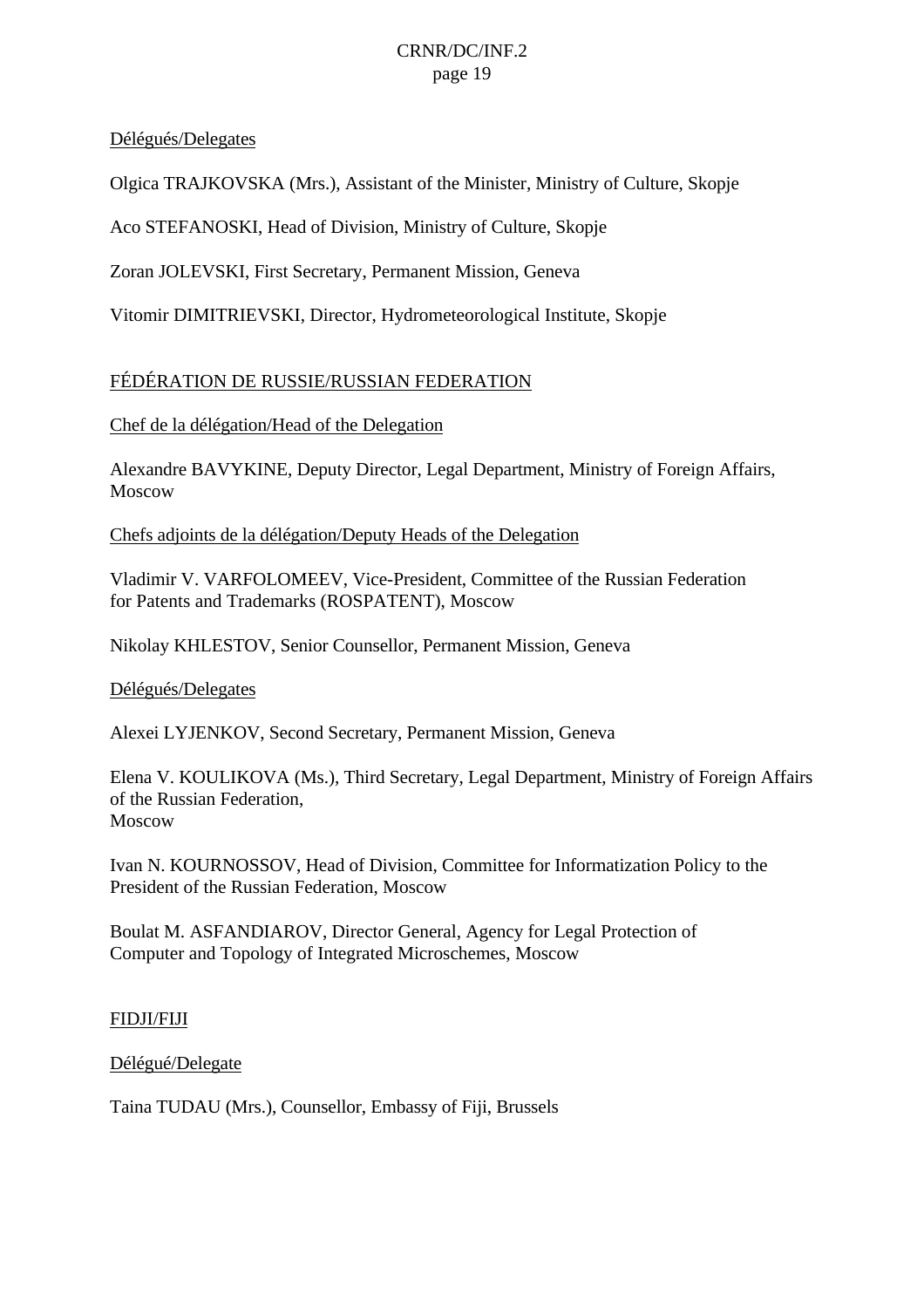#### FINLANDE/FINLAND

Chef de la délégation/Head of the Delegation

Jukka LIEDES, Special Government Adviser, Ministry of Education, Helsinki

Chef adjoint de la délégation/Deputy Head of the Delegation

Kristiina HARENKO (Mrs.), Government Secretary, Ministry of Education, Helsinki

Délégués/Delegates

Pekka TARKELA, General Secretary of the Copyright Commission, Ministry of Education, Helsinki

Hannele TIKKANEN (Ms.), First Secretary, Permanent Mission, Geneva

Jorma WALDÉN, General Secretary, Copyright Council, Ministry of Education, Helsinki

Conseillers/Advisors

Kari MITRUNEN, Minister, Deputy Permanent Representative, Permanent Mission, Geneva

Ritva KANKKUNEN (Ms.), Technical Assistant, Ministry of Education, Helsinki

#### FRANCE

Chef de la délégation/Head of the Delegation

Daniel BERNARD, ambassadeur, représentant permanent, Mission permanente, Genève

Chef suppléant de la délégation/Alternate Head of the Delegation

Hélène de MONTLUC (Mme), chef du Bureau de la propriété intellectuelle, Ministère de la culture, Paris

#### Délégués/Delegates

Alain SORTAIS, ministre conseiller, représentant permanent adjoint, Mission permanente, Genève

Joëlle ROGÉ (Mme), conseiller juridique à la Mission permanente, Genève

Vidal-Benjamin SERFATY, chargé de mission au Ministère de la culture, Paris

Philippe Georges MARTINET, secrétaire des affaires étrangères au Ministère des affaires étrangères, Paris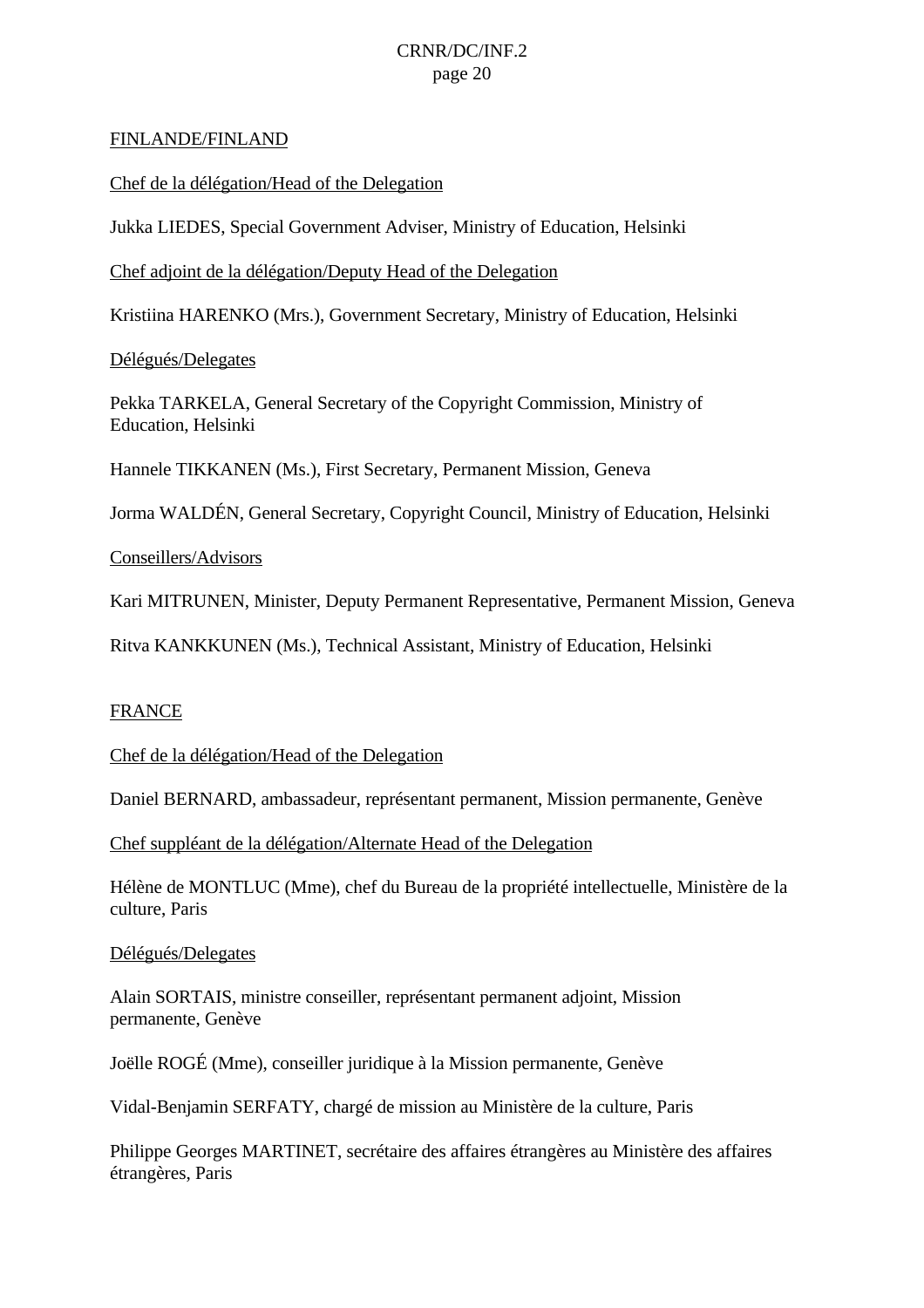### GABON

### Déléguée/Delegate

Evelyne OTSOBOGO (Mme), conseiller des affaires étrangères au Ministère des affaires étrangères et de la coopération, Libreville

### GAMBIE/GAMBIA

### Déléguée/Delegate

Isatou Combeh NJAI (Mrs.), Registrar General, Registrar General's Office, Attorney General's Chambers and Ministry of Justice, Banjul

### GÉORGIE/GEORGIA

Chef de la délégation/Head of the Delegation

Nodar GURESHIDZE, Chairman of the Georgian State Copyright Agency, Tbilisi

#### GHANA

#### Chef de la délégation/Head of the Delegation

Agnes Yahan AGGREY-ORLEANS (Mrs.), Ambassador, Permanent Representative, Permanent Mission, Geneva

Chef suppléant de la délégation/Alternate Head of the Delegation

Betty Nah-Akuyea MOULD-IDDRISU (Mrs.), Copyright Administrator, Copyright Office, Accra

#### Délégués/Delegates

Daniel YAW ADJEI, Minister, Deputy Permanent Representative, Permanent Mission, Geneva

K.A. BOSOMPEM, Minister Counsellor, Permanent Mission, Geneva

Martha POBEE (Mrs.), First Secretary, Permanent Mission, Geneva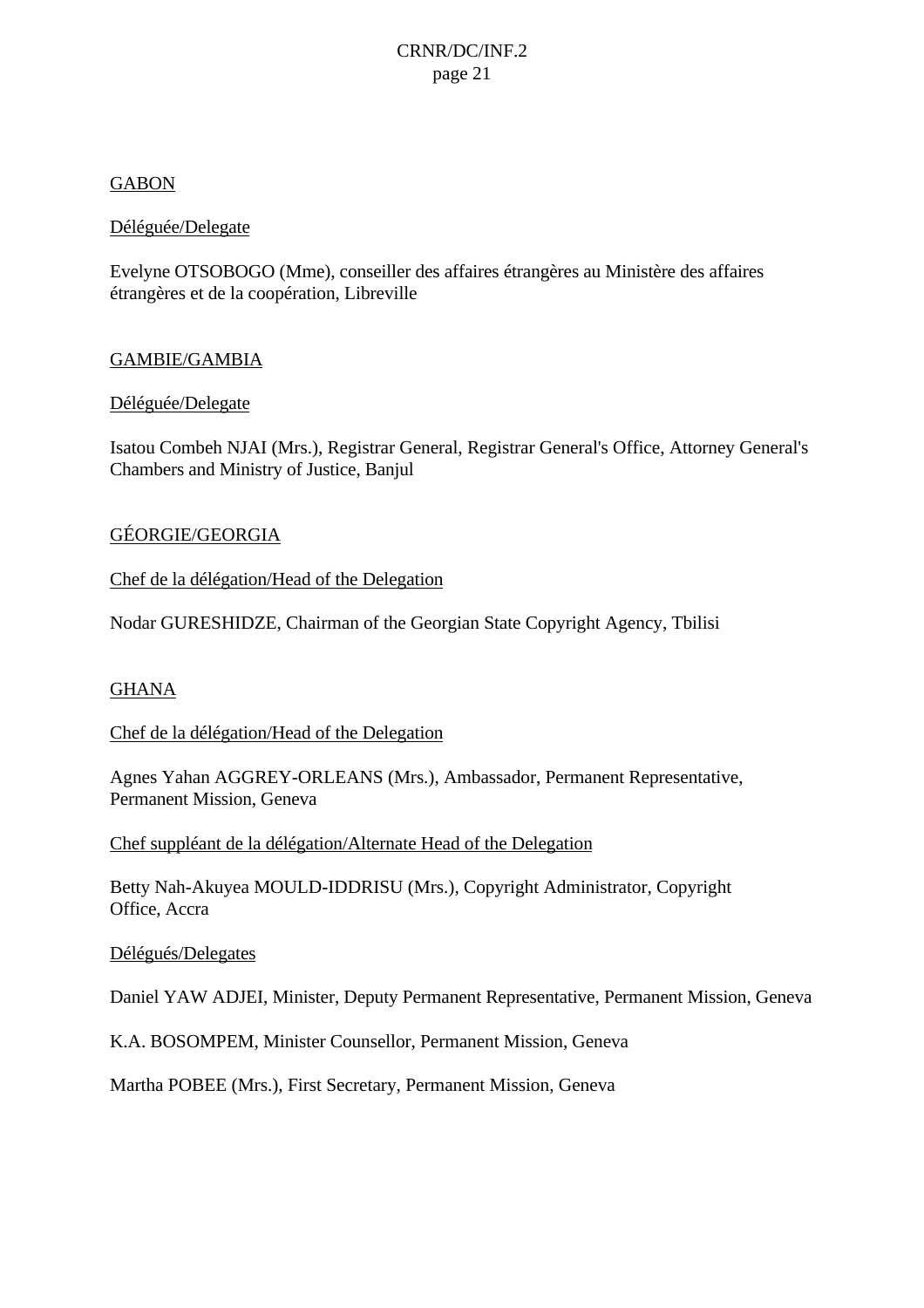### GRÈCE/GREECE

### Chef de la délégation/Head of the Delegation

Georges P. HELMIS, Ambassador, Permanent Representative, Permanent Mission, Geneva

### Délégués/Delegates

Michael STATHOPOULOS, President, Copyright Organisation (OPI), International Organisation Section, Cultural Relations Directorate, Ministry of Culture, Athens

Dionisia KALLINIKOU (Ms.), Director, Copyright Organisation (OPI), International Organisation Section, Cultural Relations Directorate, Ministry of Culture, Athens

Evagellos TSEKOURAS, Legal Advisor, Permanent Mission of Greece to the European Union, Brussels

Emmanuel MANOUSSAKIS, First Secretary, Permanent Mission, Geneva

### **GUATEMALA**

Chef de la délégation/Head of the Delegation

Carlos Eduardo ILLESCAS RIVERA, Director, Registro de la Propiedad Industrial, Ministerio de Economía, Guatemala

#### Délégués/Delegates

Federico URRUELA PRADO, Embajador, Representante Permanente, Misión Permanente, Ginebra

Nelson Rafael OLIVERO GARCIA, Primer Secretario, Misión Permanente, Ginebra

### HAÏTI/HAITI

#### Chef de la délégation/Head of the Delegation

Joseph Philippe ANTONIO, ambassadeur, représentant permanent, Mission permanente, Genève

Délégué/Delegate

Fritzner GASPARD, conseiller à la Mission permanente, Genève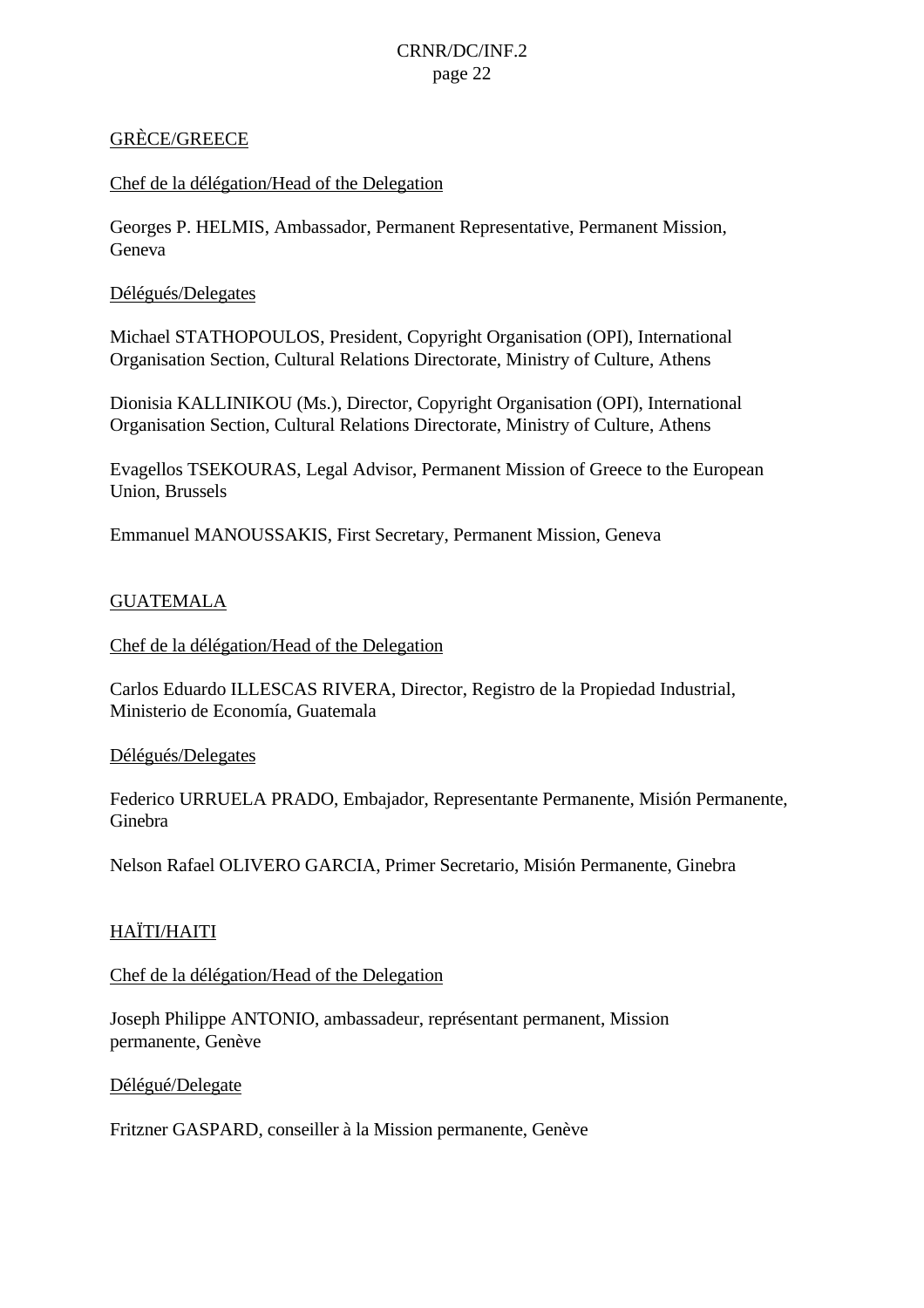### HONDURAS

### Délégués/Delegates

Arturo LÓPEZ LUNA, Embajador, Representante Permanente, Misión Permanente, Ginebra

Suyapa Concepcion ROMERO ROJAS (Sra.), Registradora de Derechos de Autor, Tegucigalpa

Gracibel BU FIGUEROA (Srta.), Consejero, Misión Permanente, Ginebra

### HONGRIE/HUNGARY

Chef de la délégation/Head of the Delegation

Péter NÁRAY, Ambassador, Permanent Representative, Permanent Mission, Geneva

Chef adjoint de la délégation/Deputy Head of the Delegation

Péter GYERTYÁNFY, Director General, Hungarian Bureau for the Protection of Authors' Rights (ARTISJUS), Budapest

#### Délégués/Delegates

Mihály Zoltán FICSOR, Head of Department, Ministry of Justice, Budapest

Ágnes HEVESI (Mrs.), Second Secretary, Permanent Mission, Geneva

#### INDE/INDIA

Chef de la délégation/Head of the Delegation

R.V. Vaidyanatha AYYAR, Additional Secretary, Department of Education, Ministry of Human Resource Development, Government of India, New Delhi

#### Délégués/Delegates

Subhash C. JAIN, Additional Secretary, Department of Legal Affairs, Ministry of Law and Justice, New Delhi

Rudhra GANGADHARAN, Joint Secretary, Department of Education, Ministry of Human Resource Development, Government of India, New Delhi

N.S. GOPALA KRISHNAN, Assistant Professor, National Law School of India University, Bangalore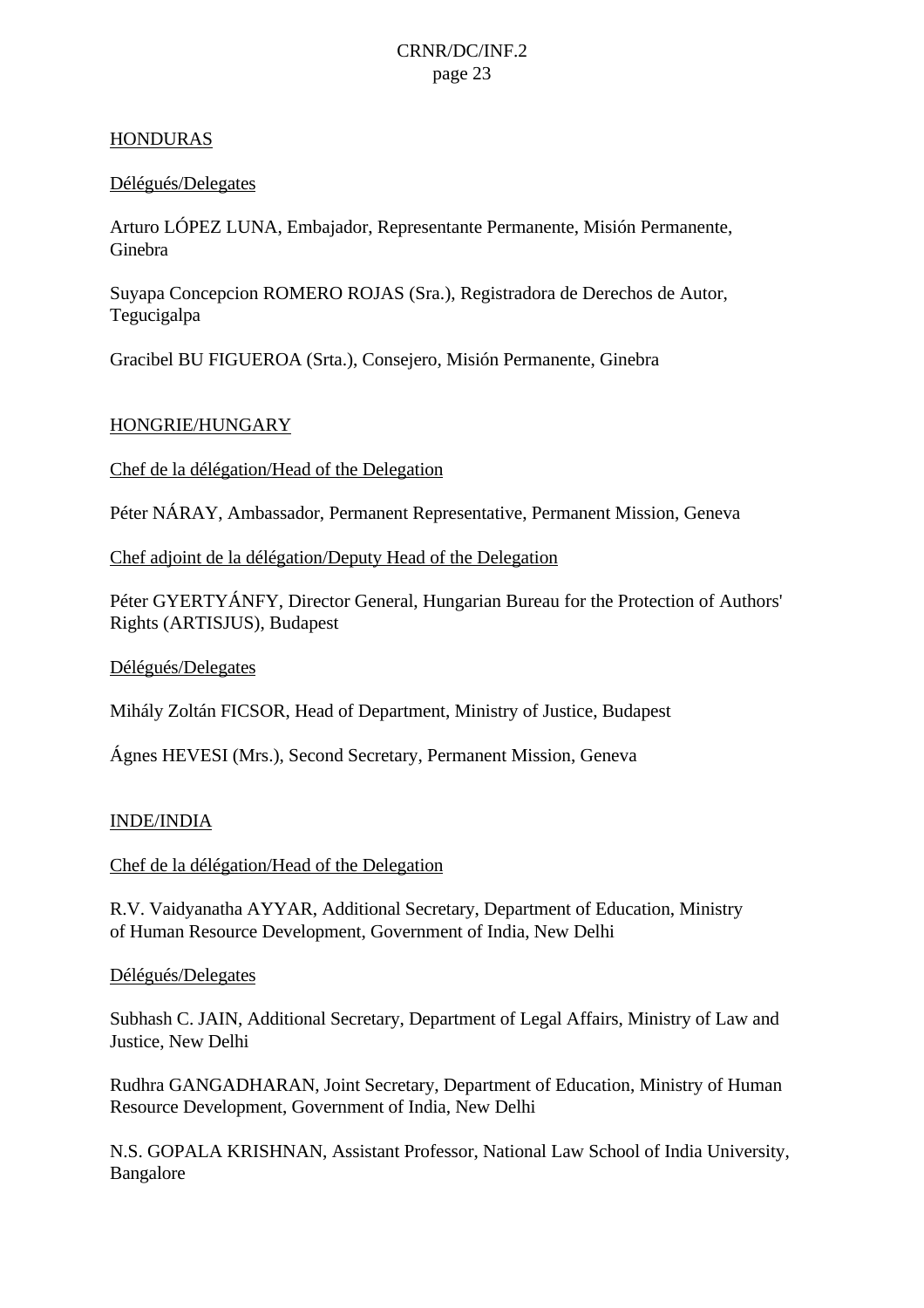Valsala G. KUTTY (Mrs.), Deputy Secretary, Registrar of Copyright, Department of Education, Ministry of Human Resource, Government of India, New Delhi

Srinivasan NARAYAN, Ambassador, Permanent Mission to the World Trade Organization (WTO), Geneva

Hemant Krishnan SINGH, Deputy Permanent Representative, Permanent Mission, Geneva

Dilip SINHA, Counsellor, Permanent Mission, Geneva

Rajeev SHAHARE, First Secretary, Permanent Mission, Geneva

### INDONÉSIE/INDONESIA

Chef de la délégation/Head of the Delegation

Bambang KESOWO, Vice-Secretary of Cabinet, Cabinet Secretariat, Jakarta

Chefs adjoints de la délégation/Deputy Head of the Delegation

Agus TARMIDZI, Ambassador, Permanent Representative, Permanent Mission, Geneva

Soemaryato KAYATMO, Director General of Copyrights, Patents and Trademarks, Deparment of Justice, Jakarta

Délégués/Delegates

Kemal MUNAWAR, Minister Counsellor, Permanent Mission, Geneva

Walter SIMANJUNTAK, Head, Sub-Directorate of Copyright Registration, Department of Justice, Jakarta

Henry SOELISTYO BUDI, Head, Intellectual Property Division, Bureau of Law and Legislation, Cabinet Secretariat, Jakarta

Conseillers/Advisors

Rinto HARAHAP, Advisor, Indonesian Composers Association, Jakarta

Bambang HIENDRASTO, First Secretary, Permanent Mission, Geneva

Bebeb DJUNDJUNAN, Third Secretary, Permanent Mission, Geneva

Dimas WAHAB, Chairman, Sound Recording Industries Association of Indonesia, Jakarta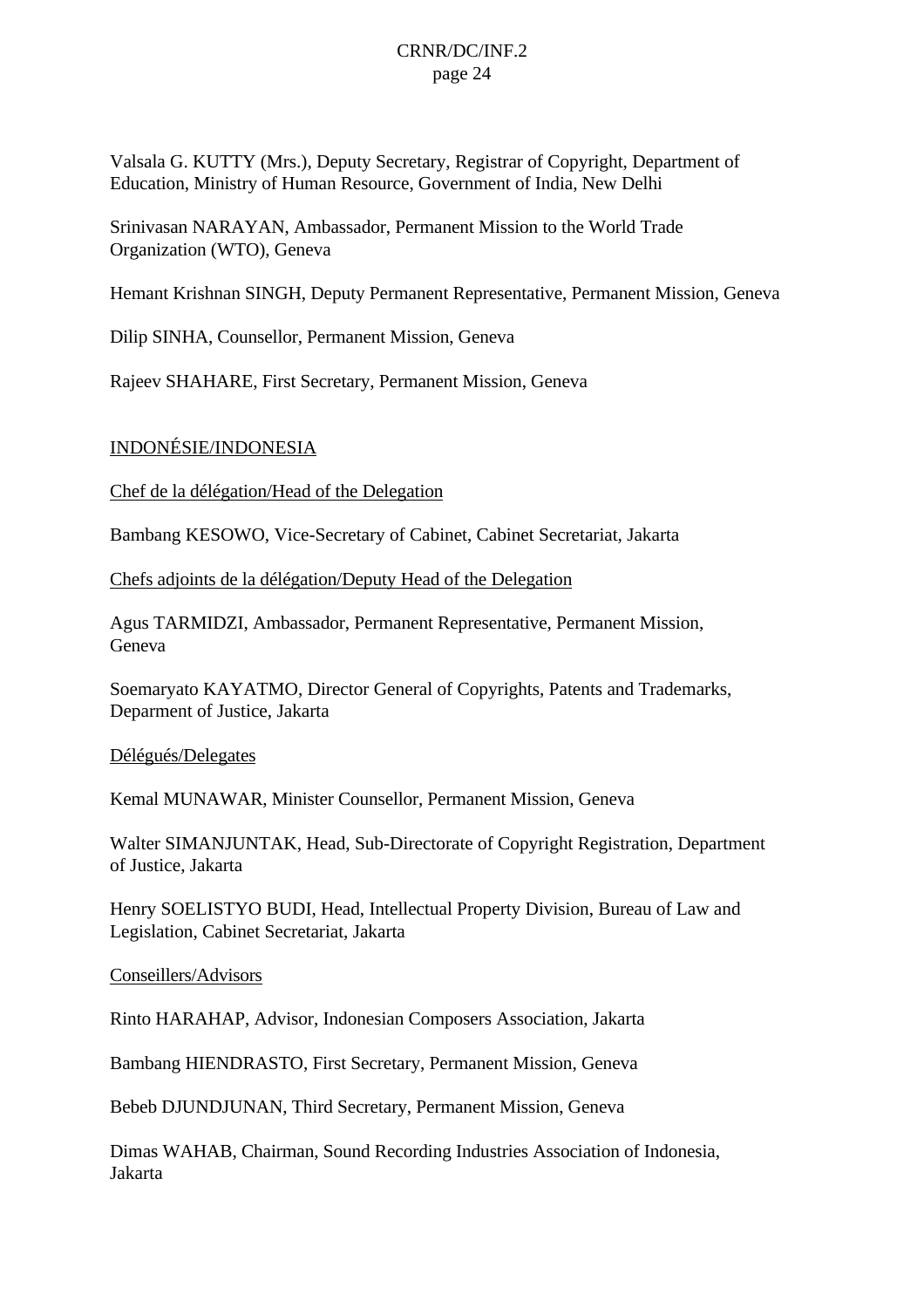Arnel AFFANDI, General Manager, Sound Recording Industries Association of Indonesia, Jakarta

Djanuar ISHAK, Treasurer, Indonesian Recording Composer and Arranger Association, Jakarta

Candra M. DARUSMAN, General Manager, Indonesian Collecting Society, Jakarta

Rinto HARAHAP, Advisor, Indonesian Composers Association, Jakarta

### IRAQ

### Délégué/Delegate

Khalid AL-KHERO, First Secretary, Permanent Mission, Geneva

#### IRLANDE/IRELAND

Chef de la délégation/Head of the Delegation

Ronald LONG, Assistant Secretary, Department of Enterprise and Employment, Dublin

Chefs adjoints de la délégation/Deputy Heads of the Delegation

Jack THOMPSON, Principal Officer, Department of Enterprise and Employment, Dublin

Donal DENHAM, Deputy Permanent Representative, Permanent Mission, Geneva

Paraig HENNESSY, Assistant Principal Officer, Intellectual Property Unit, Department of Enterprise and Employment, Dublin

#### Délégués/Delegates

Patricia PHILLIPS (Ms.), Higher Executive Officer, Department of Enterprise and Employment, Dublin

Paul FARRELL, First Secretary, Permanent Representation of Ireland to the European Union, Brussels

Patrick DRURY, attaché, Permanent Mission, Geneva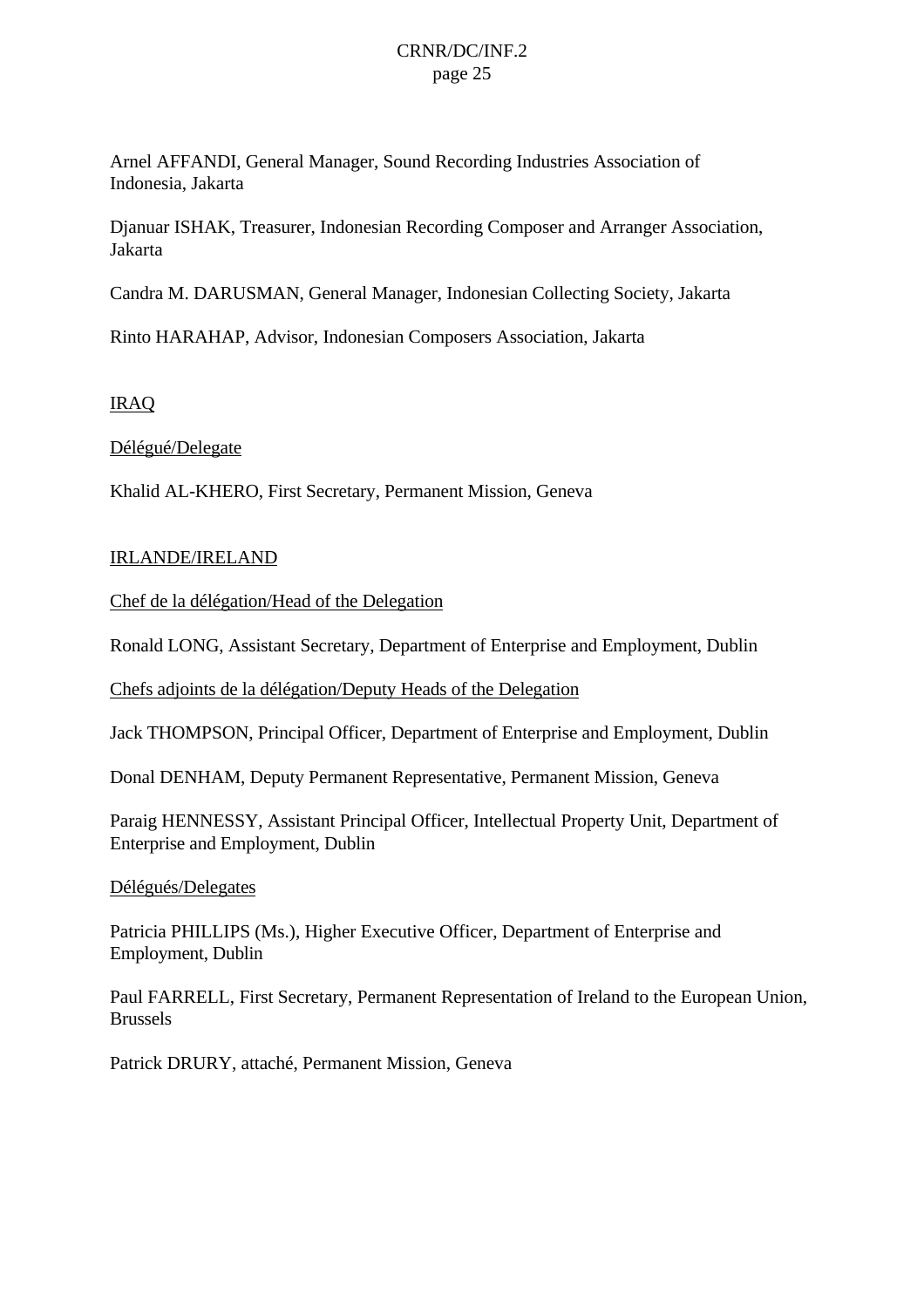#### ISLANDE/ICELAND

### Chef de la délégation/Head of the Delegation

Gunnar Snorri GUNNARSSON, Ambassador, Permanent Representative, Permanent Mission, Geneva

### Chef suppléant de la délégation/Alternate Head of the Delegation

Thórunn J. HAFSTEIN (Ms.), Director of Legal and Administrative Services, Ministry of Culture and Education, Reykjavik

### Délégué/Delegate

Haukur ÓLAFSSON, Deputy Permanent Representative, Permanent Mission, Geneva

### ISRAËL/ISRAEL

Chef de la délégation/Head of the Delegation

Michael OPHIR, Commissioner of Patents, Designs and Trademarks, Israel Patent Office, Ministry of Justice, Jerusalem

Chefs adjoints de la délégation/Deputy Heads of the Delegation

Neville Yosef LAMDAN, Ambassador, Permanent Representative, Permanent Mission, Geneva

Howard Zvi POLINER, Advocate, Senior Legal Advisor to the Commissioner of Patents, Designs and Trademarks, Israel Patent Office, Ministry of Justice, Jerusalem

#### Délégués/Delegates

Gary KOREN, First Secretary, Permanent Mission, Geneva

Sandra AZANCOT (Ms.), Legal Adviser in Intellectual Property Law, Ministry of Justice, Jerusalem

Tal BAND, Advocate, Jerusalem

Dan GOTTFRIED, Legal Adviser on Copyright Law, Tel Aviv

Conseillers/Advisors

Sarah PRESENTI (Ms.), Advocate, Tel Aviv

Neil WILKOLF, Advocate, Tel Aviv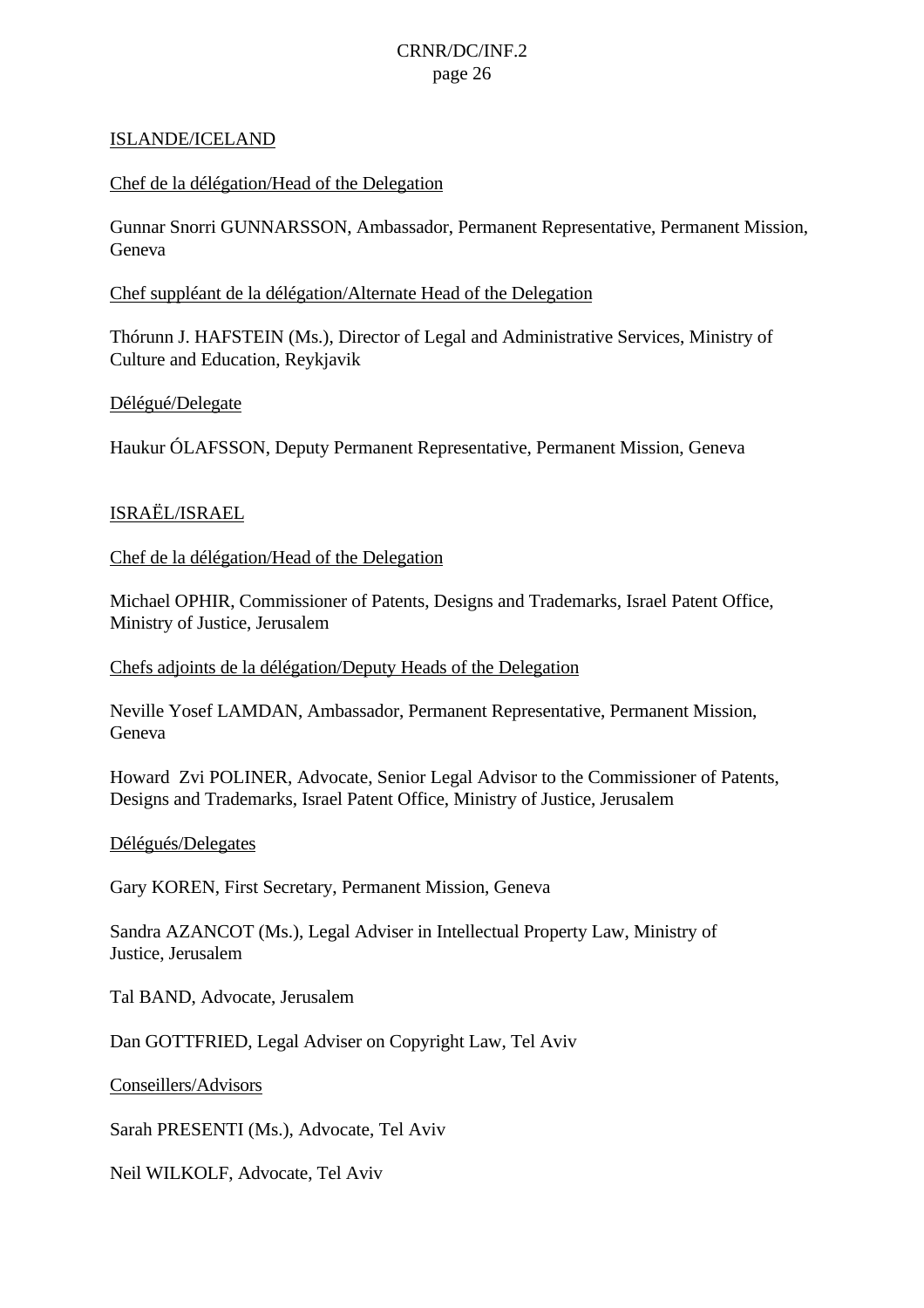### ITALIE/ITALY

#### Chef de la délégation/Head of the Delegation

Giuseppe BALDOCCI, ambassadeur, représentant permanent, Mission permanente, Genève

#### Chefs adjoints de la délégation/Deputy Heads of the Delegation

Raffaele FOGLIA, magistrat de la Cour de cassation, conseiller juridique au Ministère des affaires étrangères, Rome

Vittorio RAGONESI, magistrat de la Cour de cassation, attaché au Bureau législatif du Ministère de la justice, Rome

#### Délégués/Delegates

Paola BORRELLI (Mme), Présidence du Conseil des ministres sur le droit d'auteur, Rome

Mario FABIANI, conseiller juridique de la Société italienne des auteurs et des éditeurs (SIAE), Rome

Stefania ERCOLANI (Mme), dirigeante du Service des relations extérieures, Société italienne des auteurs et éditeurs (SIAE), Rome

Corrado MILESI FERRETTI, premier conseiller à la Mission permanente, Genève

Nelusco NATALI, Mission permanente, Genève

### JAMAÏQUE/JAMAICA

#### Chef de la délégation/Head of the Delegation

K.G. Anthony HILL, Ambassador, Permanent Representative, Permanent Mission, Geneva

#### Délégués/Delegates

Julia E. STEWART (Ms.), First Secretary, Permanent Mission, Geneva

Dianne DALEY (Ms.), Director, Copyright Unit, Office of the Prime Minister, Kingston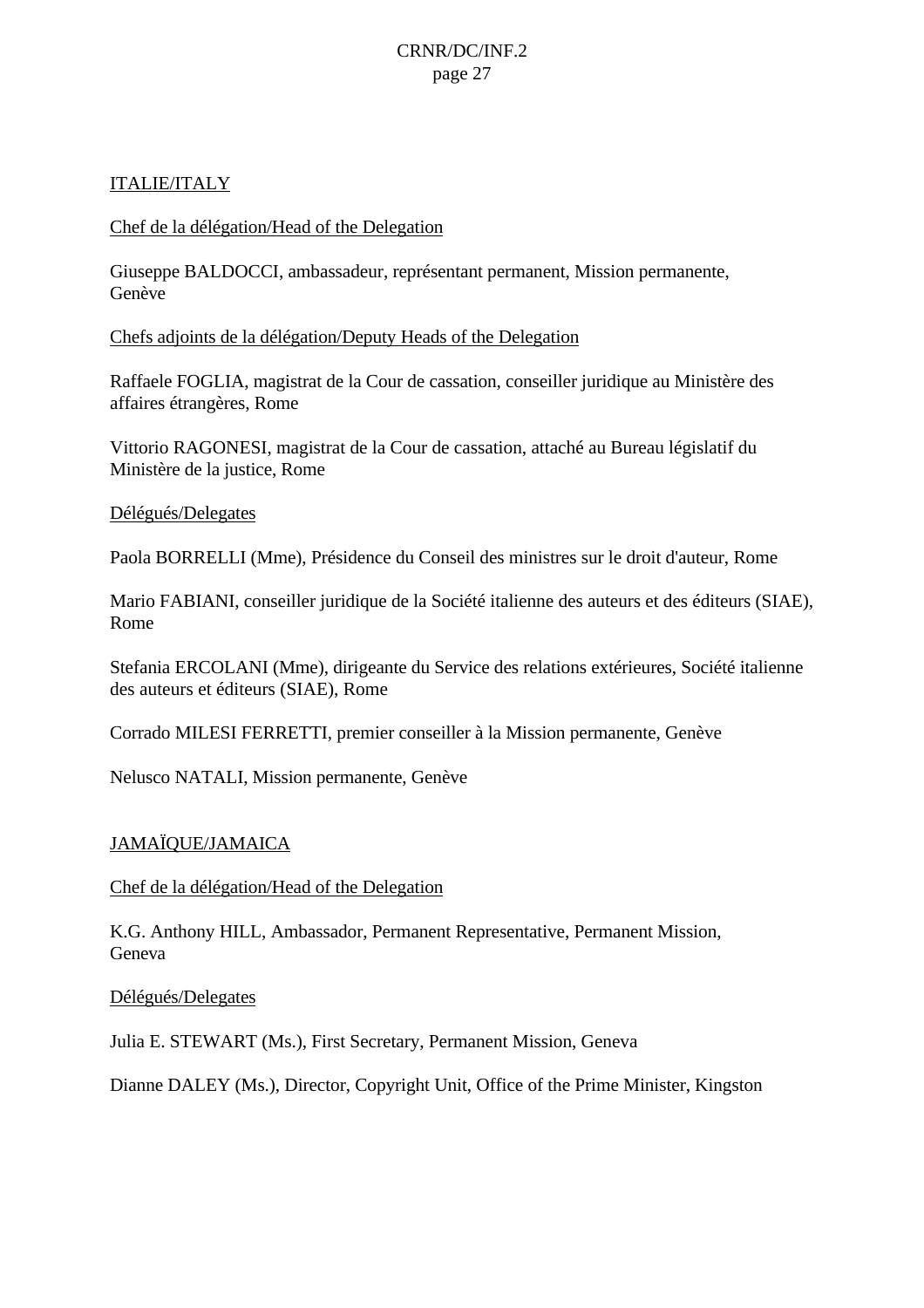### JAPON/JAPAN

Chef de la délégation/Head of the Delegation

Yoshiki MINE, Deputy Permanent Representative, Permanent Mission, Geneva

Chef suppléant de la délégation/Alternate Head of the Delegation

Takashi KOEZUKA, Minister, Permanent Mission, Geneva

### Délégués/Delegates

Shozo UEMURA, Director-General, Fourth Examination Department and International Affairs, Japanese Patent Office, Tokyo

Akinori SHIMOTORI, Director-General, Cultural Affairs Department, Agency for Cultural Affairs, Tokyo

Daisuke YOSHIDA, Inspector, Higher Education Bureau, Ministry of Education, Science, Sports and Culture, Tokyo

Kaoru OKAMOTO, Director, International Copyright Office, Copyright Division, Cultural Affairs Department, Agency for Cultural Affairs, Tokyo

Hitoshi WATANABE, First Secretary, Permanent Mission, Geneva

Hiroshi TAKAHASHI, First Secretary, Permanent Mission, Geneva

Keisuke MURAKAMI, Assistant Director, Information Services Industry Division, Machinery and Information Industries Bureau, Ministry of International Trade and Industry, Tokyo

Naoyoshi FUJIWARA, Assistant Section Chief, Information Services Industry Division, Machinery and Information Industries Bureau, Ministry of International Trade and Industry, Tokyo

Hidehiko OSHIMA, Assistant Section Chief, Broadcasting Program Promotion Policy Office, Broadcasting Policy Division, Broadcasting Bureau, Ministry of Posts and Telecommunications, Tokyo

Isao MIZUTA, Assistant Section Chief, International Copyright Office, Copyright Division, Cultural Affairs Department, Agency for Cultural Affairs, Tokyo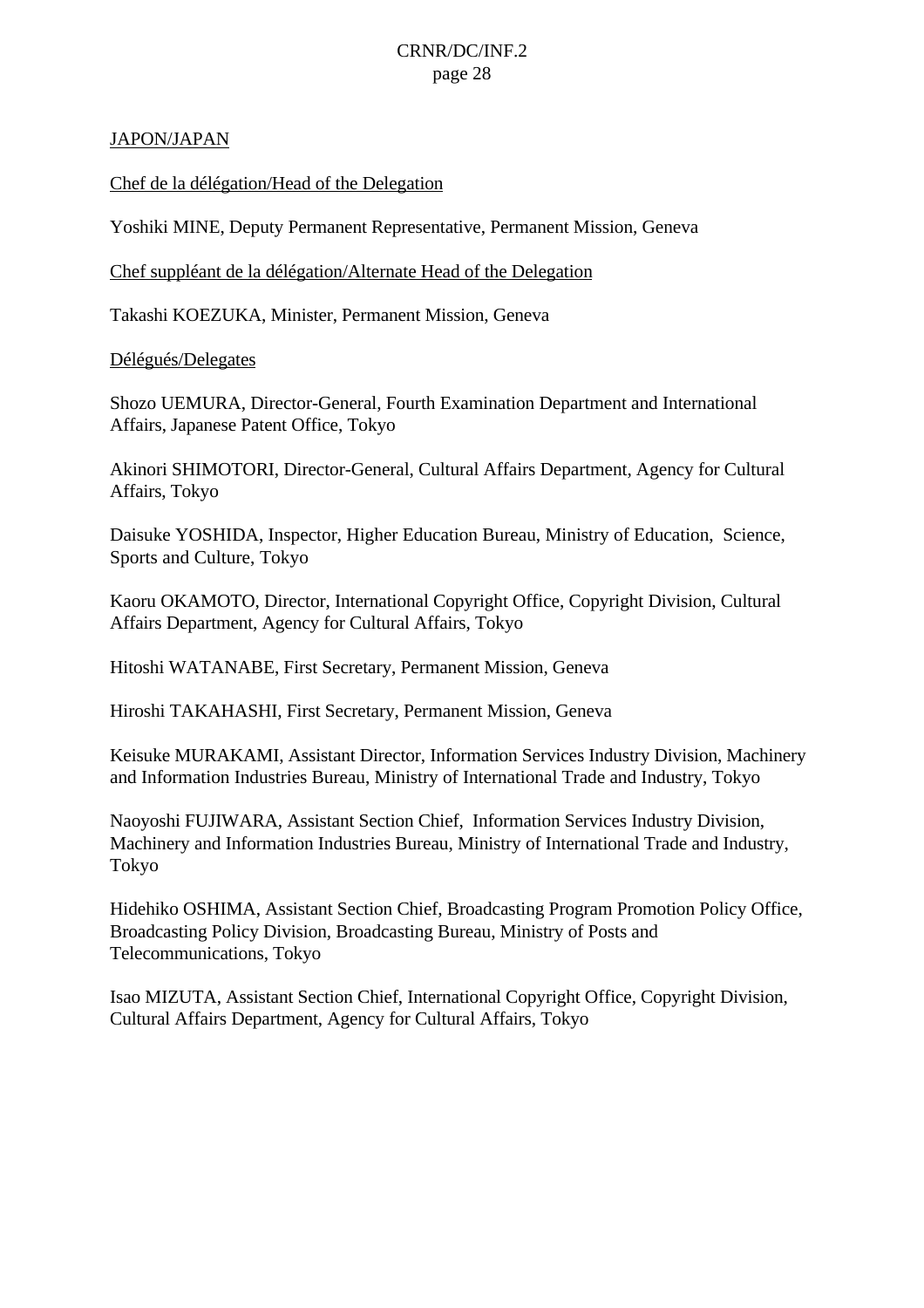#### JORDANIE/JORDAN

#### Chef de la délégation/Head of the Delegation

Abdullah MADADHA, Ambassador, Permanent Representative, Permanent Mission, Geneva

#### Délégués/Delegates

Ousama Mahmoud MIKDADI, Director General, National Library, Ministry of Culture, Amman

Karim MASRI, Second Secretary, Permanent Mission, Geneva

#### KAZAKSTAN

Chef de la délégation/Head of the Delegation

Maralbay YSKAKBAY, Chairman, State Agency of the Republic of Kazakstan on Copyright and Neighboring Rights (KasGAASP), Almaty

#### Déléguée/Delegate

Saule Y. TLEVLESSOVA (Mrs.), Second Secretary, Permanent Mission, Geneva

#### KENYA

Chef de la délégation/Head of the Delegation

Esther Mshai TOLLE (Mrs.), Ambassador, Permanent Representative, Permanent Mission, Geneva

Délégués/Delegates

Paul OMONDI-MBAGO, Registrar-General, Department of the Registrar-General, Attorney-General's Chambers, Nairobi

Alex Kiptanui CHEPSIROR, Counsellor (Legal), Permanent Mission, Geneva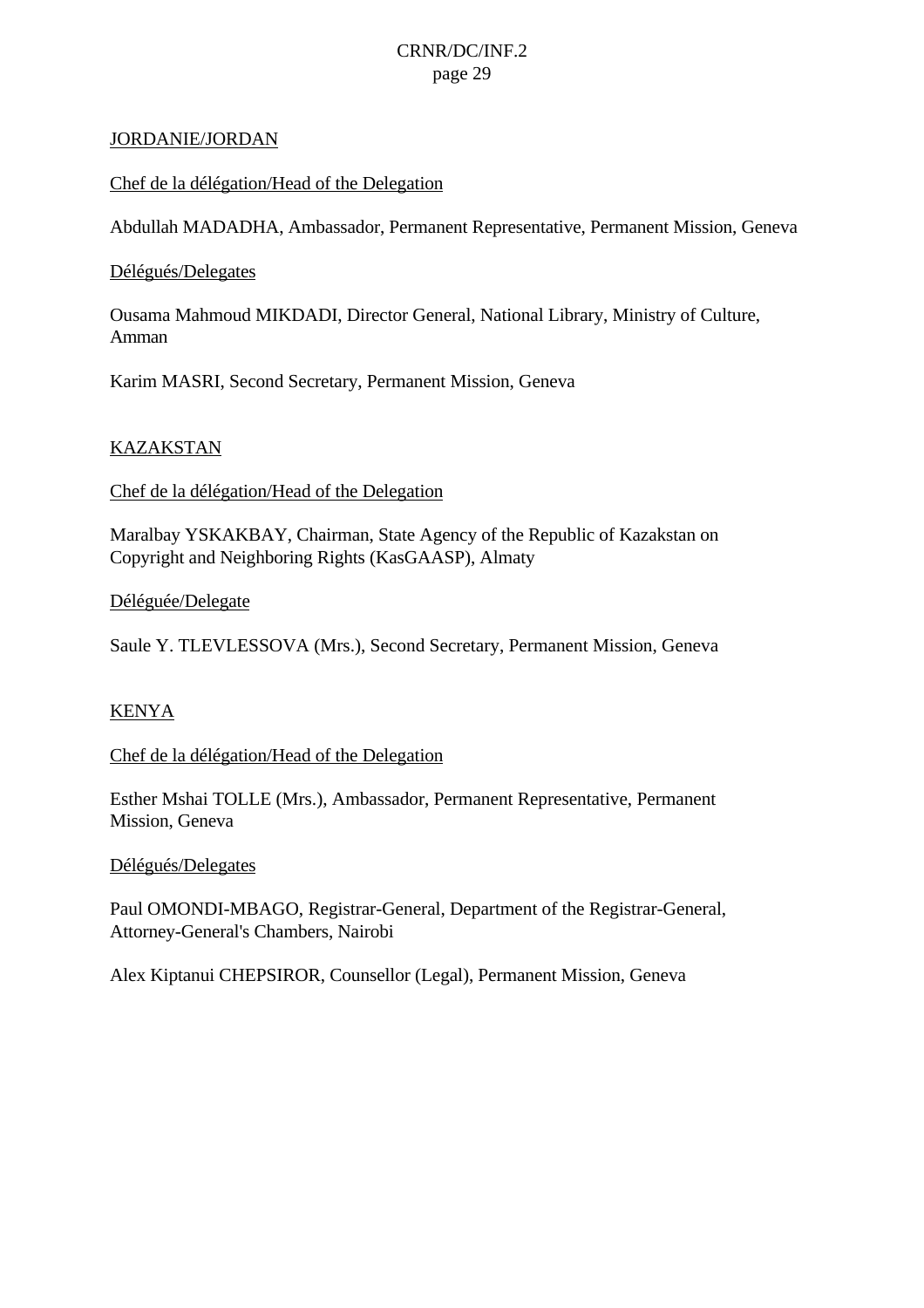### KIRGHIZISTAN/KYRGYZSTAN

Chef de la délégation/Head of the Delegation

Erkin MAKEEV, Permanent Representative, Permanent Mission, Geneva

Chef adjoint de la délégation/Deputy Head of the Delegation

Arslan ANARBAEV, Counsellor, Permanent Mission, Geneva

#### LESOTHO

Chef de la délégation/Head of the Delegation

Nkhetheleng MAOPE (Mrs.), Deputy Principal Secretary, Ministry of Tourism, Sports and Culture, Maseru

Chef adjoint de la délégation/Deputy Head of the Delegation

Khothatso RALITSIE, Deputy Principal Secretary, Ministry of Information and Broadcasting, Maseru

Déléguée/Delegate

'Nyalleng 'Mabakuena PII (Mrs.), Registrar General, Law Office, Maseru

#### LETTONIE/LATVIA

Chef de la délégation/Head of the Delegation

Rom≅ns BAUMANIS, chargé d'affaires à la Mission permanente, Genève

Délégués/Delegates

Dace DOBRAYA (Ms.), First Secretary, Permanent Mission, Geneva

M≅ra ω↔ωA-FRANKΘVICA (Ms.), Legal Adviser, Ministry of Culture, Riga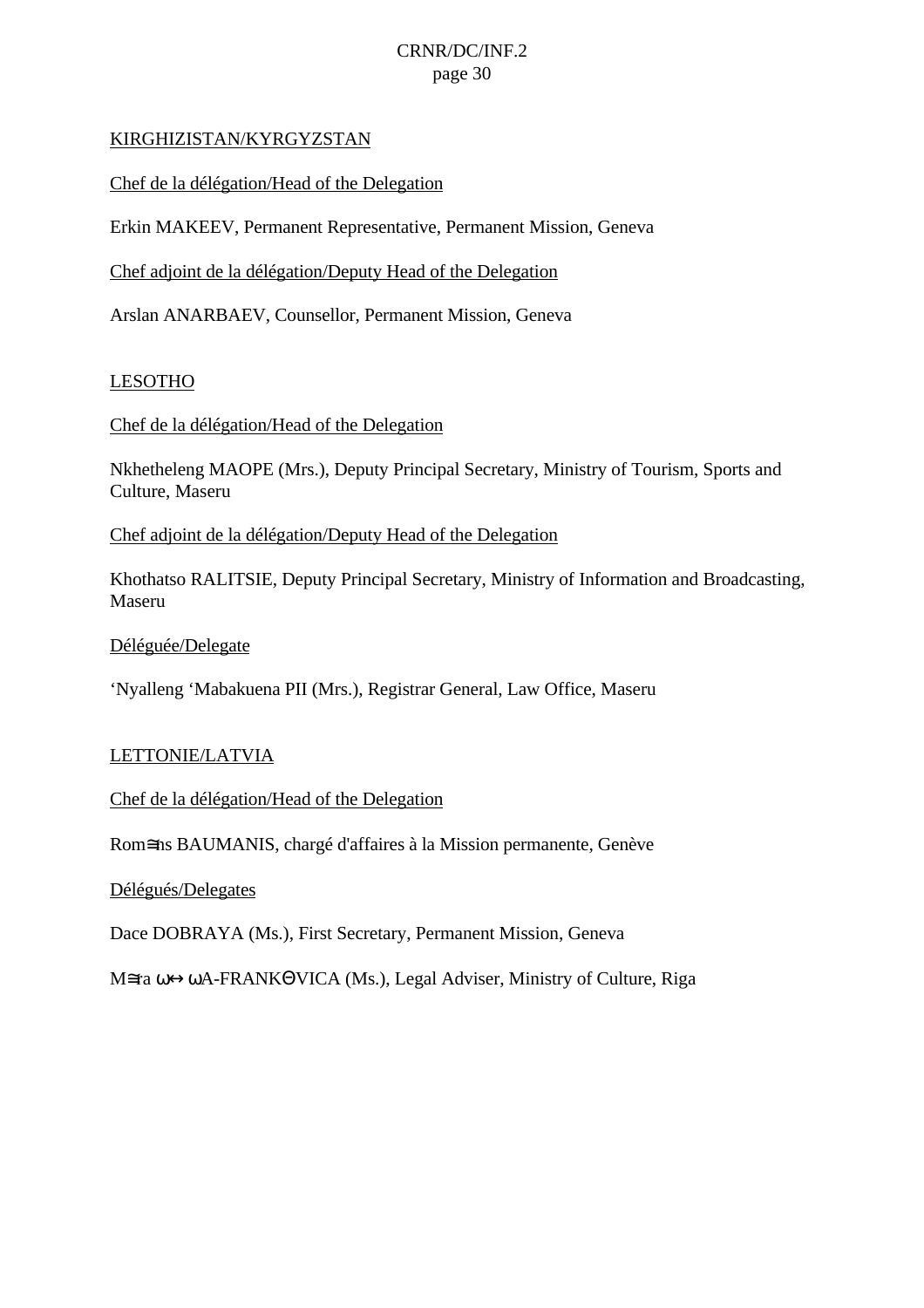### LIBYE/LIBYA

### Délégués/Delegates

Salem EL MAHADI, Director of Printing and Publications, Tripoli

Mustafa EBDEWI, Director of the National Library, Tripoli

Najat EL HAJJAJI (Mrs.), Minister Plenipotentiary, Permanent Mission, Geneva

### **LIECHTENSTEIN**

Chef de la délégation/Head of the Delegation

Daniel OSPELT, Counsellor, Permanent Mission, Geneva

Délégués/Delegates

Peter OSPELT, Office of the National Economy, Vaduz

Georges BAUR, Expert, Vaduz

#### LITUANIE/LITHUANIA

Délégué/Delegate

Romas ŠVEDAS, Counsellor, Permanent Mission, Genève

#### LUXEMBOURG

Chefs de la délégation/Heads of the Delegation

Paul DUHR, représentant permanent adjoint, Mission permanente, Genève

Françoise GILLEN (Mlle), attachée de Gouvernement, juriste au Ministère de l'économie, Luxembourg

Chef adjoint de la délégation/Deputy Head of the Delegation

Christiane DALEIDEN (Mlle), attachée de Gouvernement au Ministère de la culture, Luxembourg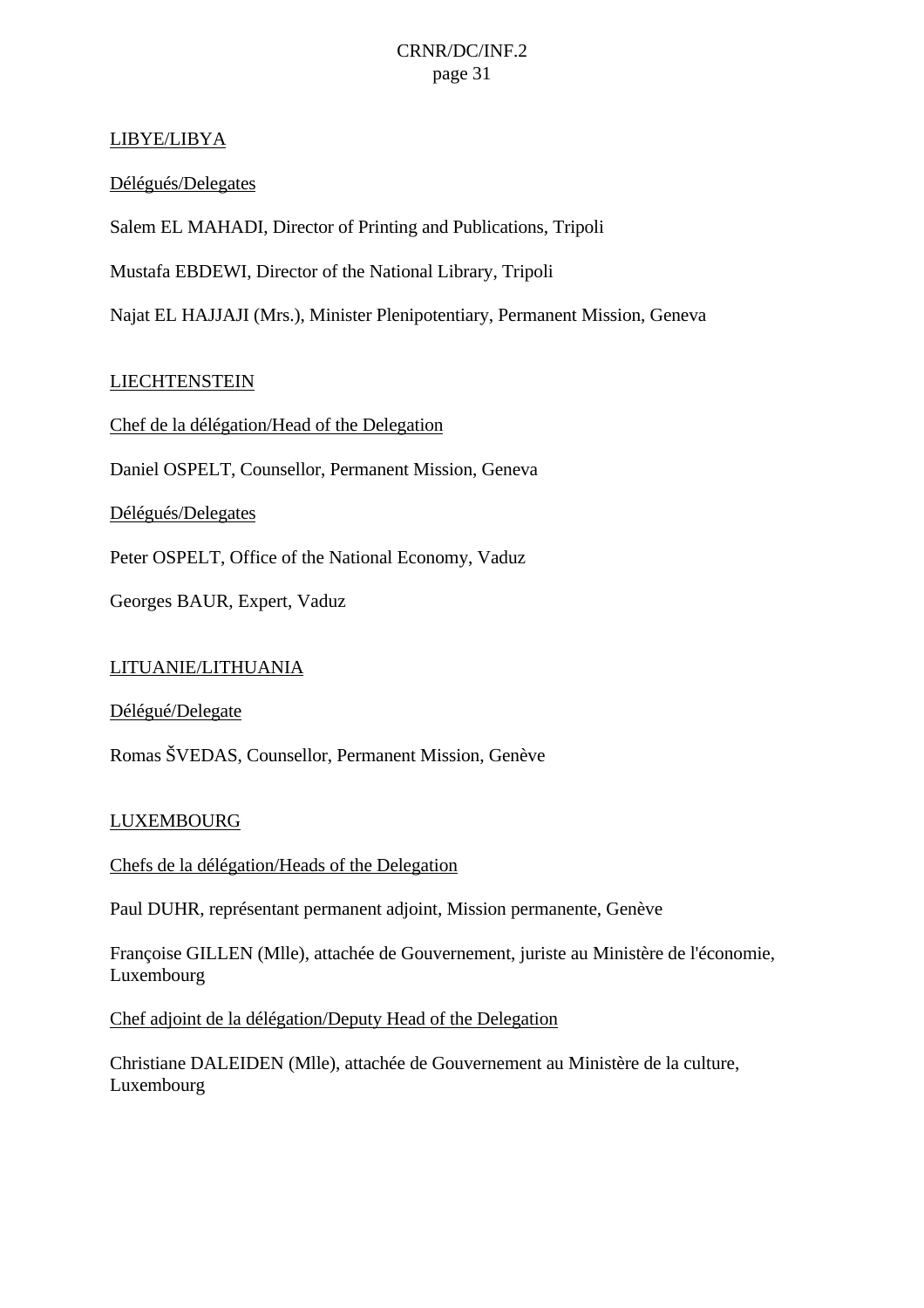### MADAGASCAR

### Chef de la délégation/Head of the Delegation

Jaona RAVALOSON, ambassadeur, représentant permanent, Mission permanente, Genève

### Délégué/Delegate

Nadimalala RABETSIMIALONA, conseiller à la Mission permanente, Genève

### Conseiller/Advisor

Roger RAKOTONDRAZAKA, conseiller à la Mission permanente, Genève

### MALAISIE/MALAYSIA

Délégué/Delegate

Ahmad JAZRI Mohd Johar, First Secretary, Permanent Mission

### MALAWI

#### Chef de la délégation/Head of the Delegation

Mark Ben MBEWE, Secretary for Youth, Sports and Culture, Ministry of Youth, Sports and Culture, Lilongwe

#### Chef adjoint de la délégation/Deputy Head of the Delegation

Yusuf MACDADLY JUWAYEYI, Commissioner for Culture, Ministry of Youth, Sports and Culture, Lilongwe

#### Délégués/Delegates

Serman Wedson David CHAVULA, Copyright Administrator, Copyright Society of Malawi (COSOMA), Lilongwe

Esther KAMLONGERA (Mrs.), Second Secretary, Embassy of Malawi, Paris

Batson Joseph DIVALA, Copyright Officer (Licensing), Copyright Society of Malawi (COSOMA), Lilongwe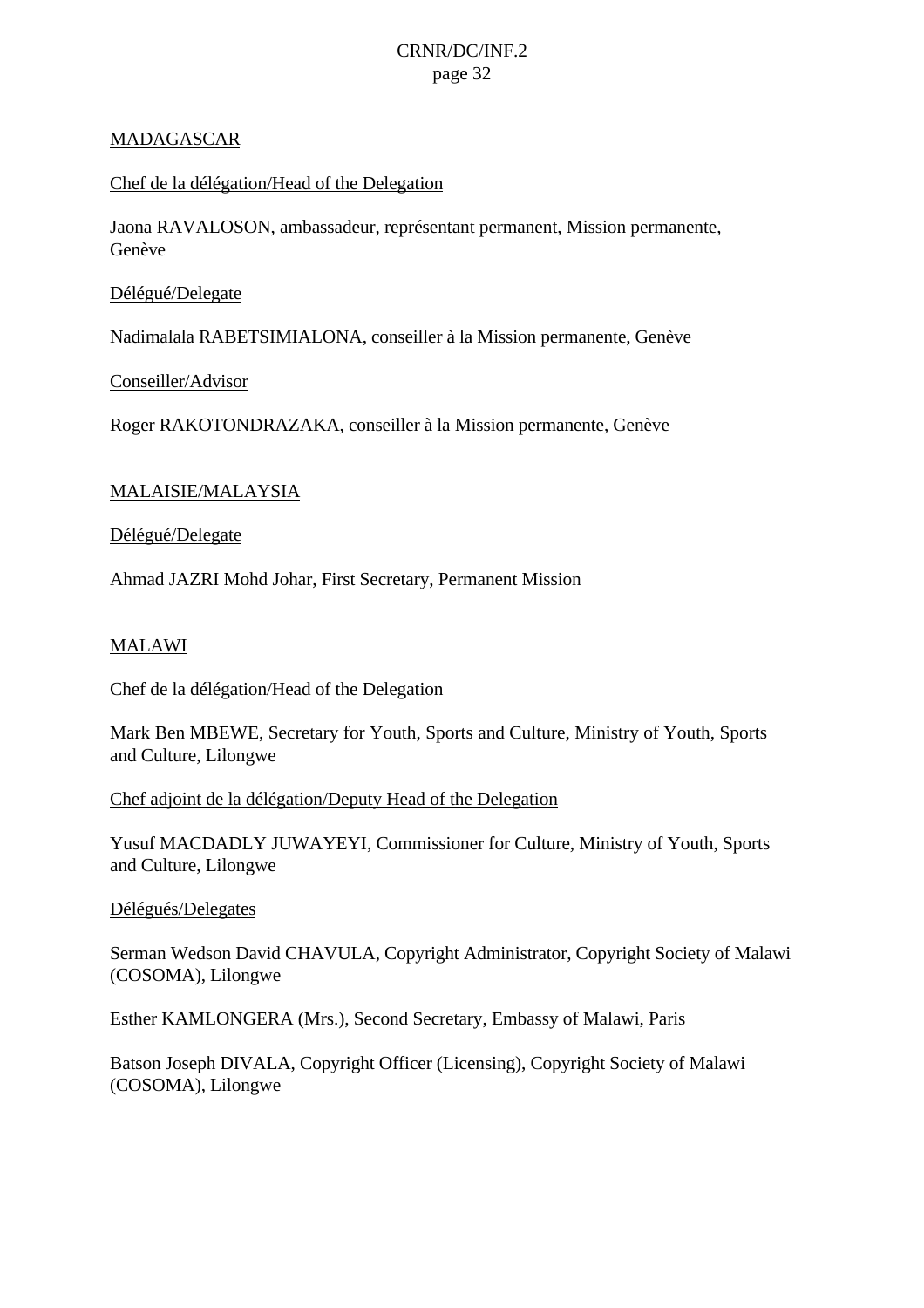### MALI

### Délégués/Delegates

Dotoum TRAORÉ, directeur général du Bureau malien du droit d'auteur, Bamako

Issouf Oumar MAIGA, conseiller des affaires étrangères à la Direction juridique et consulaire, Ministère des affaires étrangères et des maliens de l'extérieur, Bamako

### MALTE/MALTA

Chef de la délégation/Head of the Delegation

Michael BARTOLO, Ambassador, Permanent Representative, Permanent Mission, Geneva

Chef suppléant de la délégation/Alternate Head of the Delegation

Anthony CAMENZULI, Controller of Industrial Property, Industrial Property Office, Ministry for Commerce, Valletta

Délégués/Delegates

Jacqueline AQUILINA (Ms.), First Secretary, Permanent Mission, Geneva

Anthony BONNICI, Third Secretary, Permanent Mission, Geneva

### MAROC/MOROCCO

Chef de la délégation/Head of the Delegation

Nacer BENJELLOUN-TOUIMI, ambassadeur, représentant permanent, Mission permanente, Genève

#### Délégués/Delegates

Abderraouf KANDIL, directeur général du Bureau marocain du droit d'auteur (BMDA), Rabat

Mohamed MAJDI, conseiller à la Mission permanente, Genève

Abdellah BEN MELLOUK, deuxième secrétaire à la Mission permanente, Genève

Abdelaziz ISMAÏLI, secrétaire aux affaires étrangères, Ministère des affaires étrangères, Casablanca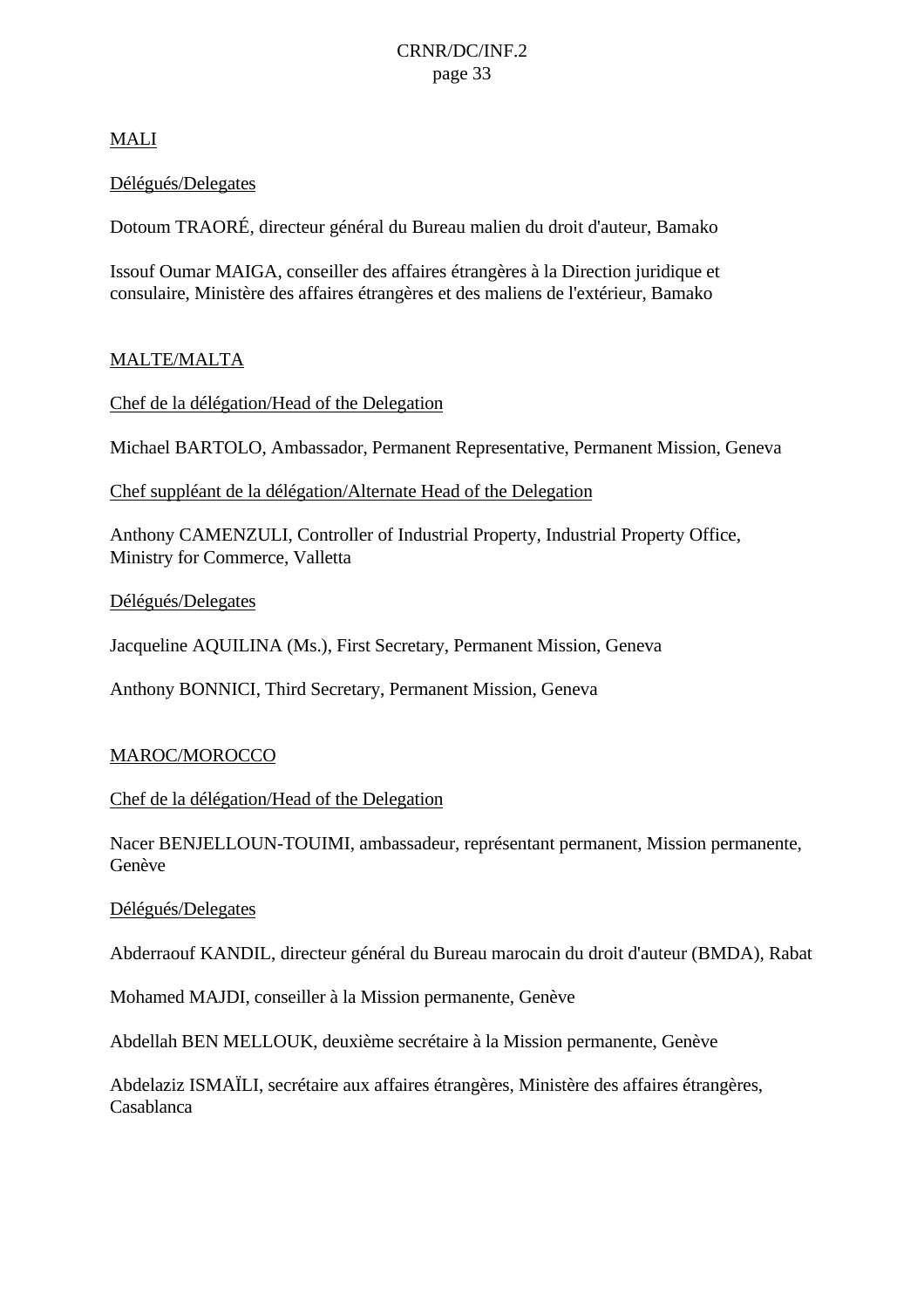#### MAURICE/MAURITIUS

#### Chef adjoint de la délégation/Deputy Head of the Delegation

Ah Yao LAM CHIOU YEE, First Secretary, Permanent Mission, Geneva

#### Délégué/Delegate

Renganaden MUNISAMY, attaché, Permanent Mission, Geneva

#### MEXIQUE/MEXICO

Chef de la délégation/Head of the Delegation

Fernando SERRANO MIGALLÓN, Director General del Derecho de Autor, Dirección General del Derecho de Autor, Secretaría de Educación Pública, México

Chef adjoint de la délégation/Deputy Head of the Delegation

Dolores JIMÉNEZ HERNÁNDEZ (Sra.), Consejero, Misión Permanente, Ginebra

#### Délégué/Delegate

Gerardo GUERRERO, Director de la Sección de Tratados de la Secretaría de Relaciones Exteriores, México

Conseillers/Advisors

Victor BLANCO-LABRA, Vicepresidente de Asuntos Autorales, TELEVISA, México

Emilio BALDERAS, Asesor Técnico, , Misión Permanente, Ginebra

#### MONACO

#### Chef de la délégation/Head of the Delegation

Bernard FAUTRIER, ministre plénipotentiaire, ambassadeur, Ambassade de la Principauté de Monaco, Berne

#### Délégué/Delegate

Philippe GAMBA, adjoint au directeur de l'Expansion économique, Département des finances et de l'économie, Direction de l'expansion économique, Monaco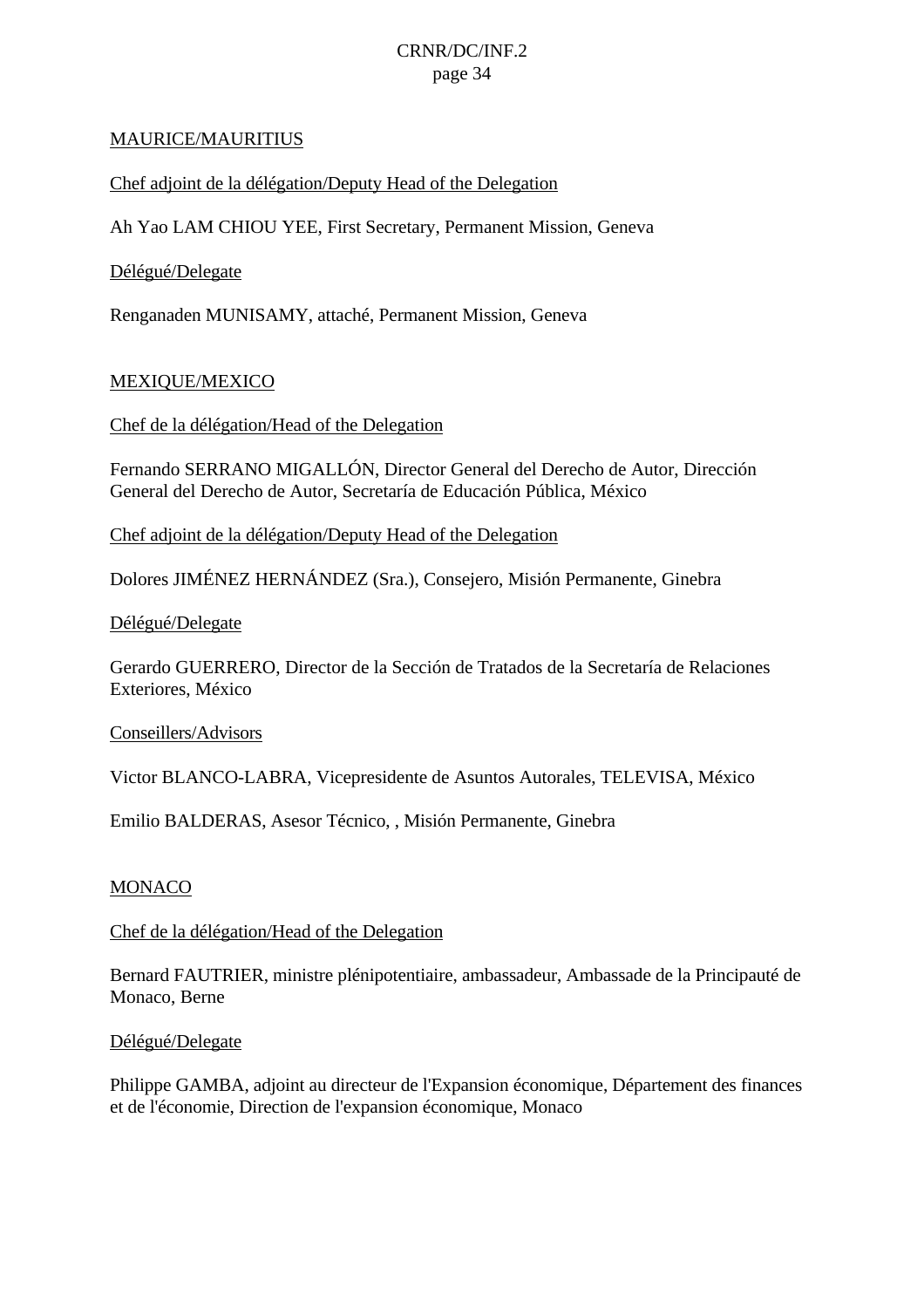### MONGOLIE/MONGOLIA

### Chef de la délégation/Head of the Delegation

Jugneegiin AMARSANAA, Minister of Justice, Ministry of Justice, Ulaanbaatar

### Délégués/Delegates

G. JARGALSAIHAN, Officer, Law and Policy Department, Mongolian Intellectual Property Office, Ulaanbaatar

Dogsom GANBAATAR, First Secretary, Permanent Mission, Geneva

### NAMIBIE/NAMIBIA

Chefs de la délégation/Heads of the Delegation

Ben AMATHILA, Minister of Information and Broadcasting, Ministry of Information and Broadcasting, Windhoek

Tarah SHINAVENE, Director of Copyright Services, Ministry of Information and Broadcasting, Windhoek

#### NICARAGUA

### Chefs de la délégation/Heads of the Delegation

Lester MEJÍA SOLÍS, Embajador, Representante Permanente, Misión Permanente, Ginebra

#### Délégués/Delegates

Victor Manuel ESPINOZA PAO, Asesor Legal del Ministro, Encargado del Registro de Autor, Registro de Derechos de Autor, Ministerio de Educación, Managua

Danilo-Augusto ROSALES DÍAZ, Primer Secretario, Misión Permanente, Ginebra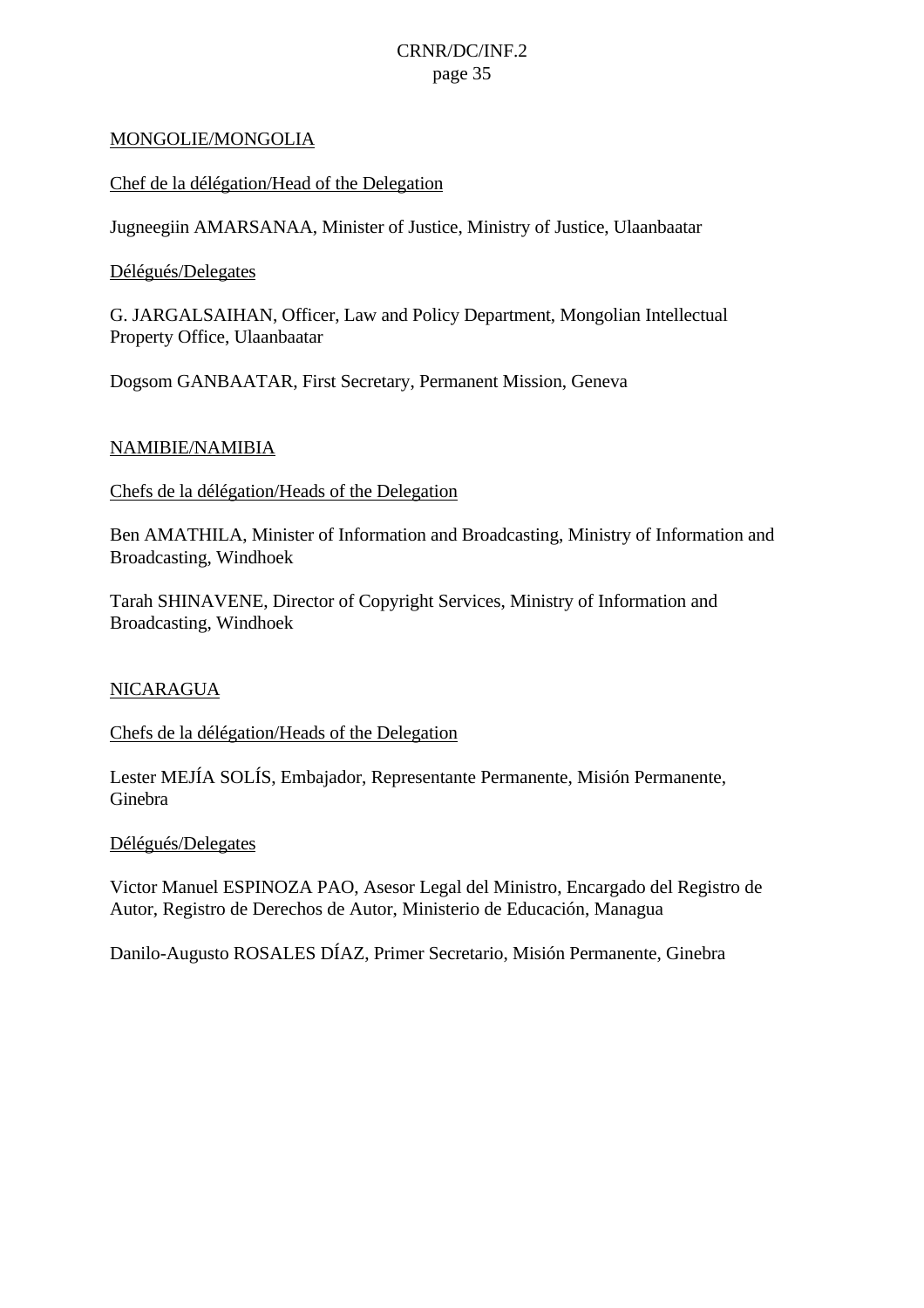### NIGER

### Délégués/Delegates

Laouali LABO, chef de la Section juridique (ONU et institutions spécialisées) de la Direction des affaires juridiques, Ministère des relations extérieures, Niamey

Zataou KATO KARIDIO, Direction de l'artisanat, Ministère du tourisme et de l'artisanat, Niamey

### NIGÉRIA/NIGERIA

Chef de la délégation/Head of the Delegation

Ejoh ABUAH, Ambassador, Permanent Representative, Permanent Mission, Geneva

Chef suppléant de la délégation/Alternate Head of the Delegation

Moses Frank EKPO, Director General, Nigerian Copyright Commission, Lagos

Délégué/Delegate

Yemisi Kikelomo MARCUS (Mrs.), Counsellor, Permanent Mission, Geneva

### NORVÈGE/NORWAY

Chef de la délégation/Head of the Delegation

Helge M. SØNNELAND, Director General, Norwegian Ministry of Cultural Affairs, Oslo

Chef adjoint de la délégation/Deputy Head of the Delegation

Bengt Olav HERMANSEN, Assistant Director General, Norwegian Ministry of Cultural Affairs, Oslo

Délégué/Delegate

Trude Elisabeth SVEEN (Mrs.), Senior Executive Officer, Norwegian Ministry of Cultural Affairs, Oslo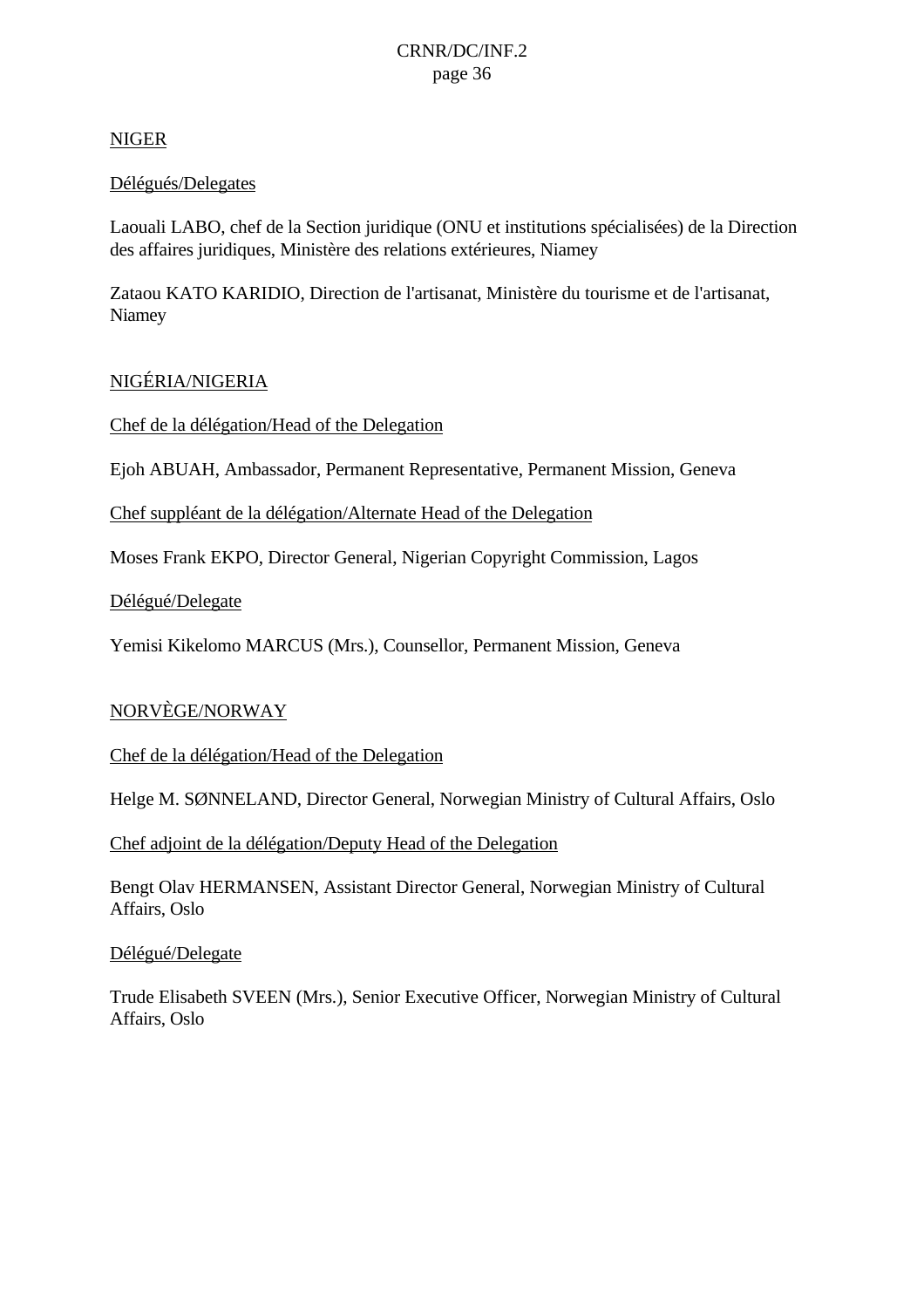### NOUVELLE-ZÉLANDE/NEW ZEALAND

### Chef de la délégation/Head of the Delegation

Andrew WIERZBICKI, Senior Policy Adviser, Business Policy Division, Ministry of Commerce, Wellington

### Déléguée/Delegate

Michelle SLADE (Ms.), First Secretary, Permanent Mission, Geneva

### OUZBÉKISTAN/UZBEKISTAN

Chef de la délégation/Head of the Delegation

Abdulla ORIPOV, Chairman, Uzbek Republican State Copyright Agency, Tashkent

### PAKISTAN

Chef de la délégation/Head of the Delegation

Munir AKRAM, Ambassador, Permanent Representative, Permanent Mission, Geneva

#### Délégués/Delegates

Rashid Siddique KAUKAB, First Secretary, Permanent Mission, Geneva

Mansur RAZA, First Secretary, Permanent Mission, Geneva

Shakil Ahmad ABBASI, Registrar of Copyrights, Central Copyright Office, Government of Pakistan, Karachi

#### **PANAMA**

Chef de la délégation/Head of the Delegation

Leonardo KAM BINNS, Embajador, Representante Permanente, Misión Permanente, Ginebra

#### Déléguée/Delegate

Elia del Carmen GUERRA-QUIJANO (Sra.), Representante Alterna, Misión Permanente, Ginebra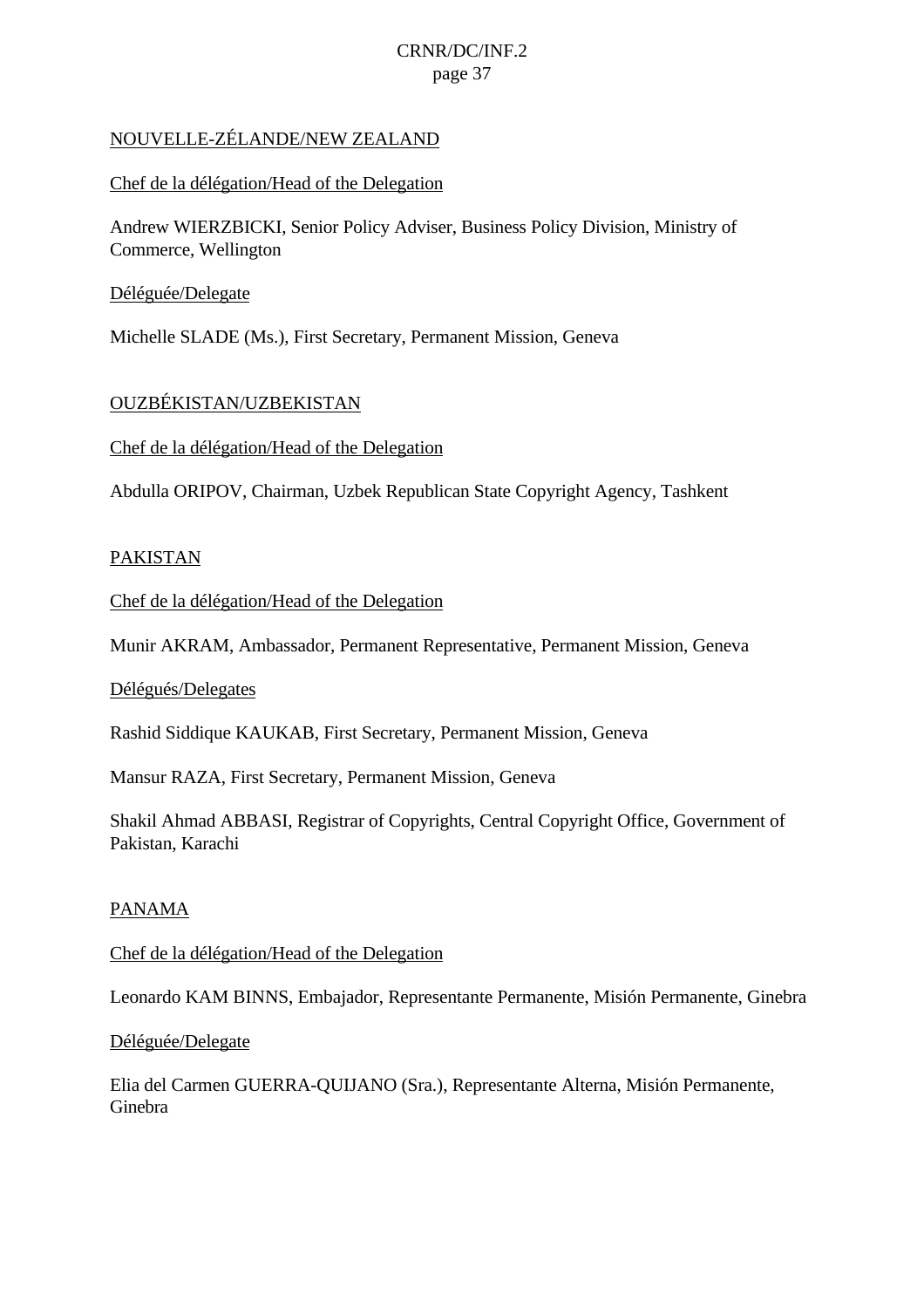### PARAGUAY

### Chef de la délégation/Head of the Delegation

Eladio LOIZAGA CABALLERO, Embajador, Representante Permanente, Misión Permanente, Ginebra

### Délégués/Delegates

Rodrigo UGARRIZA, Segundo Secretario, Misión Permanente, Ginebra

María Leticia CASATI CABALLERO (Sra.), Segundo Secretario, Misión Permanente, Ginebra

### PAYS-BAS/NETHERLANDS

Chef de la délégation/Head of the Delegation

Eveline L. HERFKENS (Ms.), Ambassador, Permanent Mission, Geneva

Délégués/Delegates

Erwin Jan ARKENBOUT, Legal Counsel, Ministry of Justice, The Hague

Menno BOUWES, Legal Counsel, Ministry of Justice, The Hague

Henk C.G. VAN DEN DOOL, First Secretary, Permanent Mission, Geneva

### PÉROU/PERU

Chef de la délégation/Head of the Delegation

José URRUTIA, Embajador, Representante Permanente, Misión Permanente, Ginebra

Chef adjoint de la délégation/Deputy Head of the Delegation

Javier PAULINICH, Representante Permanente Alterno, Misión Permanente, Ginebra

Délégués/Delegates

Rubén UGARTECHE VILLACORTA, Jefe, Oficina de Derechos de Autor, Instituto Nacional de Defensa de la Competencia y de la Protección de la Propiedad Intelectual (INDECOPI), Lima

Daniel ROCA-ALCAZAR, Primer Secretario, Misión Permanente, Ginebra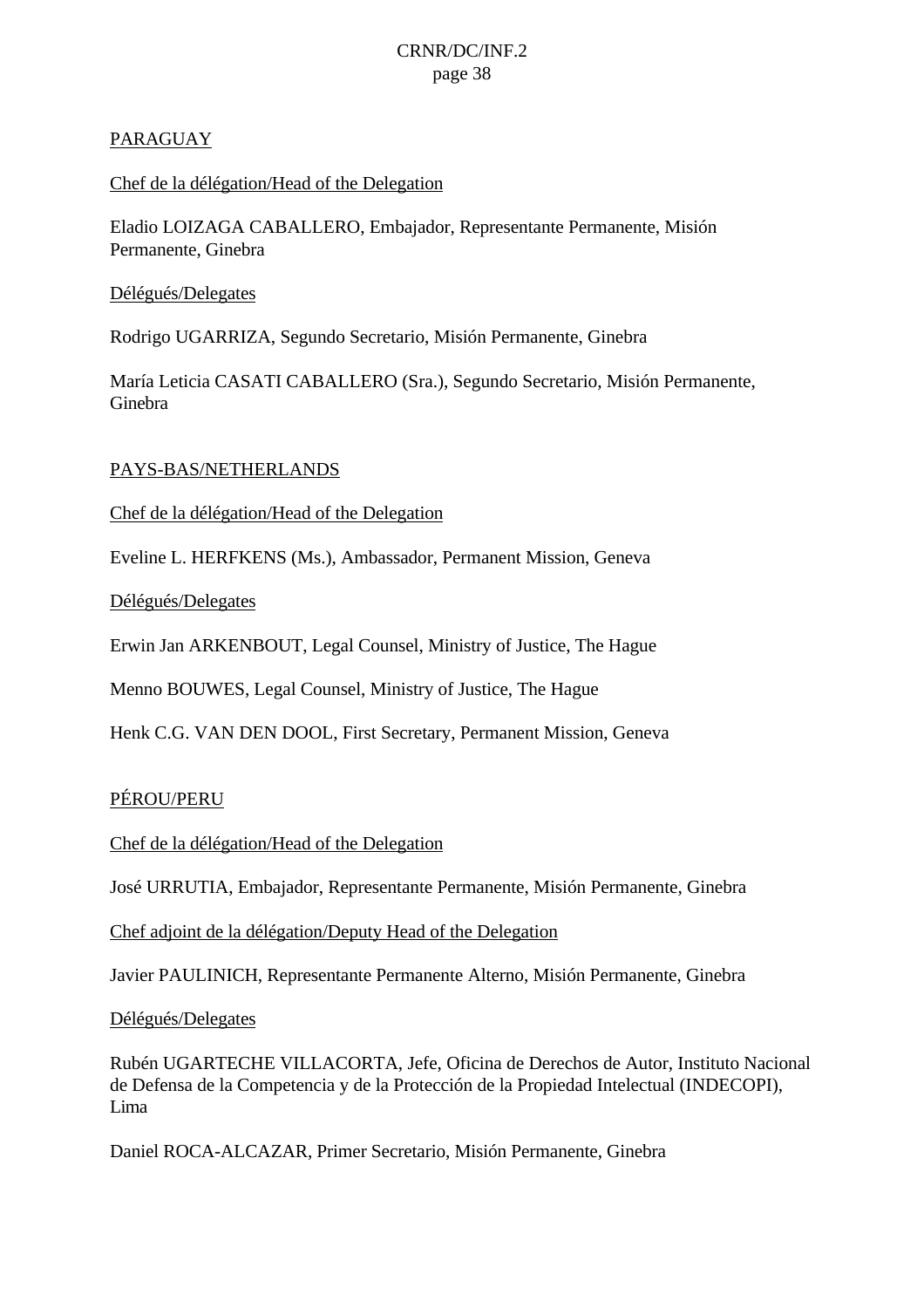#### PHILIPPINES

#### Chef de la délégation/Head of the Delegation

Lilia R. BAUTISTA (Ms.), Ambassador, Permanent Representative, Permanent Mission, Geneva

Chef suppléant de la délégation/Alternate Head of the Delegation

Jaime YAMBAO, Deputy Permanent Representative, Permanent Mission, Geneva

#### Délégués/Delegates

Emma C. FRANCISCO (Mrs.), Director, Bureau of Patents, Trademarks and Technology Transfer (BPTTT), Department of Trade and Industry, Manila

Jorge Cesar M. SAN DIEGO, Assistant Director, Bureau of Patents, Trademarks and Technology Transfer (BPTTT), Department of Trade and Industry, Manila

Maloli MANALASTAS (Mrs.), President, National Association of Broadcasters, Makati

Dennis B. FUNA, Executive Director, Videogram Regulatory Board, Manila

Maria Rowena GONZALES (Ms.), Law Reform Specialist III, Institute of International Legal Studies, University of the Philippines Law Center, Manila

#### Conseiller/Advisor

Leo J. PALMA, Attaché, Permanent Mission, Geneva

#### POLOGNE/POLAND

Chef de la délégation/Head of the Delegation

Ludwik DEMBI}SKI, Ambassador, Permanent Representative, Permanent Mission, Geneva

Délégués/Delegates

Adam SKRYBANT, Minister Counsellor, Permanent Mission, Geneva

Teresa DROZDOWSKA (Mrs.), Director, Ministry of Culture and Arts, Warsaw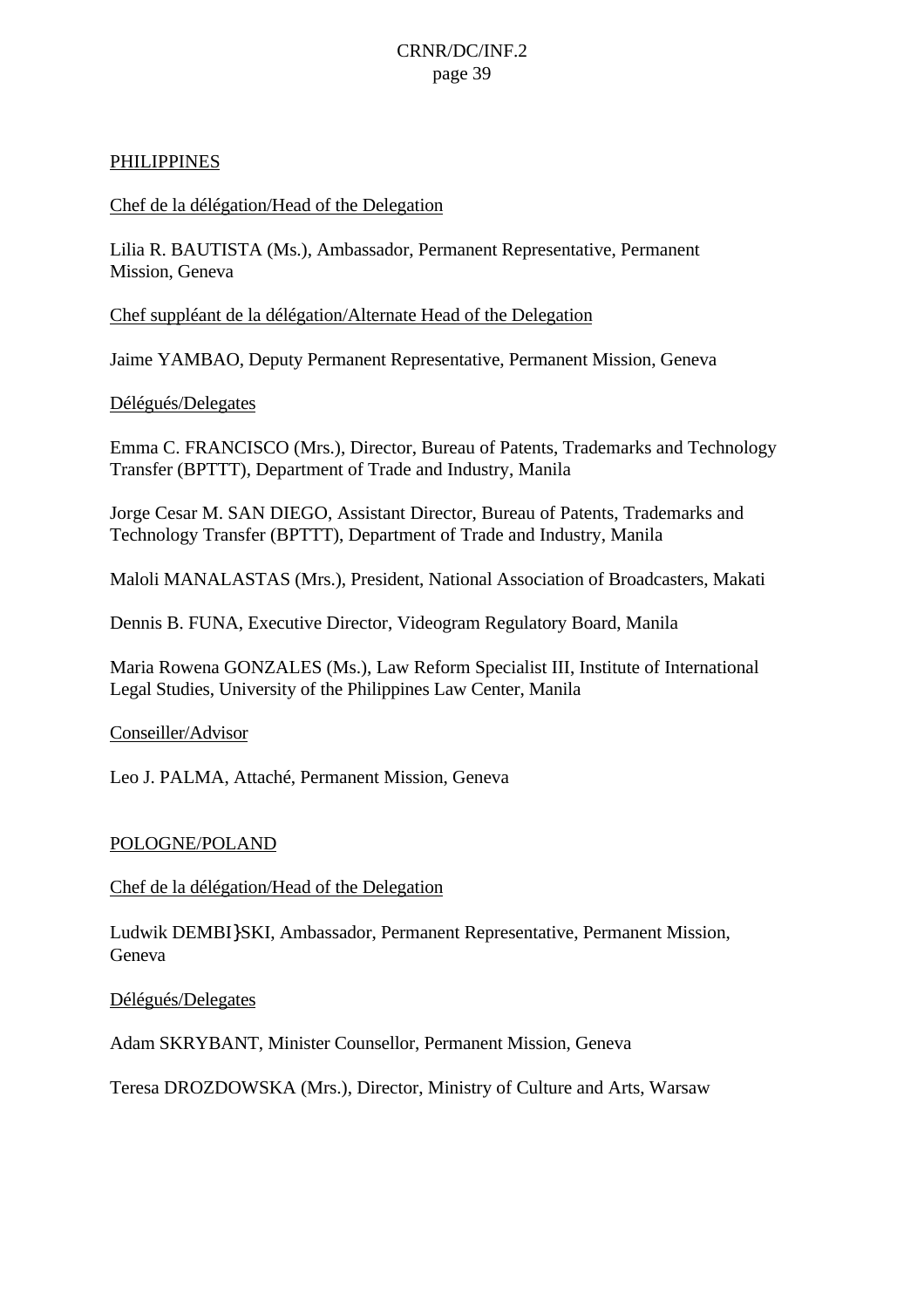### PORTUGAL

### Chef de la délégation/Head of the Delegation

Gonçalo DE SANTA CLARA GOMES, ambassadeur, représentant permanent, Mission permanente, Geneva

### Chef suppléant de la délégation/Alternate Head of the Delegation

José Do Espírito Santo MENEZES E TELES, directeur général de la Direction générale des spectacles du Département des spectacles et du droit d'auteur, Présidence du Conseil des ministres, Lisbonne

### Conseillers/Advisors

Pedro João DA COSTA CORDEIRO, Subdirector-General dos Espectáculos, Dirrecçao-Geral dos Espectáculos, Departamento dos Espectáculos e do Direito de Autor, Lisboa

Nuno Manuel DA SILVA GONÇALVES, Head of Department, Institute of the National Books, Ministry of Culture, Lisbon

José Sérgio DE CALHEIROS DA GAMA, Technical Counsellor, Permanent Mission, Geneva

Susana DIOGO (Mlle), premier secrétaire à la Mission permanente, Geneva

Margarida ALMEIDA-ROCHA (Mrs.), Technical Counsellor, Secretary of State for Social Communication, Cabinet Presidency, Lisbon

### QATAR

#### Chef de la délégation/Head of the Delegation

Abdullah Ahmed Quayed AL-AMADI, Head of Copyright, Ministry of Information and Culture, Doha

### RÉPUBLIQUE DE CORÉE/REPUBLIC OF KOREA

Chef de la délégation/Head of the Delegation

Joun Yung SUN, Ambassador, Permanent Representative, Permanent Mission, Geneva

Chef suppléant de la délégation/Alternate Head of the Delegation

Jin Kyu HA, Director General, Cultural Industry Bureau, Ministry of Culture and Sports, Seoul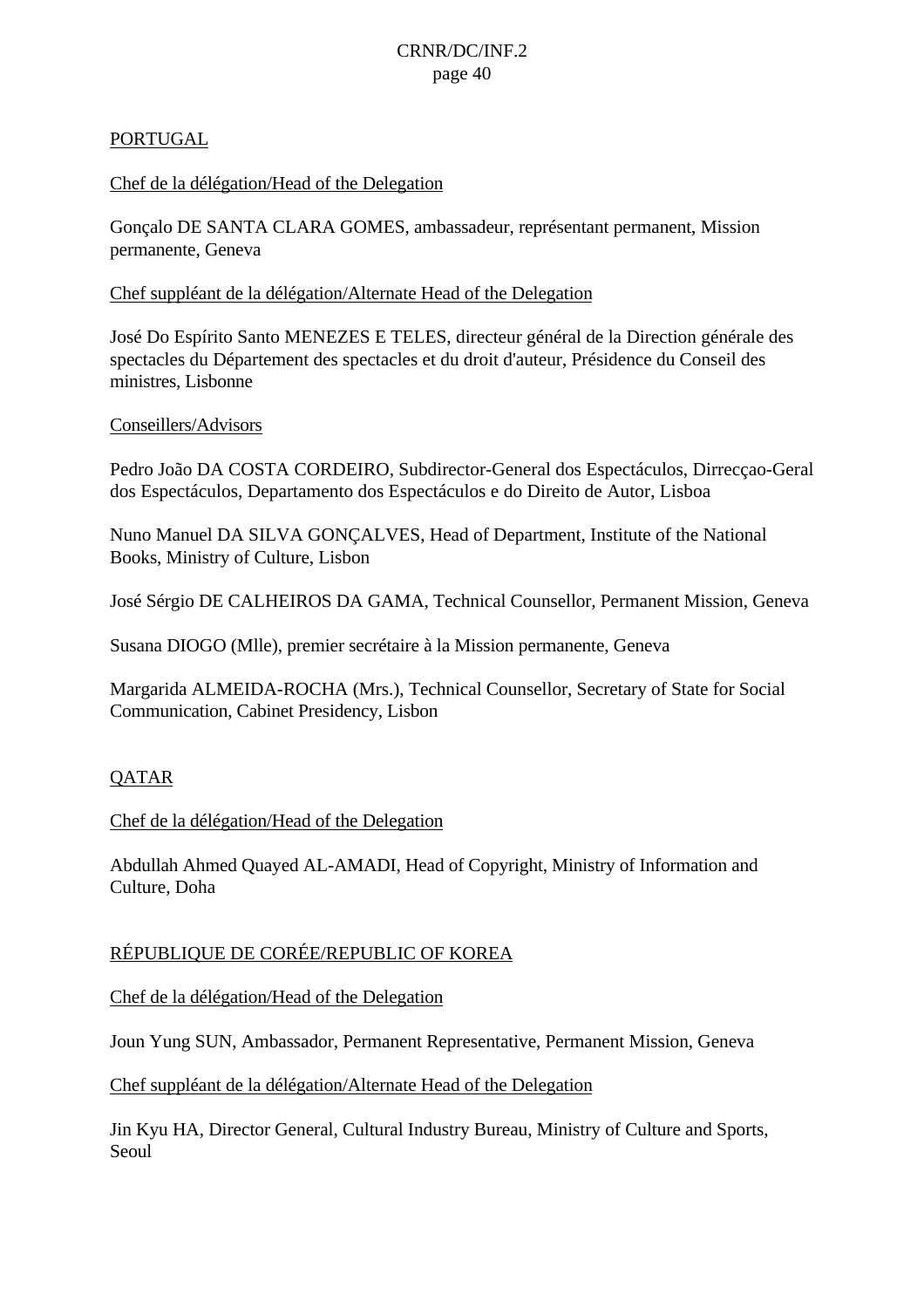#### Délégués/Delegates

Joon Kyu KIM, Counsellor, Permanent Mission, Geneva

Sang-Kyu LEE, First Secretary, Permanent Mission, Geneva

Ji Ah PAIK (Ms.), Deputy Director, Multilateral Trade Organizations Division, Ministry of Foreign Affairs, Seoul

Won-Sun LIM, Deputy Director, Copyright Division, Ministry of Culture and Sports, Seoul

### Conseillers/Advisors

Kyong-Soo CHOE, Director, Research and Information Office, Copyright Deliberation and Conciliation Committee, Seoul

Chan-Mo CHUNG, Advisor, Research Fellow, Korea Information Society Development Institute, Seoul

### RÉPUBLIQUE DE MOLDOVA/REPUBLIC OF MOLDOVA

### Délégué/Delegate

Mihai CIUS, Director General, State Copyright Agency of the Republic of Moldova, Kishinev

### RÉPUBLIQUE POPULAIRE DÉMOCRATIQUE DE CORÉE/DEMOCRATIC PEOPLE'S REPUBLIC OF KOREA

Chef de la délégation/Head of the Delegation

RI Tcheul, Ambassador, Permanent Representative, Permanent Mission, Geneva

#### Délégués/Delegates

JON In Chan, Vice-Director, International Organization Department, Ministry of Foreign Affairs, Pyongyang

AN Myong Hun, First Secretary, Permanent Mission, Geneva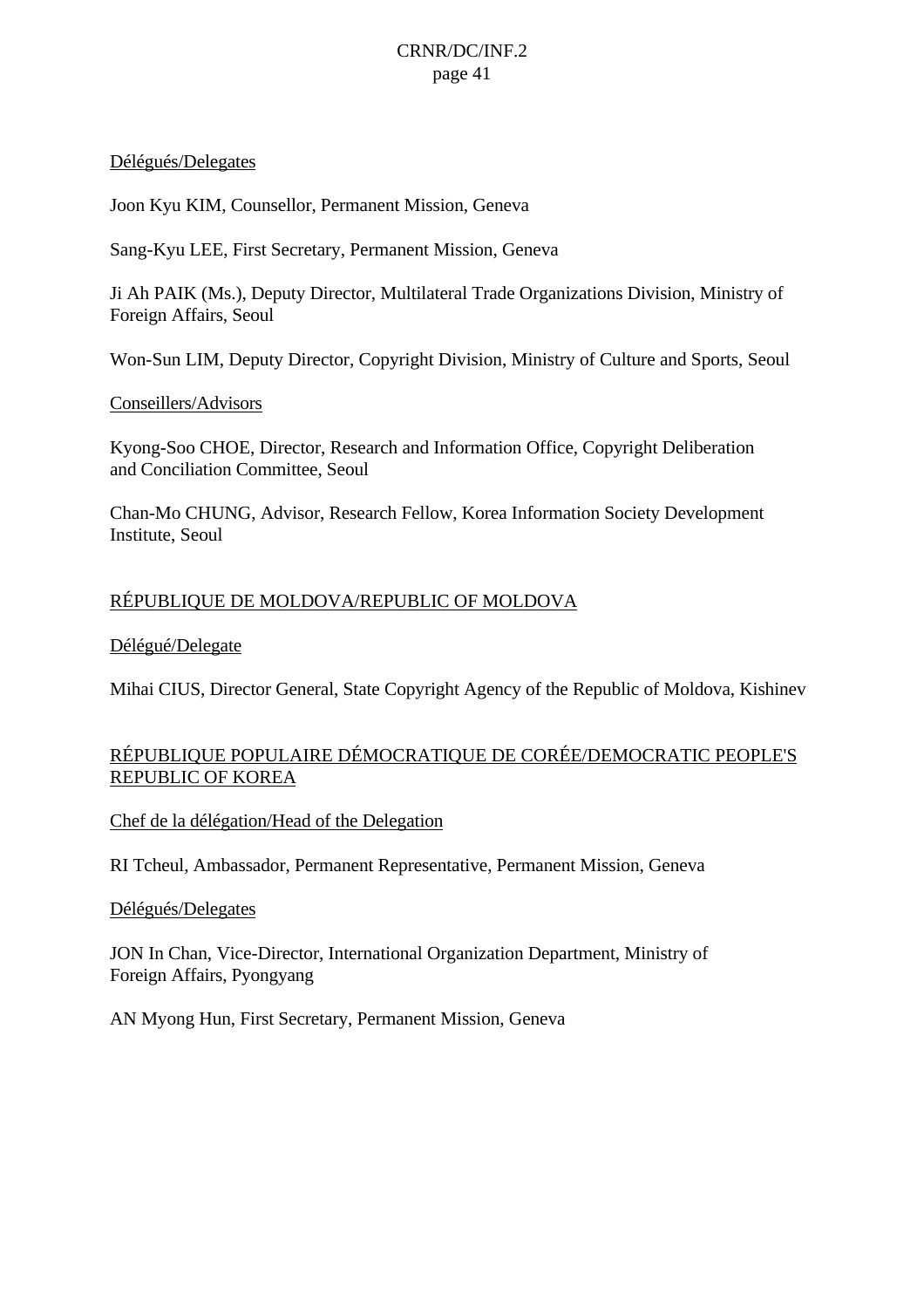### RÉPUBLIQUE TCHÈQUE/CZECH REPUBLIC

Chef de la délégation/Head of the Delegation

Miroslav SOMOL, Ambassador, Permanent Representative, Permanent Mission, Geneva

### Chef suppléant de la délégation/Alternate Head of the Delegation

Milan BERÁNEK, Director of the International Law Department, Ministry of Foreign Affairs, Prague

### Délégués/Delegates

Pavol ŠEPELÁK, Counsellor, Permanent Mission, Geneva

Hana MASOPUSTOVÁ (Mrs.), Director, Audiovisual and Copyright Department, Ministry of Culture, Prague

### RÉPUBLIQUE-UNIE DE TANZANIE/UNITED REPUBLIC OF TANZANIA

Chef de la délégation/Head of the Delegation

Ali Said MCHUMO, Ambassador, Permanent Representative, Permanent Mission, Geneva

### Délégués/Delegates

Stephen Dominic MTETEWAUNGA, Principal Assistant Registrar of Patents and Trademarks, Dar Es Salaam

Francis MALAMBUGI, Minister Counsellor, Legal Affairs, Permanent Mission, Geneva

### ROUMANIE/ROMANIA

### Chef de la délégation/Head of the Delegation

Tudor MIRCEA, directeur du Département juridique et des traités au Ministère des affaires étrangères, Bucarest

Chef adjoint de la délégation/Deputy Head of the Delegation

Constanta MOISESCU (Mrs.), Deputy Director, Romanian Office for Authors' Rights (ORDA), Bucharest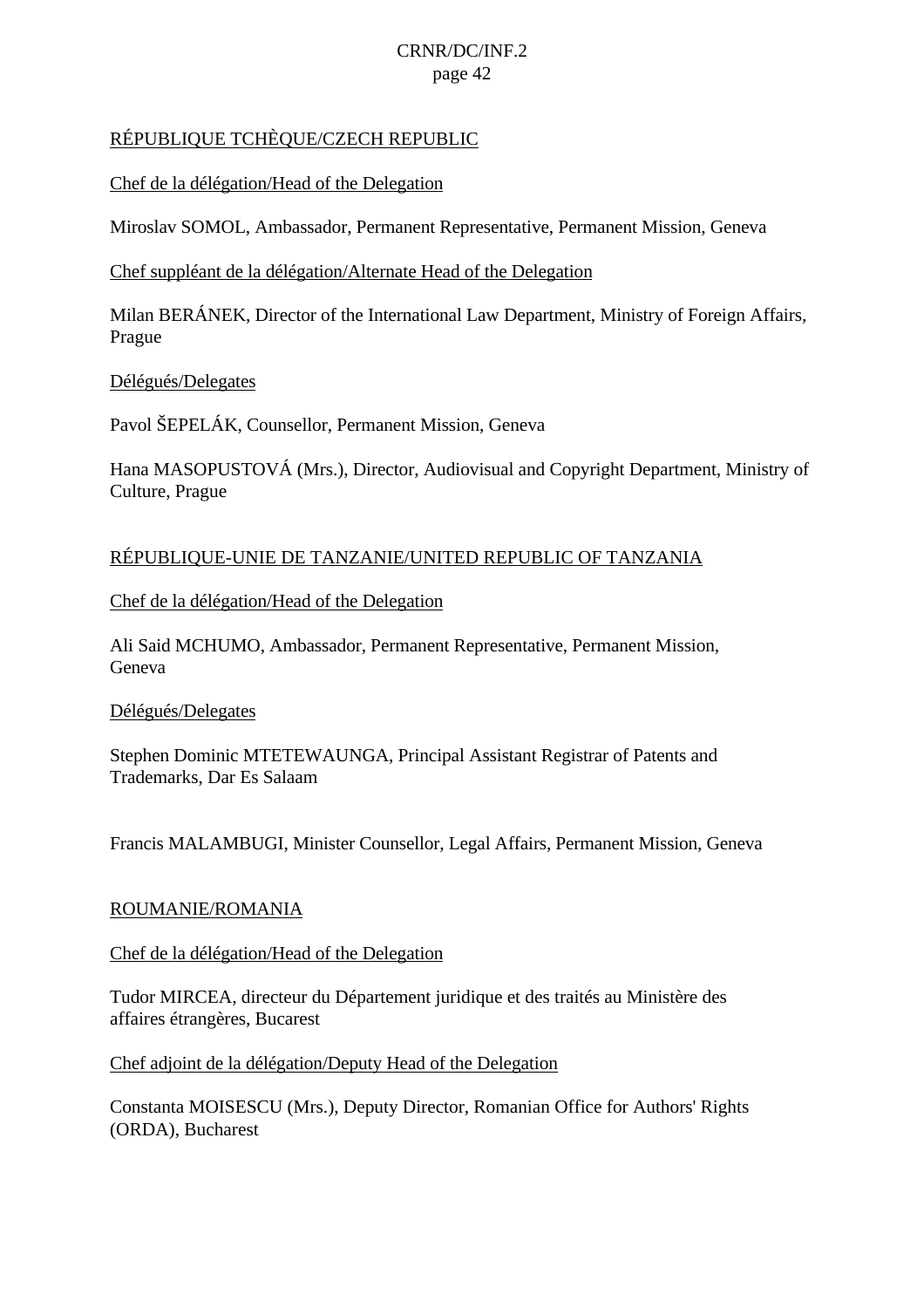#### Délégué/Delegate

Alexandro F=RCAS, conseiller à la Mission permanente, Genève

#### Conseillers/Advisors

Gheorghe VLAD, deuxième secrétaire à la Mission permanente, Genève

Rodica P=RVU (Mrs.), Expert, Head of Division, Romanian Office for Authors' Rights (ORDA), Bucharest

### ROYAUME-UNI/UNITED KINGDOM

#### Chef de la délégation/Head of the Delegation

Jonathan STARTUP, Director, Copyright Directorate, The Patent Office, Department of Trade and Industry, London

#### Chef adjoint de la délégation/Deputy Head of the Delegation

Roger KNIGHTS, Senior Examiner, The Patent Office, Department of Trade and Industry, London

#### Délégués/Delegates

Brian SIMPSON, Senior Examiner, The Patent Office, Department of Trade and Industry, London

Peter Kam Fai CHEUNG, Assistant Director, Intellectual Property Department, Government of Hong Kong

Lee CROSS (Ms.), Senior Solicitor, Intellectual Property Department, Government of Hong Kong

Huw LLEWELLYN, First Secretary, Permanent Mission, Geneva

Timothy SIMMONS, First Secretary, Permanent Mission, Geneva

Helen FRARY (Ms.), Third Secretary, Permanent Mission, Geneva

Matthew PROCTOR, attaché, Permanent Mission, Geneva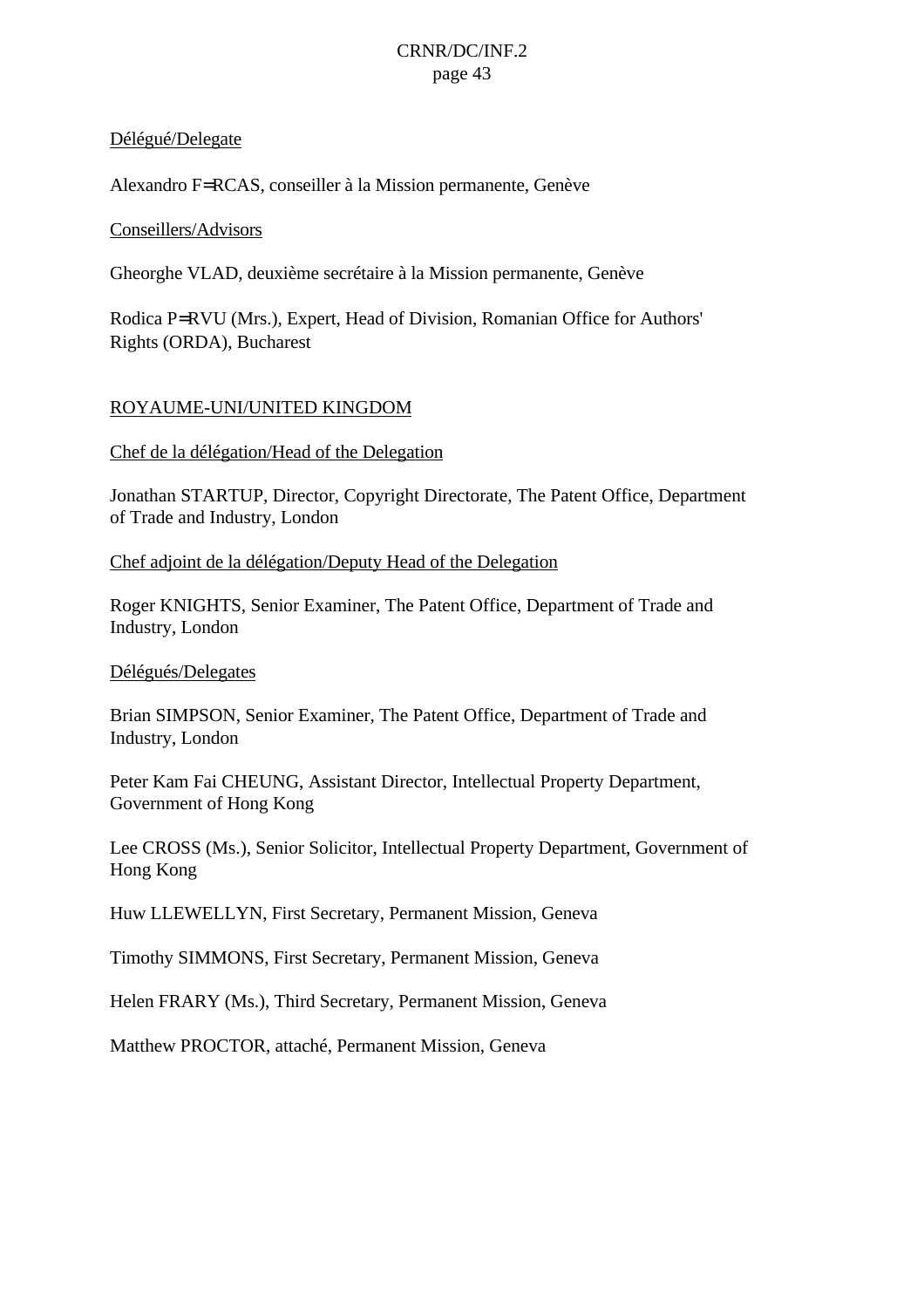### SAINT-SIÈGE/HOLY SEE

Chef de la délégation/Head of the Delegation

Odile ROULLET (Mme), avocat, Genève

Chef adjoint de la délégation/Deputy Head of the Delegation

Andrés CARRASCOSA-COSO, conseiller à la Mission permanente, Genève

Délégué/Delegate

Carlo CARRIERI, fonctionnaire, Governatorat de l'État de la Cité du Vatican, Le Vatican

### SÉNÉGAL/SENEGAL

Chef de la délégation/Head of the Delegation

Abdoulaye Elimane KANE, ministre de la culture, Ministère de la culture, Dakar

Chef adjoint de la délégation/Deputy Head of the Delegation

Absa Claude DIALLO (Mme), ambassadeur, représentant permanent, Mission permanente, Genève

Délégués/Delegates

Ndèye Abibatou YOUM DIABE SIBY (Mme), directeur général du Bureau sénégalais du droit d'auteur, Dakar

Khaly Adama N'DOUR, conseiller à la Mission permanente, Genève

#### SINGAPOUR/SINGAPORE

#### Chef de la délégation/Head of the Delegation

Sivakant TIWARI, Senior State Counsel, Head, International Affairs Division, Attorney-General's Chambers, Singapore

#### Délégués/Delegates

Hian Sun ONG, Deputy Senior State Counsel, Crime Division, Attorney-General's Chambers, Singapore

Winston CHEW, Deputy Director, Legal Policy, Ministry of Law, Singapore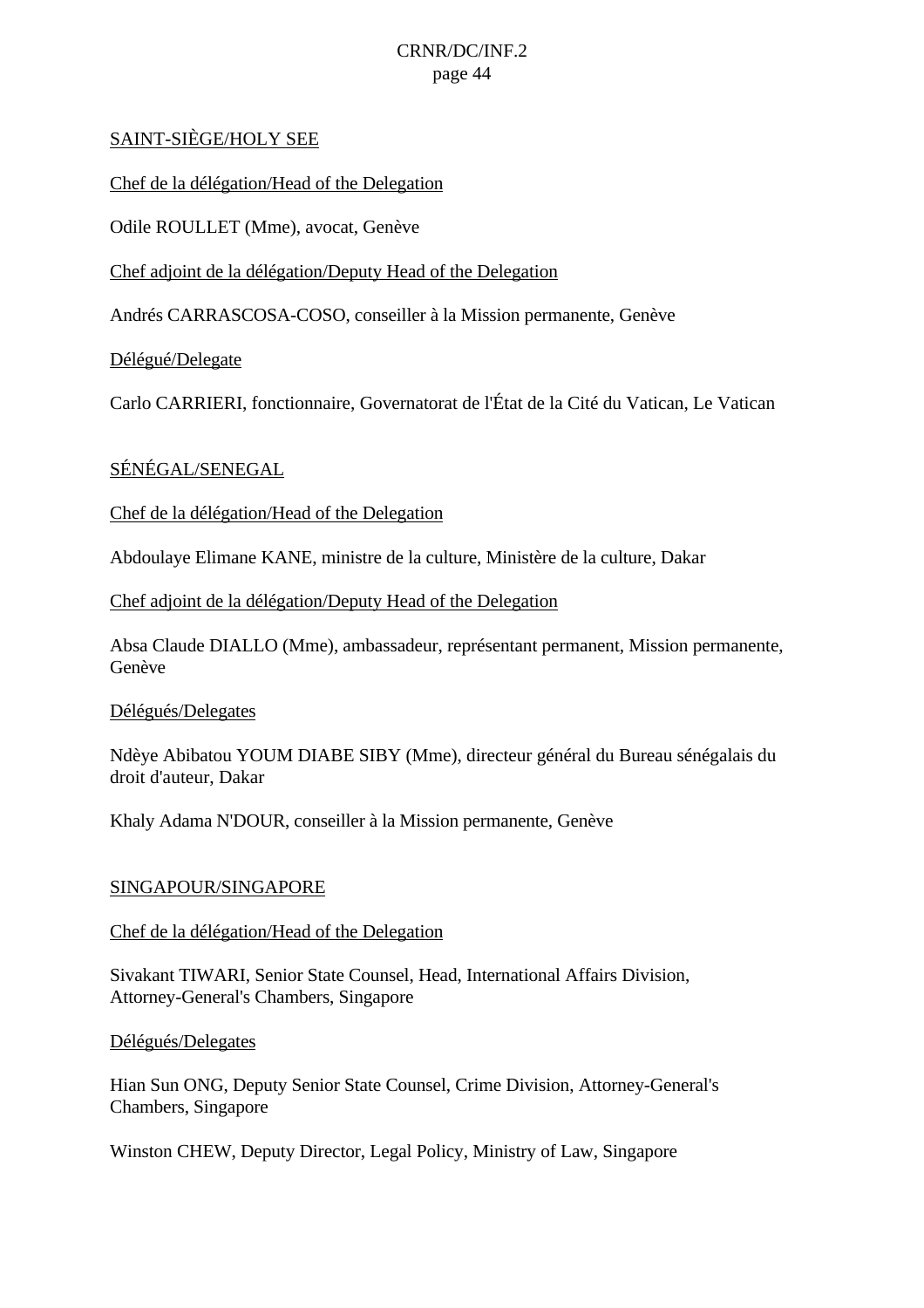Seow Hiong GOH, Head, Security and Electronic Commerce, Information Infrastructure National Computer Board, Singapore

Yvette TEE (Mme), Third Secretary, Permanent Mission, Geneva

### Conseiller/Advisor

Linda NAI (Mrs.), Adviser, Singapore International Media, Singapore

### SLOVAQUIE/SLOVAKIA

#### Chef de la délégation/Head of the Delegation

Mária KRASNOHORSKÁ (Mrs.), Ambassador, Permanent Representative, Permanent Mission, Geneva

#### Délégué/Delegate

Juraj SÝKORA, Third Secretary, Permanent Mission, Geneva

### SLOVÉNIE/SLOVENIA

#### Chef de la délégation/Head of the Delegation

Bojan PRETNAR, Director, Slovenian Intellectual Property Office (SIPO), Ministry of Science and Technology, Ljubljana

#### Délégués/Delegates

Andrej PIANO, Counsellor to the Government, Slovenian Intellectual Property Office (SIPO), Ministry of Science and Technology, Ljubljana

Petra BOŠKIN (Ms.), Counsellor, Slovenian Intellectual Property Office (SIPO), Ministry of Science and Technology, Ljubljana

Dimitrij GRΕAR, Counsellor, Permanent Mission, Geneva

Miha TRAMPU≠, Legal Counsel, Copyright Agency of Slovenia, Ministry of Science and Technology, Ljubljana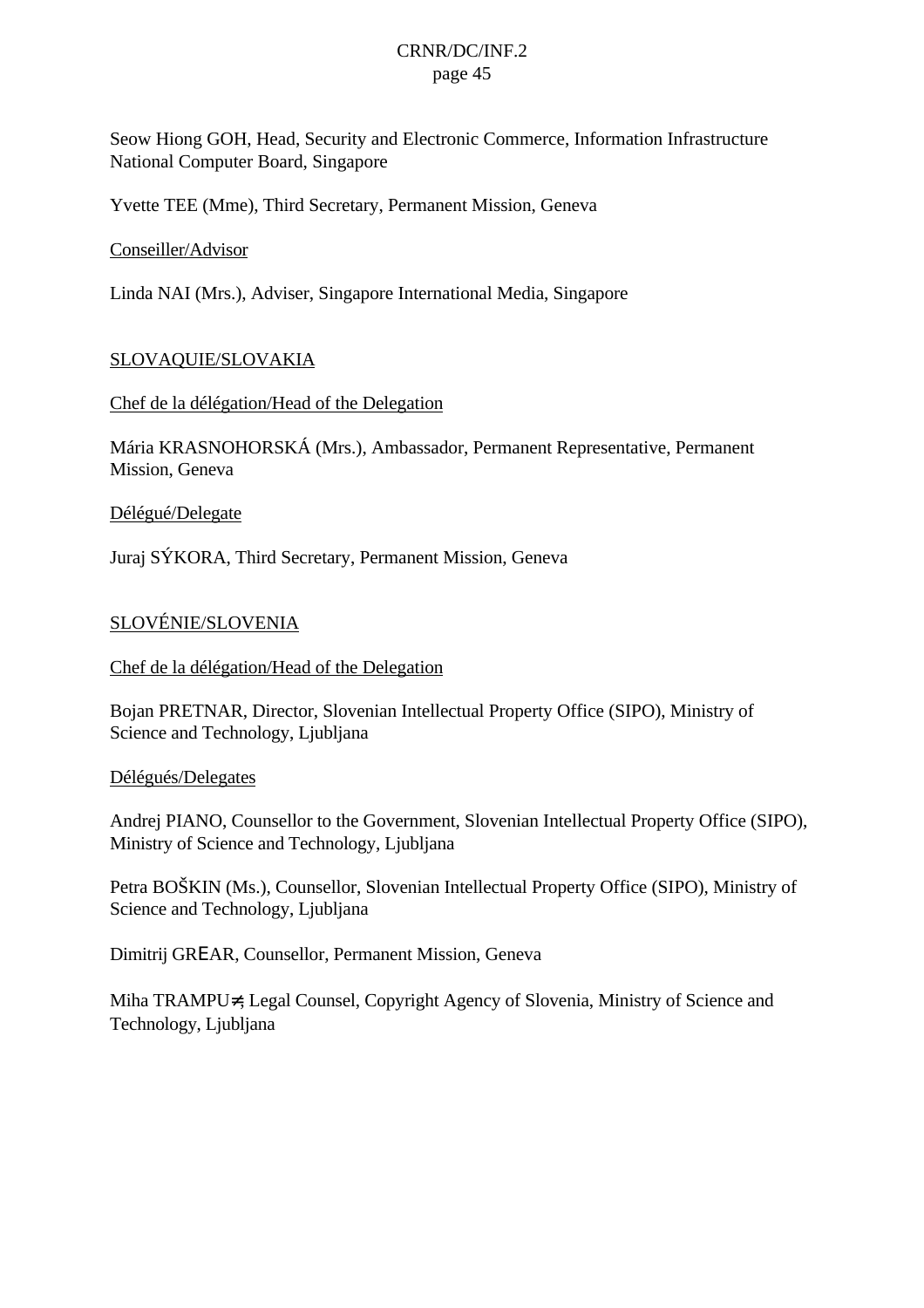#### SOUDAN/SUDAN

Chef de la délégation/Head of the Delegation

Ali Ahmed SAHLOOL, Ambassador, Permanent Representative, Permanent Mission, Geneva

### Délégués/Delegates

Alier Deng Ruai DENG, Counsellor, Permanent Mission, Geneva

Abbadi NOURELDEEN, Third Secretary, Permanent Mission, Geneva

### SRI LANKA

Chef de la délégation/Head of the Delegation

Bernard A.B. GOONETILLEKE, Ambassador, Permanent Representative, Permanent Mission, Geneva

#### Chef adjoint de la délégation/Deputy Head of the Delegation

Ranjana Nalin ABEYSEKERA, Minister, Economic and Commercial Affairs, Permanent Mission, Geneva

### SUÈDE/SWEDEN

Chef de la délégation/Head of the Delegation

Henry OLSSON, Special Government Adviser, Ministry of Justice, Stockholm

Chef adjoint de la délégation/Deputy Head of the Delegation

Dag MATTSON, Legal Adviser, Ministry of Justice, Stockholm

Délégué/Delegate

Jan Bertil SÖDERBERG, Minister, Deputy Permanent Representative, Permanent Mission, Geneva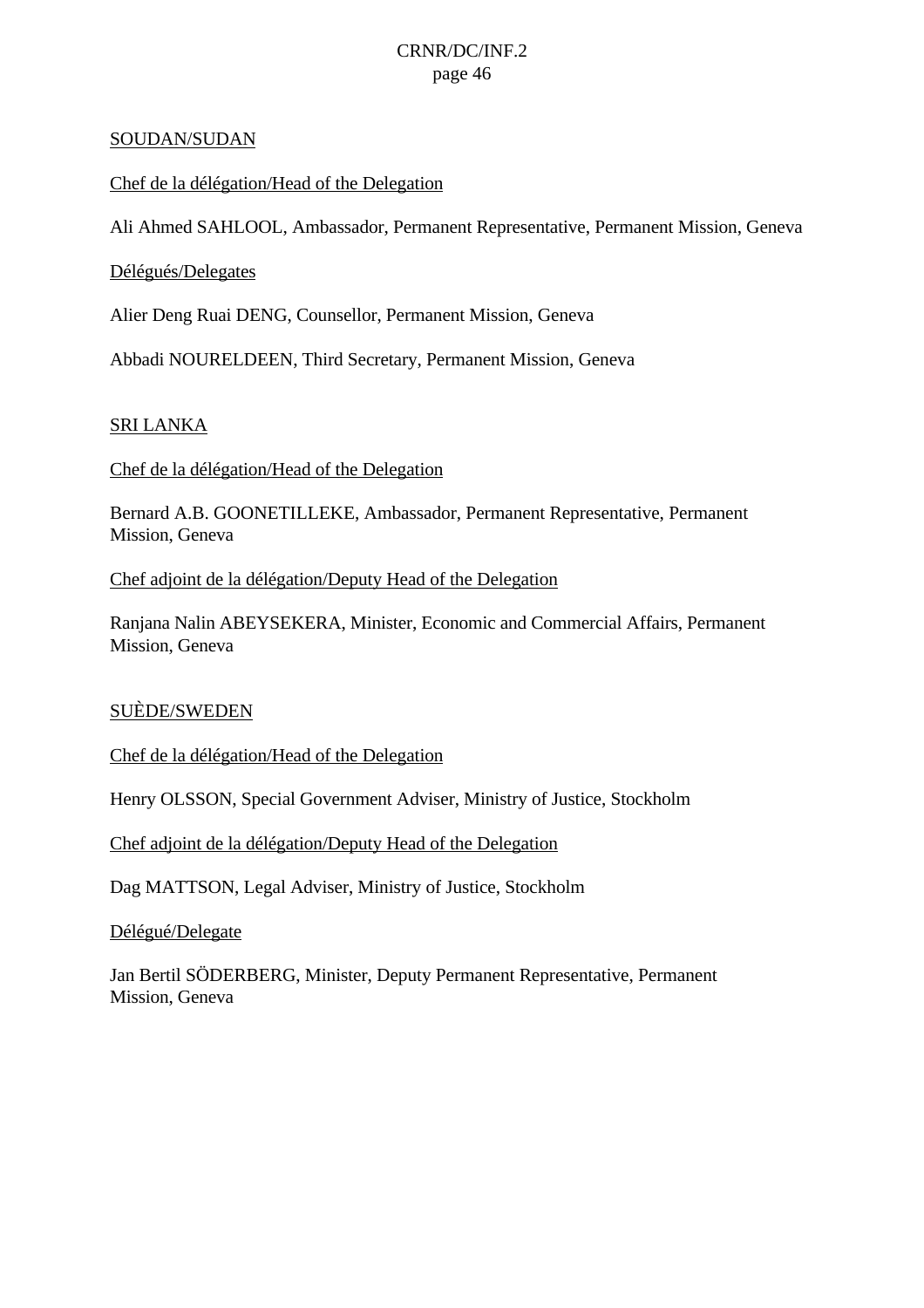#### SUISSE/SWITZERLAND

Chef de la délégation/Head of the Delegation

Roland GROSSENBACHER, directeur de l'Institut fédéral de la propriété intellectuelle, Berne

### Chef adjoint de la délégation/Deputy Head of the Delegation

Carlo GOVONI, chef du service juridique du droit d'auteur et des droits voisins, Institut fédéral de la propriété intellectuelle, Berne

### Déléguée/Delegate

Catherine METTRAUX KAUTHEN (Mme), juriste au service juridique du droit d'auteur et des droits voisins, Institut fédéral de la propriété intellectuelle, Berne

### TADJIKISTAN/TAJIKISTAN

Chef de la délégation/Head of the Delegation

Chermakhmad CHOEV, First Deputy-Minister, Ministry of Justice, Dushanbe

### THAÏLANDE/THAILAND

Chef de la délégation/Head of the Delegation

Banphot HONGTHONG, Director General, Department of Intellectual Property, Ministry of Commerce, Bangkok

Chef adjoint de la délégation/Deputy Head of the Delegation

Yanyong PHUANGRACH, Legal Counsellor, Ministry of Commerce, Bangkok

#### Délégués/Delegates

Narongsak PICHAYAPHANICH, Deputy Director General, Department of Intellectual Property, Ministry of Commerce, Bangkok

Santi RATTANASUWAN, Director, Patent Examination Division, Department of Intellectual Property, Ministry of Commerce, Bangkok

Bundit LIMSCHOON, First Secretary, Division of Economic Information, Department of Economic Affairs, Ministry of Foreign Affairs, Bangkok

Uraiwan NGOWROONGRUENG (Ms.), Senior Legal Officer, Department of Intellectual Property, Ministry of Commerce, Bangkok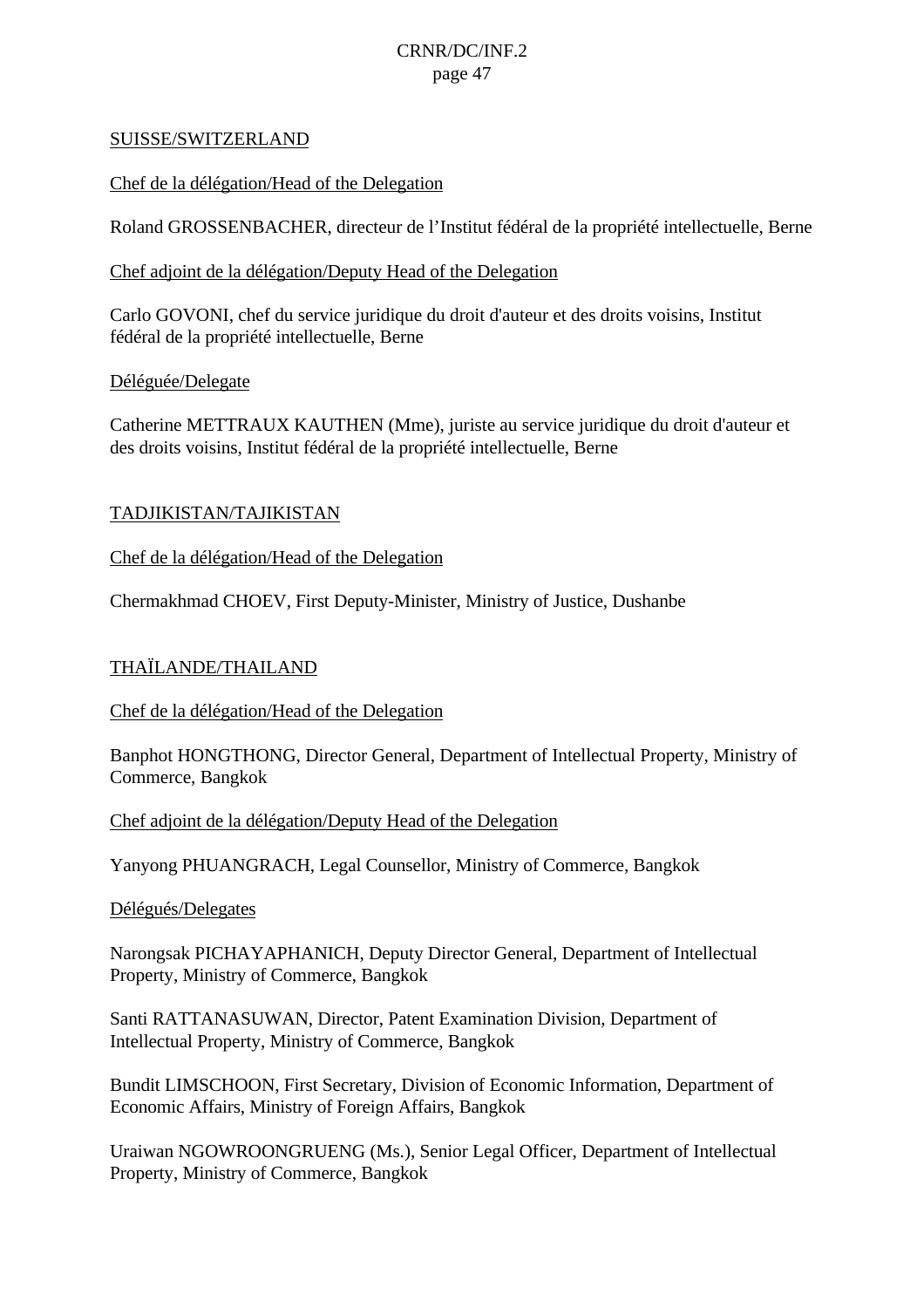Chulalak UDOMSAP (Ms.), Legal Officer, Department of Intellectual Property, Ministry of Commerce, Bangkok

Jittima SRITHAPORN (Ms.), Trade Analyst, Department of Intellectual Property, Bangkok

Montri KITTIWANGCHAI, First Secretary, Department of Treaties and Legal Affairs, Ministry of Foreign Affairs, Bangkok

Pitak UDOMWICHAIWAT, First Secretary, Permanent Mission, Geneva

### TOGO

Chef de la délégation/Head of the Delegation

Agbogboli IHOU, ministre de la jeunesse, des sports et de la culture, Lomé

Chef adjoint de la délégation/Deputy Head of the Delegation

Komi Amétépé AYI, directeur général du Bureau togolais du droit d'auteur (BUTODRA), Ministère de la communication et de la culture, Lomé

Délégué/Delegate

Essoh WELLA, chef de la Division des affaires juridiques, des accords et traités, Ministère des affaires étrangères et de la coopération, Lomé

### TRINITÉ-ET-TOBAGO/TRINIDAD AND TOBAGO

Chef de la délégation/Head of the Delegation

Kamla PERSAD-BISSESSAR (Mrs.), Minister of Legal Affairs, Ministry of Legal Affairs, Port of Spain

Chef adjoint de la délégation/Deputy Head of the Delegation

Trevor C. SPENCER, Ambassador, Permanent Representative, Permanent Mission, Geneva

Délégués/Delegates

Mary Ann RICHARDS (Ms.), Deputy Permanent Representative, Permanent Mission, Geneva

Mazina KADIR (Ms.), Deputy Registrar General, Intellectual Property Registry, Registrar General's Department, Port of Spain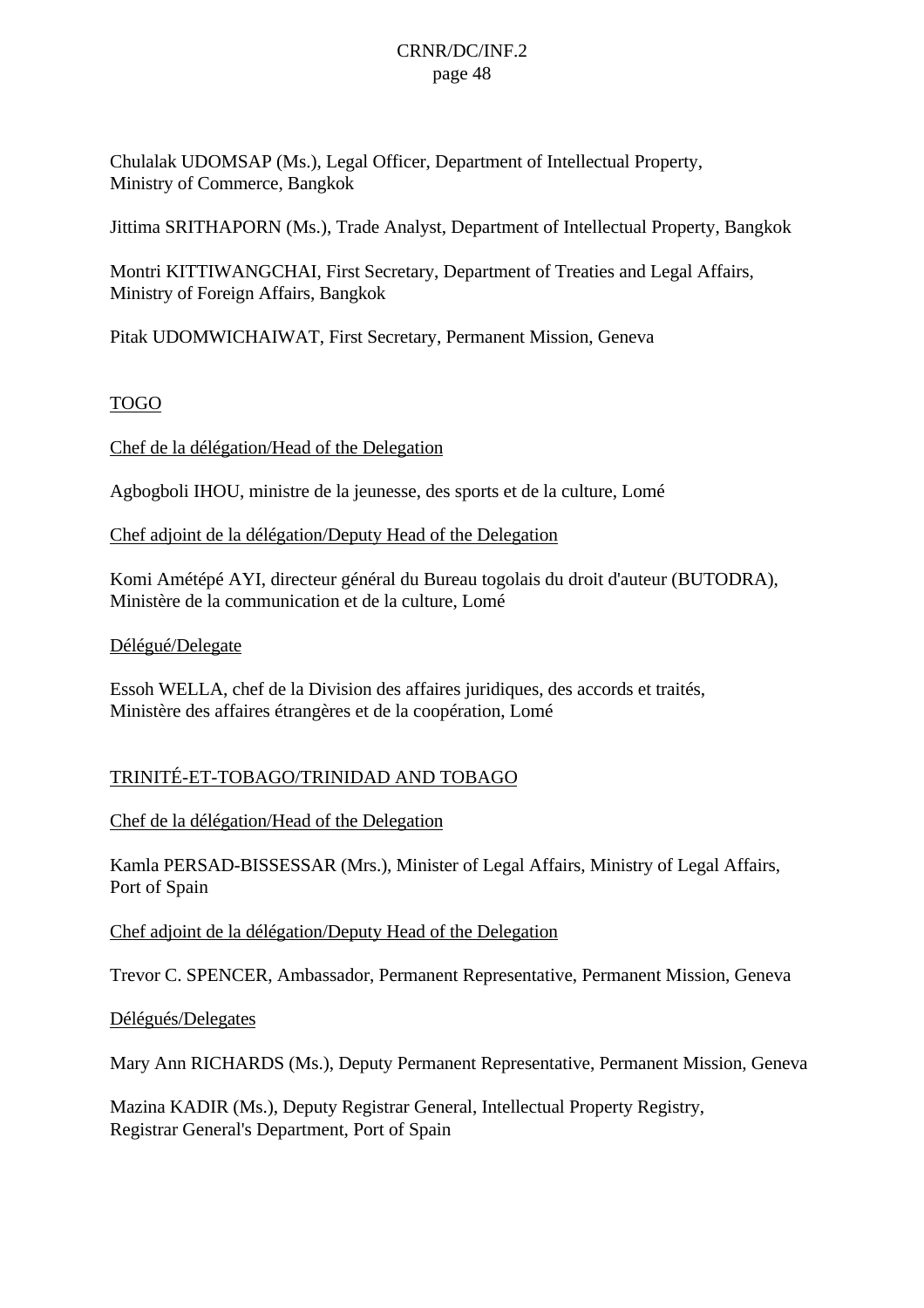### TUNISIE/TUNISIA

Chef de la délégation/Head of the Delegation

Kamel MORJANE, ambassadeur, représentant permanent, Mission permanente, Genève

Chef suppléant de la délégation/Alternate Head of the Delegation

Moncef BAATI, conseiller aux affaires étrangères, Mission permanente, Genève

Délégués/Delegates

Hatem TOUIL, directeur du Centre des musiques arabes et méditerranéennes, Tunis

Latifa M'KADDEM (Mme), chef de la coopération bilatérale européenne et multilatérale, au Ministère de la culture, Tunis

Abderrahmane AMRI, consultant au Ministère de la culture, Tunis

Khadem BACCAR, conseiller aux affaires étrangères, Mission permanente, Genève

Fatima DABOUSSI (Mme), Mission permanente, Genève

### TURQUIE/TURKEY

Délégué/Delegate

Bayram KAÇAR, Deputy Counsellor, Permanent Mission, Geneva

#### UKRAINE

Chef de la délégation/Head of the Delegation

Volodymyr DROBYAZKO, Chairman, State Copyright Agency of Ukraine, Kiev

Délégués/Delegates

Oleksij STEPANOV, Secretary, Legal Department, Ministry for Foreign Affairs, Kiev

Mykola MAIMESKOUL, Permanent Representative, Permanent Mission, Geneva

Volodgmyr BEVZA, Third Secretary, Permanent Mission, Geneva

### URUGUAY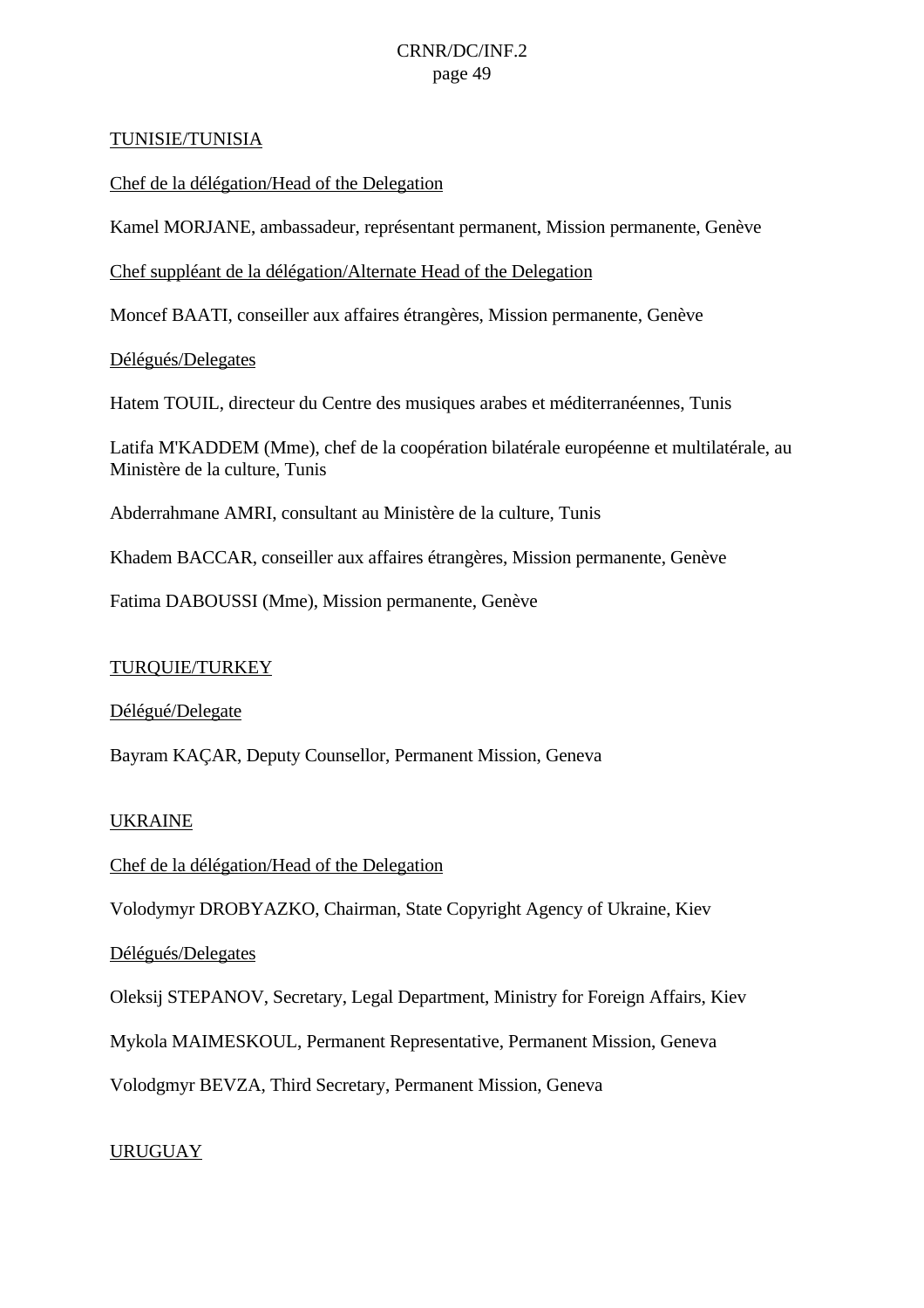### Chef de la délégation/Head of the Delegation

Miguel J. BERTHET, Embajador, Representante Permanente, Misión Permanente, Ginebra

Chefs suppléants de la délégation/Alternate Heads of the Delegation

Susana RIVERO (Srta.), Representante Permanente Alterno, Misión Permanente, Ginebra

Carlos TEYSERA ROUCO, Presidente, Consejo de Derechos de Autor, Ministerio de Educación y Cultura, Montevideo

### Délégués/Delegates

Carlos SGARBI, Ministro Consejero, Misión Permanente, Ginebra

Eduardo de FREITAS, Asesor, Ministerio de Relaciones Exteriores en temas de Propiedad Intelectual, Montevideo

Gustavo VIGNOLI, Secretario General, Consejo de Derechos de Autor, Ministerio de Educación y Cultura, Montevideo

### VENEZUELA

Chef de la délégation/Head of the Delegation

Naudy Hermogenes SUAREZ FIGUEROA, Ministro Consejero, Misión Permanente, Ginebra

#### Délégués/Delegates

Magdaly SÁNCHEZ ARANGUREN (Sra.), Director General Sectorial de Derecho de Autor, Dirección Nacional de Derecho de Autor, Ministerio de Justicia, Caracas

Ricardo ANTEQUERA PARILLI, Asesor, Ministerio de Justicia, Caracas

Violeta FONSECA DE SANABRIA (Sra.), Segundo Secretario, Misión Permanente, Ginebra

Maria Carolina MENDOZA OMAÑA (Sra.), Tercer Secretario, Misión Permanente, Ginebra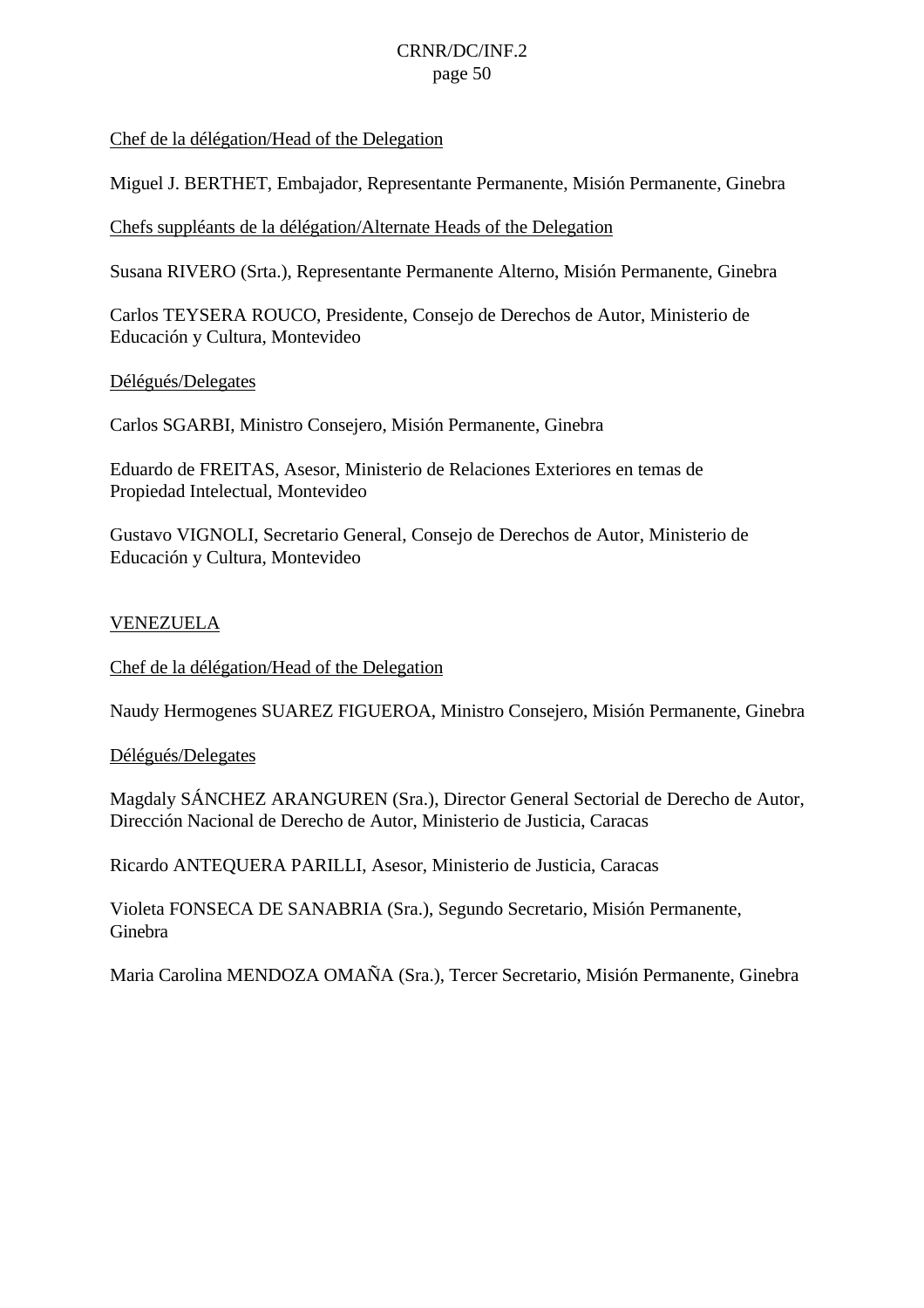### VIET NAM

Chef de la délégation/Head of the Delegation

Minh LE LUONG, Ambassador, Permanent Representative, Permanent Mission, Geneva

### Délégués/Delegates

Van VUONG DINH, Senior Official, Ministry of Foreign Affairs, Hanoi

Binh HOANG THI HOA (Mrs.), Second Secretary, Permanent Mission, Geneva

### YÉMEN/YEMEN

Chef de la délégation/Head of the Delegation

Farag BIN GHANEM, Ambassador, Permanent Representative, Permanent Mission, Geneva

Délégués/Delegates

Zaid Mohamed HAJAR, Minister Plenipotentiary, Permanent Mission, Geneva

Faisal ALOBTHNI, First Secretary, Permanent Mission, Geneva

Adel AL-AGHBARI, Third Secretary, Permanent Mission, Geneva

Nageeb OBEID AHMED, Minister Plenipotentiary, Head, Division of International Organizations, Ministry of Foreign Affairs, Sanaa

### ZAMBIE/ZAMBIA

Chef de la délégation/Head of the Delegation

Patrick SINYINZA, Ambassador, Permanent Representative, Permanent Mission, Geneva

Chef suppléant de la délégation/Alternate Head of the Delegation

Kenneth Kathleho LESOETSA, Registrar, Copyright Administration, Ministry of Information and Broadcasting Services, Lusaka

Conseiller/Adviser

Emmanuel M. KATONGO, First Secretary, Permanent Mission, Geneva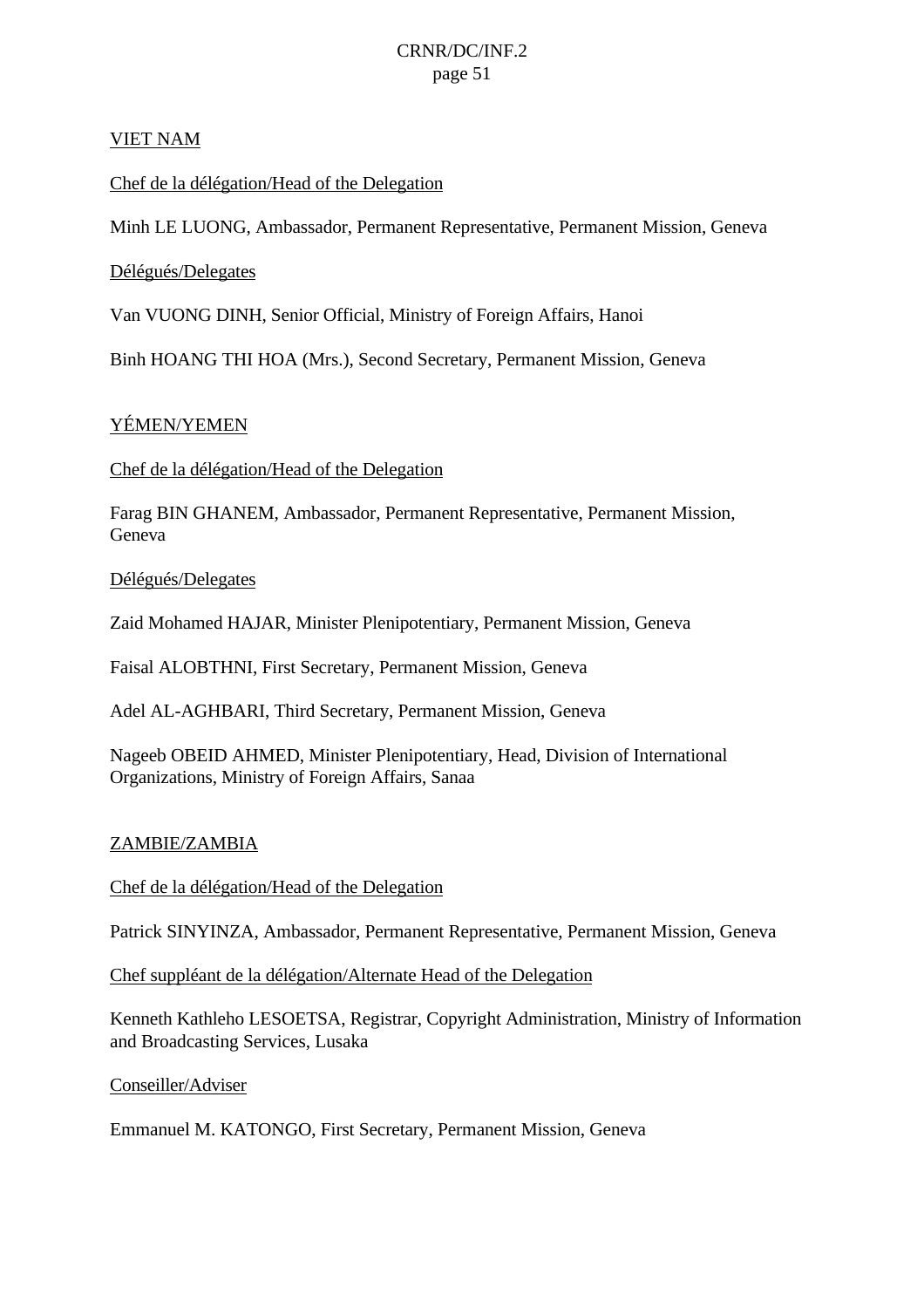### ZIMBABWE

### Chef de la délégation/Head of the Delegation

Tadios Tafirenyika CHIFAMBA, Minister Counsellor, Deputy Permanent Representative, Permanent Mission, Geneva

### Chef suppléant de la délégation/Alternate Head of the Delegation

Richard MANYONGA, Senior Examiner, Intellectual Property Section, Office of the Controller of Patents, Trade Marks and Industrial Designs, Ministry of Justice, Legal and Parliamentary Affairs, Harare

### Délégués/Delegates

Nesbert KANYOWA, First Secretary, Permanent Mission, Geneva

Maxwell CHIKOROWONDO, First Secretary, Permanent Mission, Geneva

### II. DÉLÉGATION SPÉCIALE/SPECIAL DELEGATION

### COMMUNAUTÉS EUROPÉENNES (CE)/EUROPEAN COMMUNITIES (EC)

Chefs de la délégation/Heads of the Delegation

Heinz ZOUREK, Deputy Director General XV Internal Market and Financial Services, Brussels

Paul WATERSCHOOT, Director, Directorate General XV Internal Market and Financial Services, Brussels

Jörg REINBOTHE, Head of Unit, Directorate General XV Internal Market and Financial Services, Brussels

#### Délégués/Delegates

Jonathon STOODLEY, First Secretary, Permanent Delegation, Geneva

J. GASTER, Principal Administrator, Directorate General XV Internal Market and Financial Services, Brussels

María MARTIN-PRAT (Ms.), Administrator, Directorate General XV Internal Market and Financial Services, Brussels

Peter BERZ, Administrator, Directorate General I External Relations: Commercial Policy and relations with North America, the far East, Australia and New Zealand, Brussels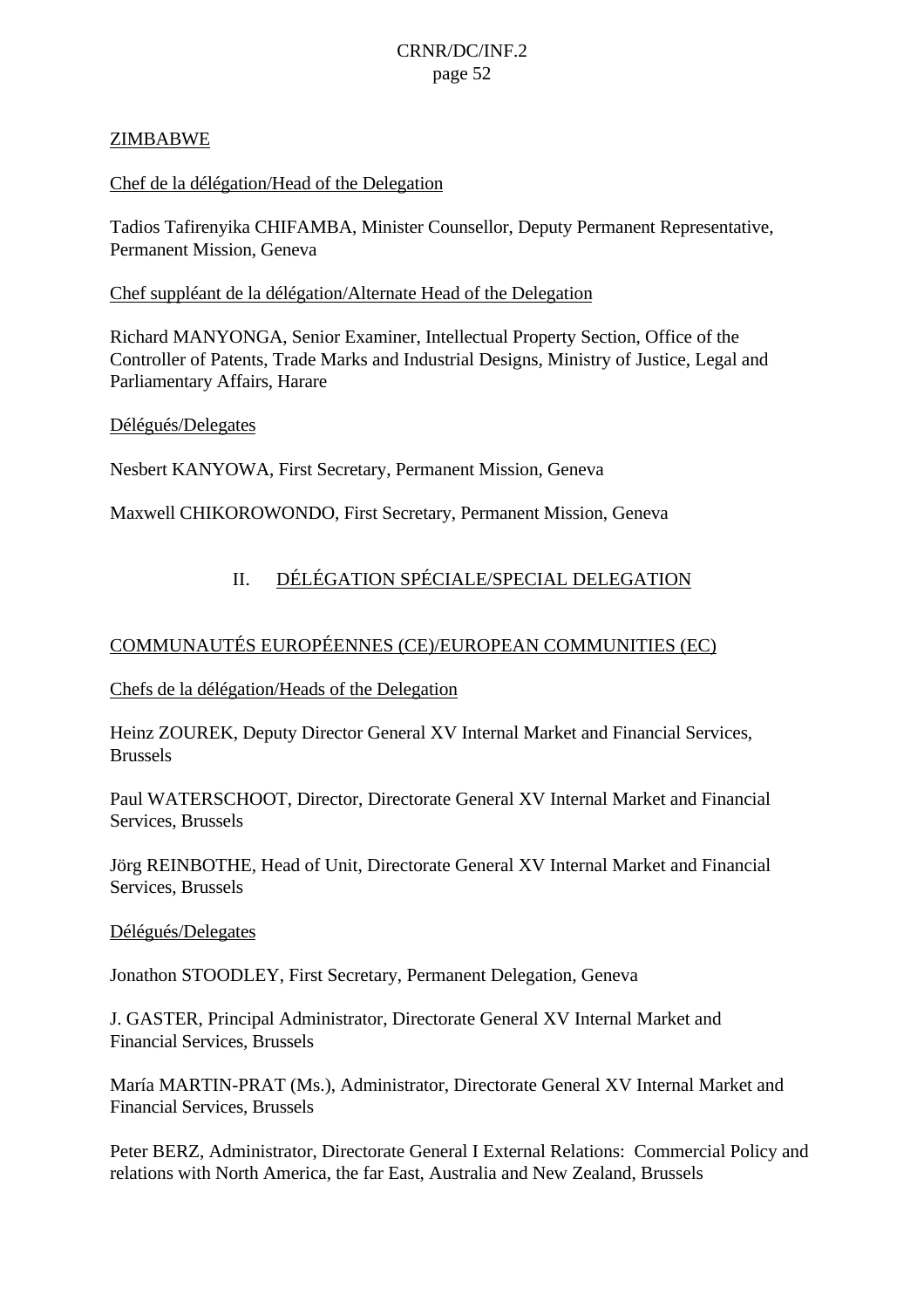Christopher WILKINSON, Adviser, Directorate General XIII "Telecommunications, Information Market and Exploitation of Research", Brussels

George PAPAPAVLOU, Principal Administrator, Directorate General XIII Telecommunications, Information Market and Exploitation of Research, Brussels

Egidio GUERRERI, Administrator, Directorate General XV Internal Market and Financial Services, Brussels

Silke VON LEWINSKI (Ms.), Consultant, Directorate General XV, Brussels

Gordon QUILTY, Trainee, Directorate General XV Internal Market and Financial Services, Brussels

Bjarne HOFF-NIELSEN, Legal Advisor, General Secretariat of the Council of the European Union, Brussels

Keith MELLOR, Principal Administrator, General Secretariat of the Council of the European Union, Brussels

Michiel Frans VAN HULTEN, Administrator, General Secretariat of the Council of the European Union, Brussels

### III. DÉLÉGATIONS OBSERVATRICES/OBSERVER DELEGATIONS

### ÉTHIOPIE/ETHIOPIA

Délégué/Delegate

Mussie DELELEGN AREGA, First Secretary, Permanent Mission, Geneva

### IRAN (RÉPUBLIQUE ISLAMIQUE D')/IRAN (ISLAMIC REPUBLIC OF)

Chef de la délégation/Head of the Delegation

Bozorgmehr ZIARAN, Ambassador, Deputy Permanent Representative, Permanent Mission, Geneva

Délégué/Delegate

Hossein MOEINI MEYBODI, Second Secretary, Permanent Mission, Geneva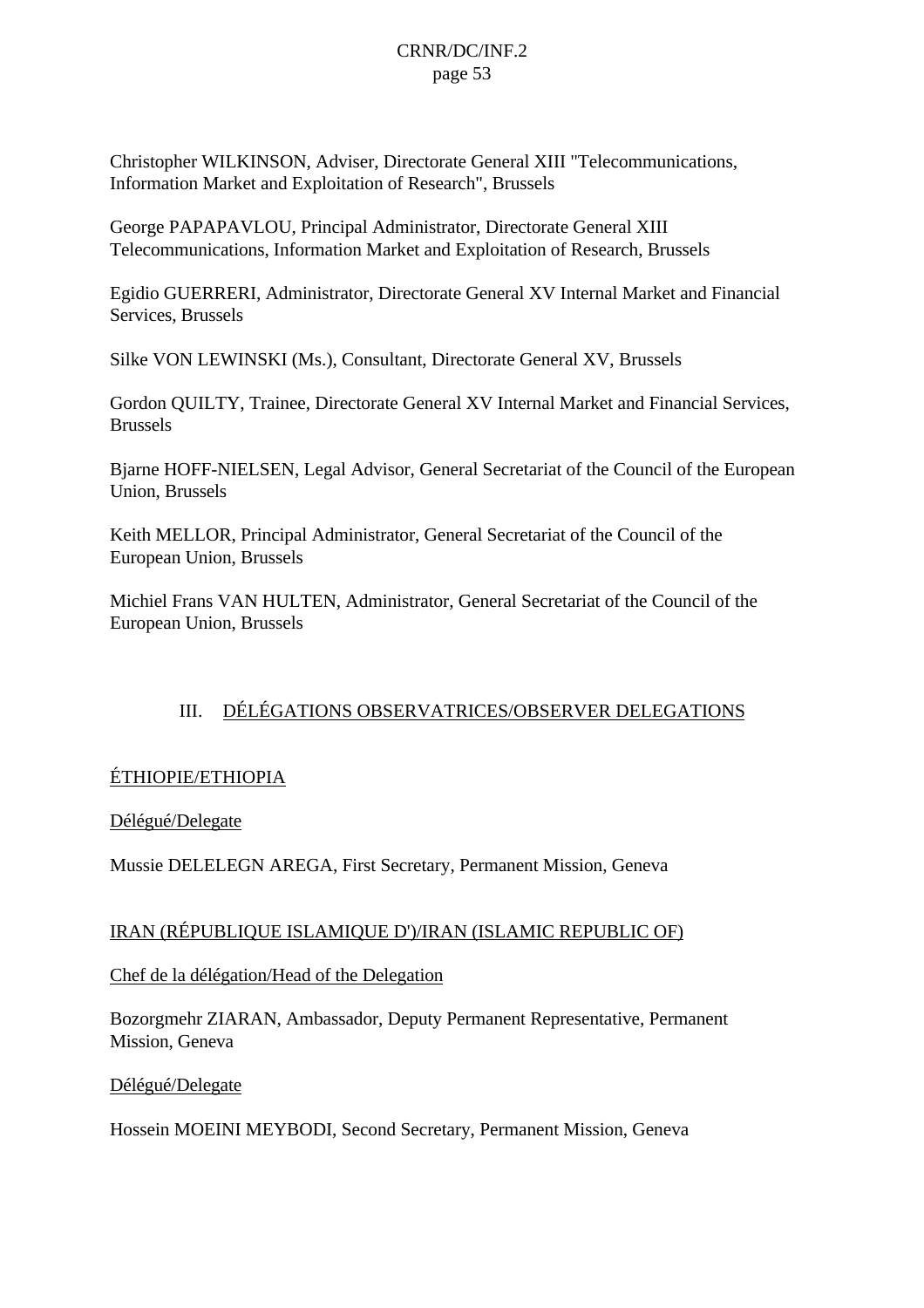### RÉPUBLIQUE DOMINICAINE/DOMINICAN REPUBLIC

### Chef de la délégation/Head of the Delegation

Angelina BONETTI HERRERA (Sra.), Embajador, Representante Permanente, Misíon Permanente, Ginebra

### IV. ORGANISATIONS INTERGOUVERNMENTALES/ INTERGOVERNMENTAL ORGANIZATIONS

### ORGANISATION DE L'UNITÉ AFRICAINE (OUA)/ORGANIZATION OF AFRICAN UNITY (OAU)

Abderrahmane BENSID, ambassadeur, représentant permanent, Délégation permanente, Genève

Mustapha CHATTI, attaché à la Délégation permanente, Genève

### ORGANISATION DES NATIONS UNIES POUR L'ÉDUCATION, LA SCIENCE ET LA CULTURE (UNESCO)/UNITED NATIONS EDUCATIONAL, SCIENTIFIC AND CULTURAL ORGANIZATION (UNESCO)

Salah ABADA, Chief, Copyright Section, Division of Book and Copyright, Paris

### ORGANISATION INTERNATIONAL DU TRAVAIL (OIT)/INTERNATIONAL LABOUR ORGANIZATION (ILO)

Ann D. HERBERT (Mrs.), Sectoral Specialist, Salaried Employees and Professional Workers Branch, Geneva

### ORGANISATION MARITIME INTERNATIONALE (OMI)/INTERNATIONAL MARITIME ORGANIZATION (IMO)

Ahmed ADIB, Director, Conference Division, London

### ORGANISATION MÉTÉOROLOGIQUE MONDIALE (OMM)/WORLD METEOROLOGICAL ORGANIZATION (WMO)

Alexandre S. ZAITSEV, Assistant Secretary-General, Geneva

Rodolfo A. DE GUZMAN, Special Assistant to the Assistant Secretary-General, Geneva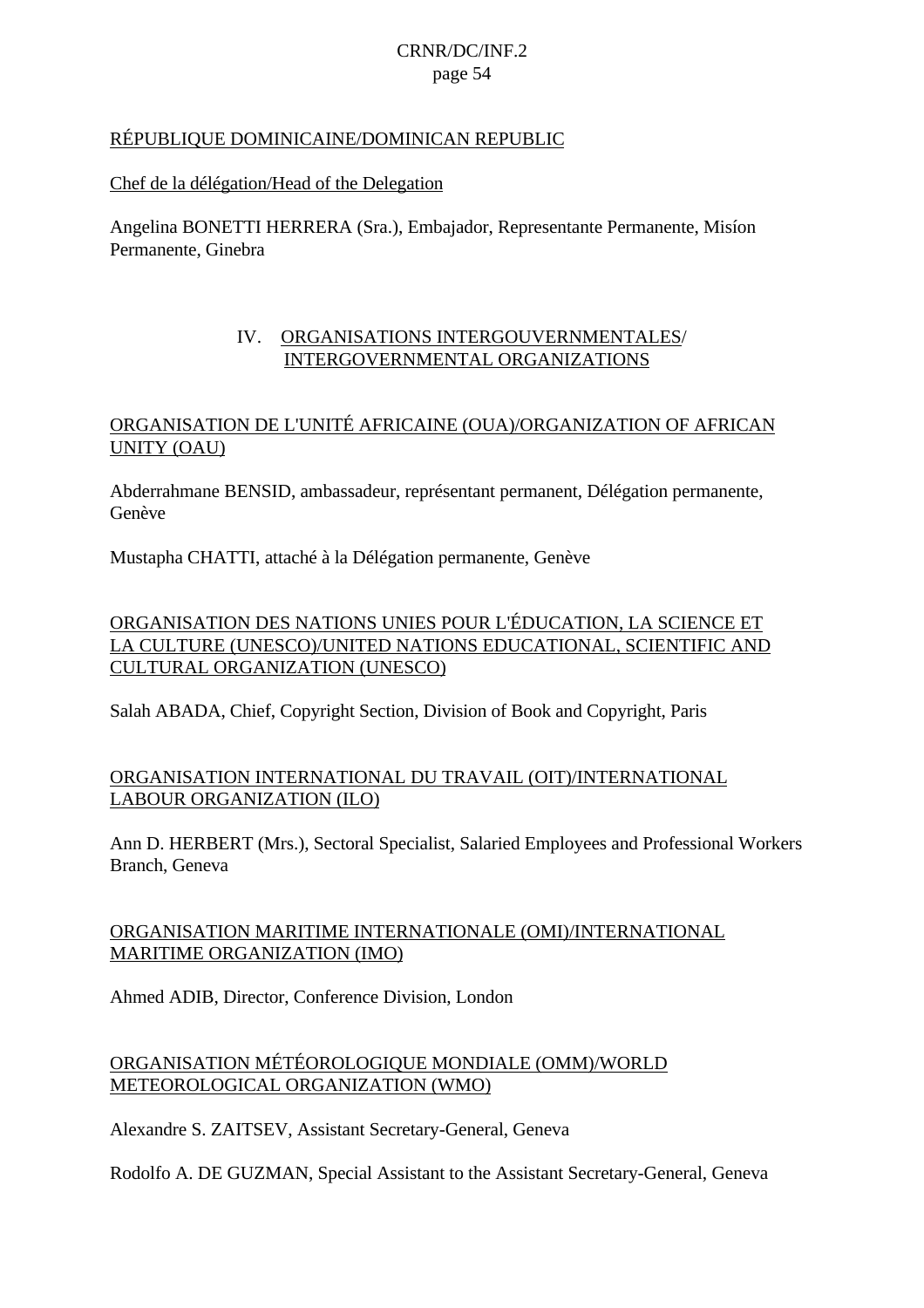S. CHACOWRY, Special Assistant to the Secretary General, Geneva

Tyrone W. SUTHERLAND, External Relations, Office of the Special Assistant to the Secretary-General, Geneva

### ORGANISATION MONDIALE DU COMMERCE (OMC)/WORLD TRADE ORGANIZATION (WTO)

Hannu WAGER, Legal Affairs Officer, Intellectual Property and Investment Division, Geneva

### UNION INTERNATIONALE DES TÉLÉCOMMUNICATIONS (UIT)/INTERNATIONAL TELECOMMUNICATION UNION (ITU)

Kareem BOUSSAÏD, Head of External Affairs, Genève

Arthur LEVIN, juriste, Genève

### V. ORGANISATIONS NON GOUVERNMENTALES/ NON-GOVERNMENTAL ORGANIZATIONS

Agence pour la protection des programmes (APP) Daniel DUTHIL (président), Paris Didier ADDA (membre du Conseil exécutif), Paris Guy PERNOT (administrateur), Genève

American Bar Association (ABA) Ralph OMAN (Chairman, International Copyright Committee, Intellectual Property Law Section), Washington, D.C. Fred I. KOENIGSBERG (Vice-Chairman), New York (AIPLA)

American Intellectual Property Law Association (AIPLA) Fred I. KOENIGSBERG (Past President), New York

Asociación Argentina de Intérpretes (AADI) Gustavo SÁENZ PAZ (Asesor Legal), Buenos Aires Nelson R. AVILA (Asesor Legal)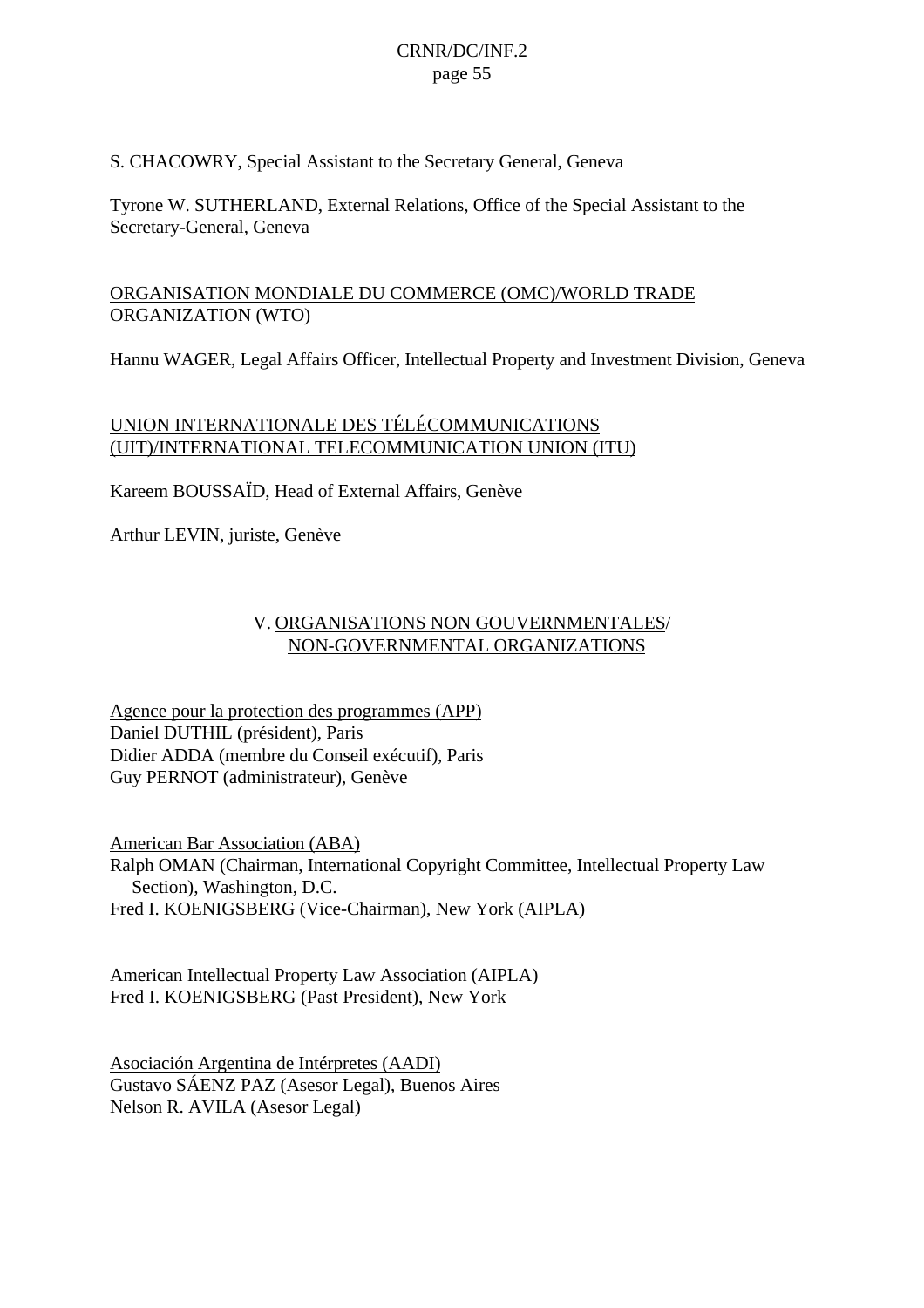Association américaine de marketing cinématographique (AFMA)/American Film Marketing Association (AFMA) Lorin BRENNAN (Expert), Los Angeles Lawrence SAFIR (Chairman AFMA Europe), Harrow

Association de gestion internationale collective des oeuvres audiovisuelles (AGICOA)/Association for the International Collective Management of Audiovisual Works (AGICOA) Florence BERG (Mlle) (juriste), Genève

Association des organisations européennes d'artistes interprètes (AEPO)/Association of European Performers' Organisations (AEPO) Yngve AKERBERG (Vice President), Huddinge Xavier BLANC (secrétaire général), Bruxelles

Association des télévisions commerciales européennes (ACT)/Association of Commercial Television in Europe (ACT) Tom RIVERS (Legal Adviser), London Carter ELTZROTH (Chairman, IPR Module), Geneva

Association internationale de radiodiffusion (AIR)/International Association of Broadcasting (IAB) Andrés LERENA (Presidente, Comité Permanente de Derechos de Autor), Montevideo

Association internationale des arts plastiques (AIAP)/International Association of Art (IAA) Esther BRUNNER-BUCHSER (Mme) (Comité national suisse), Muttenz Franziska EBERHARD (Mme) (Comité national suisse, directeur adjoint, Pro Litteris), **Muttenz** Werner STAUFFACHER (Comité national suisse, directeur adjoint, Pro Litteris), Muttenz

Association internationale des auteurs de l'audiovisuel (AIDAA)/International Association of Audio-Visual Writers and Directors (AIDAA) Françoise HAVELANGE (Mme) (conseiller juridique), Bruxelles Pennant ROBERTS (président), Bruxelles Marjut SALOKANNEL (Ms.) (Independent Expert), Helsinki

Association internationale pour la promotion de l'enseignement et de la recherche en propriété intellectuelle (ATRIP)/International Association for the Advancement of Teaching and Research in Intellectual Property (ATRIP) André FRANÇON (président), Paris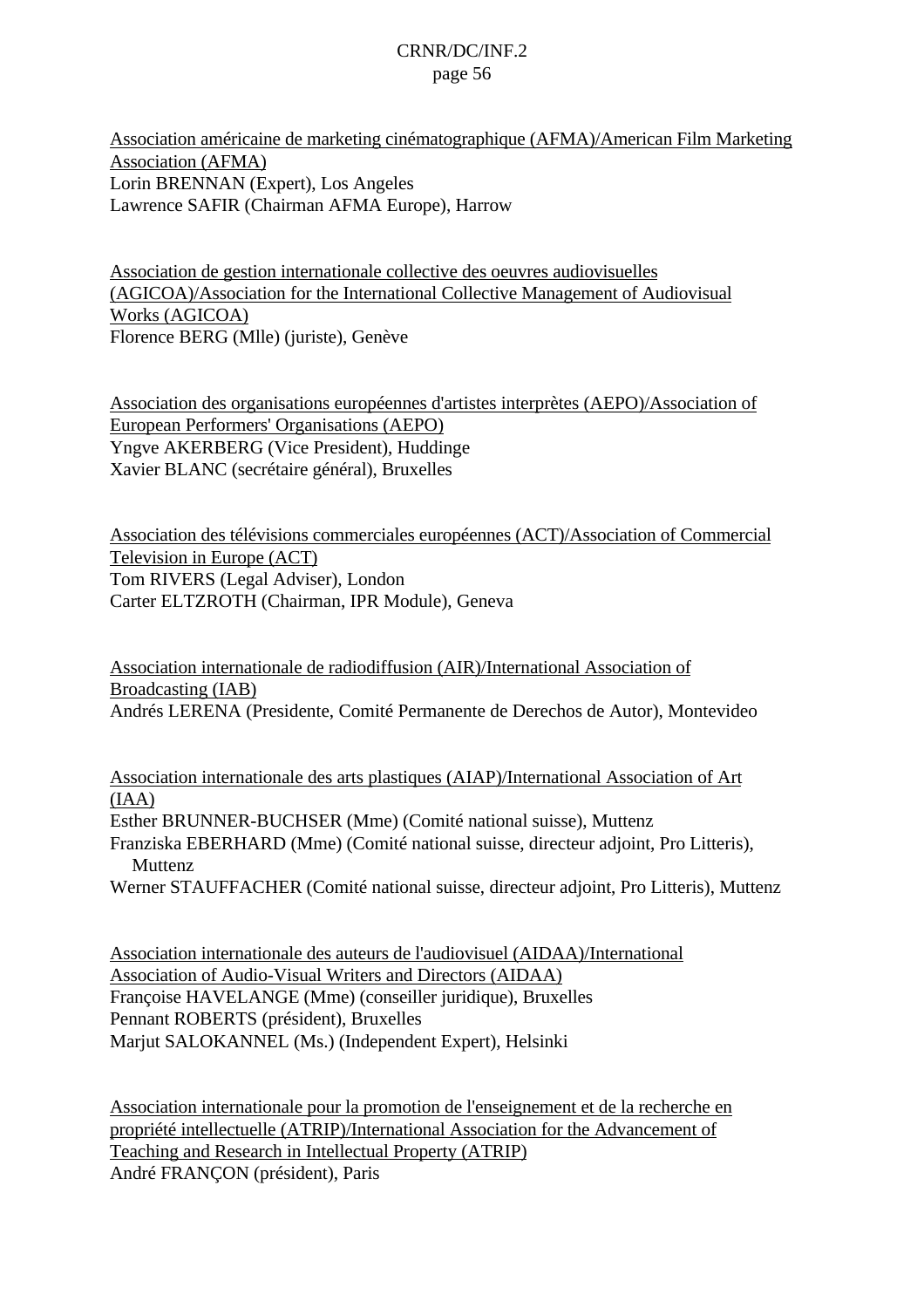Association internationale pour la protection de la propriété industrielle (AIPPI)/International Association for the Protection of Industrial Property (AIPPI) Gunnar Wilhelm Gösta KARNELL (President of the Copyright Committee, Stockholm School of Economics), Stockholm Joanna SCHMIDT-SZALEWSKI (Mme) (professeur à la Faculté de droit), Lyon

Association littéraire et artistique internationale (ALAI)/International Literary and Artistic Association (ALAI) Pierre-Henri DUMONT (membre du Comité exécutif, président de la Société suisse des auteurs) Victor NABHAN (président), Québec Adolphe DIETZ (Vice-President), Munich Gunnar Wilhem Gösta KARNELL (Vice-President), Stockholm André FRANÇON (secrétaire général), Paris

Business Software Alliance (BSA) Allen DIXON (European Counsel), London Daniel BURTON (Vice President, Government Affairs, Novell) John FRANK (Vice President), Paris Marie-Thérèse HUPPERTZ (Mme) (Vice-President), London Eric KOENIG (Vice President), Paris Kevin LARA Jeffrey STEINHARDT (Vice-President), Washington D.C. John Peter BRITTON (Copyright Consultant), Richmond Timothy B. HACKMAN (Director of Public Affairs, IBM), Washington, D.C. George SPIX (Member), Redmond

Chambre de commerce internationale (CCI)/International Chamber of Commerce (ICC) Jacques COMBEAU (Chairman, Commission on Intellectual and Industrial Property), Paris Daphne YONG-D'HERVÉ (Mrs.) (Head of Division, Department of Policy Commissions), Paris Daniel E. KRAUS (Attorney-at-Law), Geneva

Comité "Actores, Intérpretes" (CSAI) Julian GRIMAU (Director General), Madrid

Juan Luis SANZ POLANCO (Presidente), Madrid Abel MARTÍN (Expert), Madrid

Commercial Internet Exchange (CIX) Barbara DOOLEY (Ms.) (Executive Director), Herndon Ronald L. PLESSER (Legal Counsel, Piper Marbury), Washington, D.C.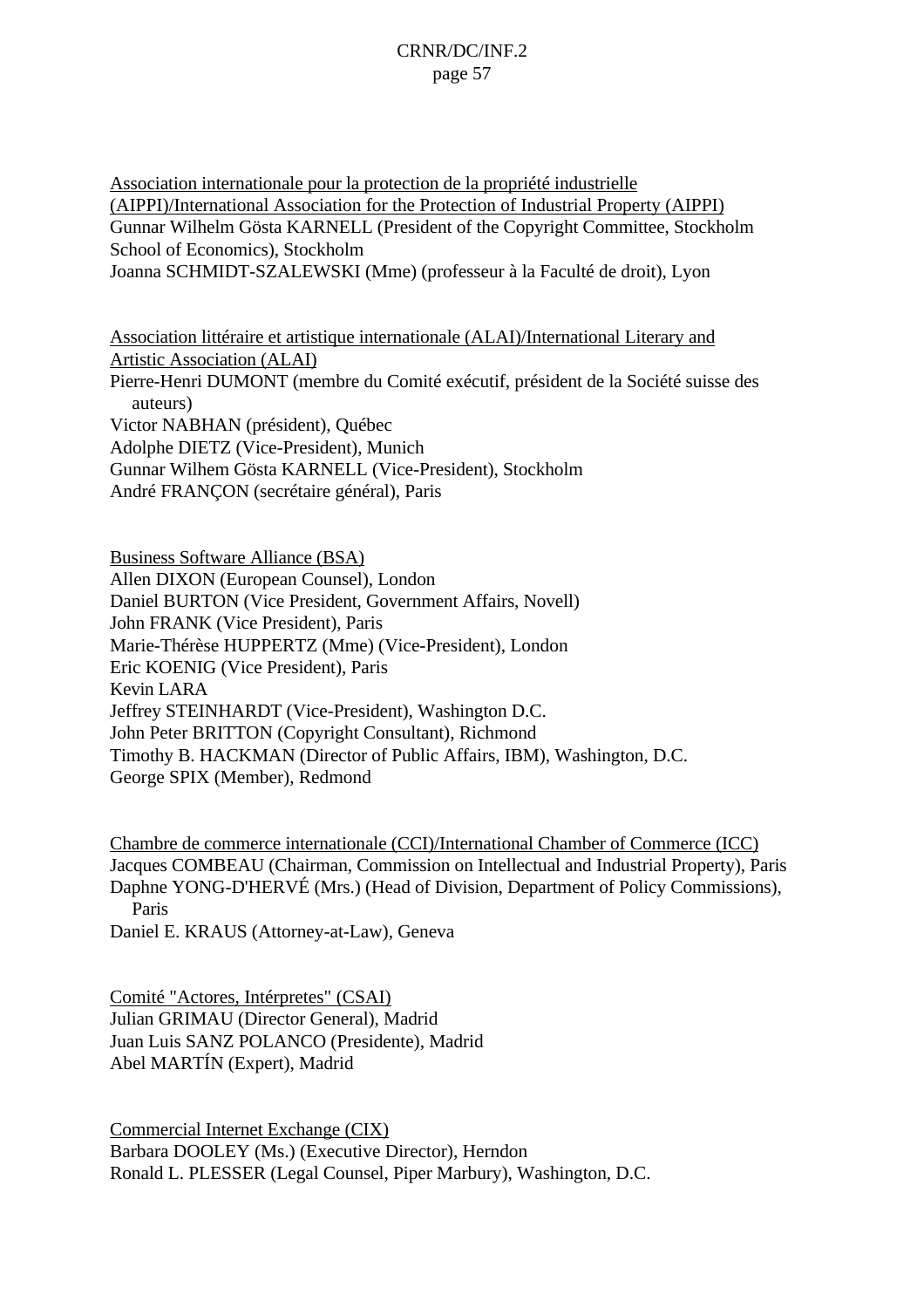David PETRAITIS (Special Advisor)

Timothy CASEY (Chief Technology Counsel, MCI Communications)

Gary SLAIMAN (Regulatory and Legislative Counsel, MFS UUNET)

Alan SUTIN (Florida Internet Service Providers Association, Greenberg & Traurig)

Glee Harrah CADY (Ms.) (Manager, Public Policy, Netcom On-Line Communications Services), San José

Sally WEATHERALL (Ms.) (Solicitor, UUNET PIPEX), Cambridge

Computer & Communications Industry Association (CCIA) David NIMMER (Counsel, Irell & Manella), Los Angeles Gregory GORMAN (Government Affairs Manager), Washington, D.C. Peter M.C. CHOY (Member), Mountain View (United States of America)

Confédération internationale des éditeurs de musique (CIEM)/International Confederation of Music Publishers (ICMP) Jenny VACHER-DESVERNAIS (Mme) (secrétaire générale), Paris

Confédération internationale des sociétés d'auteurs et compositeurs (CISAC)/International Confederation of Societies of Authors and Composers (CISAC) Thierry DESURMONT (président de la Commission juridique et de législation), Neuilly-sur-Seine J. Alexis ZIEGLER (Secretary General), Paris Ralph OMAN (ABA-Chairman, International Copyright Committee, Intellectual Property Law Section), Washington, D.C. Ndéné NDIAYE (conseiller), Paris

Antonio DELGADO (Legal Counsellor, Legal and Legislation Committee), Madrid

Congrès des écrivains européens (EWC)/European Writers' Congress (EWC) Diane Heather ROSENBLATT (Mrs.) (Secretary, British Copyright Council), London Päivi LIEDES (Mrs.) (General Secretary, Union of Finnish Writers), Helsinki Christopher ZIELINSKI ((Secretary General) (ALCS), London

Conseil européen des chambres de commerce américaines (ECACC)/European Council of American Chambers of Commerce (ECACC) Francis URBANY (Executive Director, International Relations), Brussels Karen POSSNER (Ms.) (Executive Director, Federal Relations), Brussels

Conseil francophone de la chanson (CFC) Serge PROVENÇAL (directeur général), Montréal Dominique THIANGE (Mme) (Direction Europe), Bruxelles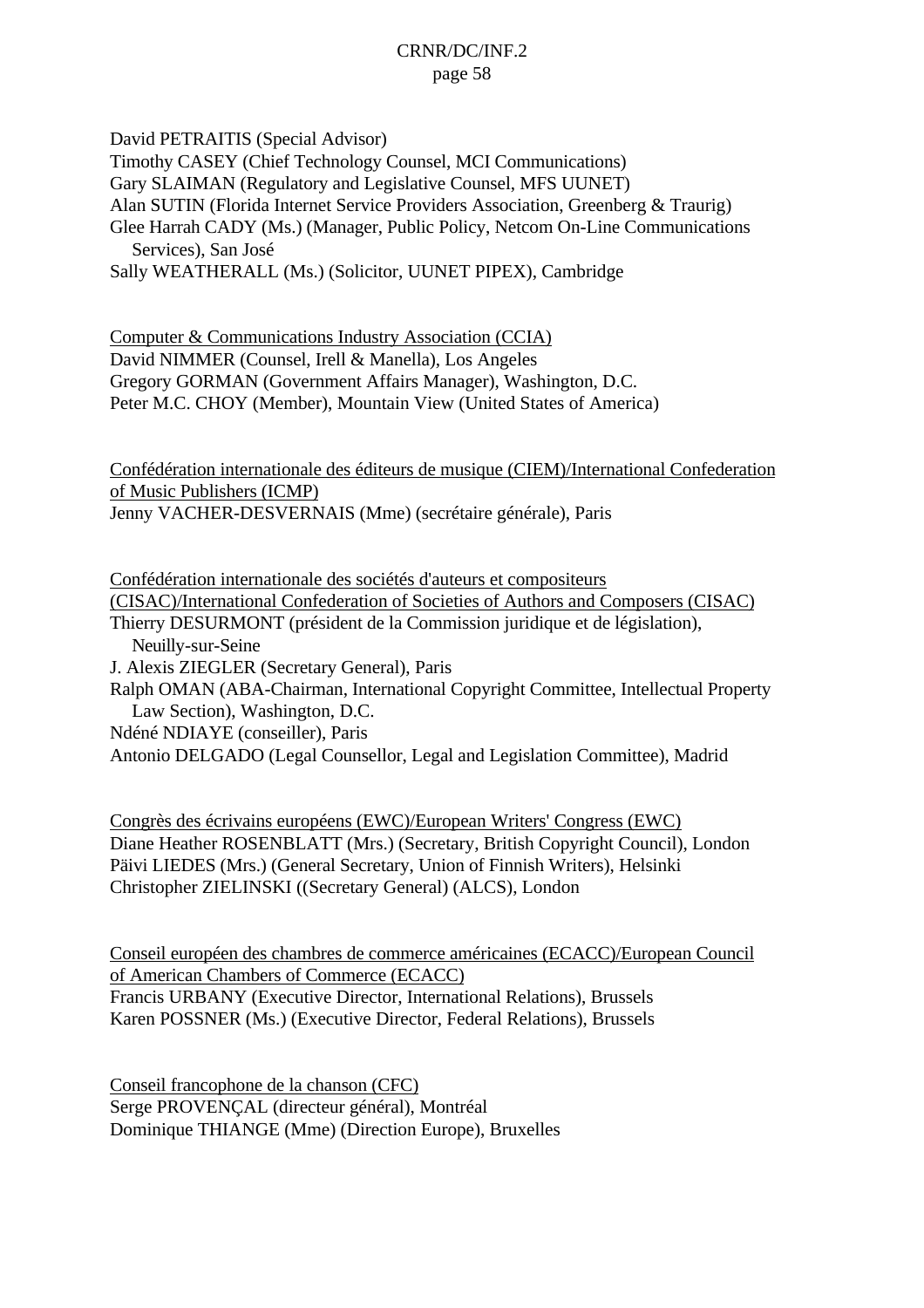Conseil international des associations de design graphique (ICOGRADA)/International Council of Graphic Design Associations (ICOGRADA) Geoffrey ADAMS (Advisor), London Adrian STERLING (Professor), London

Conseil international des sociétés de design industriel (ICSID)/International Council of Societies of Industrial Design (ICSID) Geoffrey ADAMS (Adviser/Consultant, International Writers Guild (IWG)), London Adrian STERLING (Professor), London

Conseil international des unions scientifiques (CIUS)/International Council of Scientific Unions (ICSU) Jérôme H. REICHMAN (Professor of Law)

Copyright Research and Information Center (CRIC) Masashi TANANO (Chairman, Steering Committee, Director General, (GEIDANKYO), Japan Council of Performers' Organization), Tokyo Shinji MATSUMOTO (Member of the International Cooperation Committee, Executive Director, (GEIDANKYO)), Tokyo Kotau FURUKAWA (Director General, Japan Actors Union), Tokyo Yukifusa OYAMA (Member, International Cooperation Committee), Tokyo Mitsue DAIRAKU (Ms.) (Associate Professor, Hokuriku University)

Educators' Ad Hoc Committee on Copyright Law (ECCL) Adam EISGRAU (Legislative Counsel, American Library Association), Washington, D.C.

Electronic Industries Association (EIA) Seth GREENSTEIN (Attorney), Washington, D.C. Jonathan POTTER (Attorney-Advisor, Weil, Gotshal & Manges), Washington, D.C.

European Bureau of Library, Information and Documentation Associations (EBLIDA) Emanuella GIAVARRA (Ms.) (Copyright Advisor), The Hague Frode BAKKEN (President, Norwegian Library Association), Skien

European Cable Communications Association (ECCA) Peter KOKKEN (Secretary General), Brussels

European Committee for Interoperable Systems (ECIS) Philippe WACKER (secrétaire général), Bruxelles Thomas VINJE (Legal Advisor), Brussels Simon AWDE (Treasurer)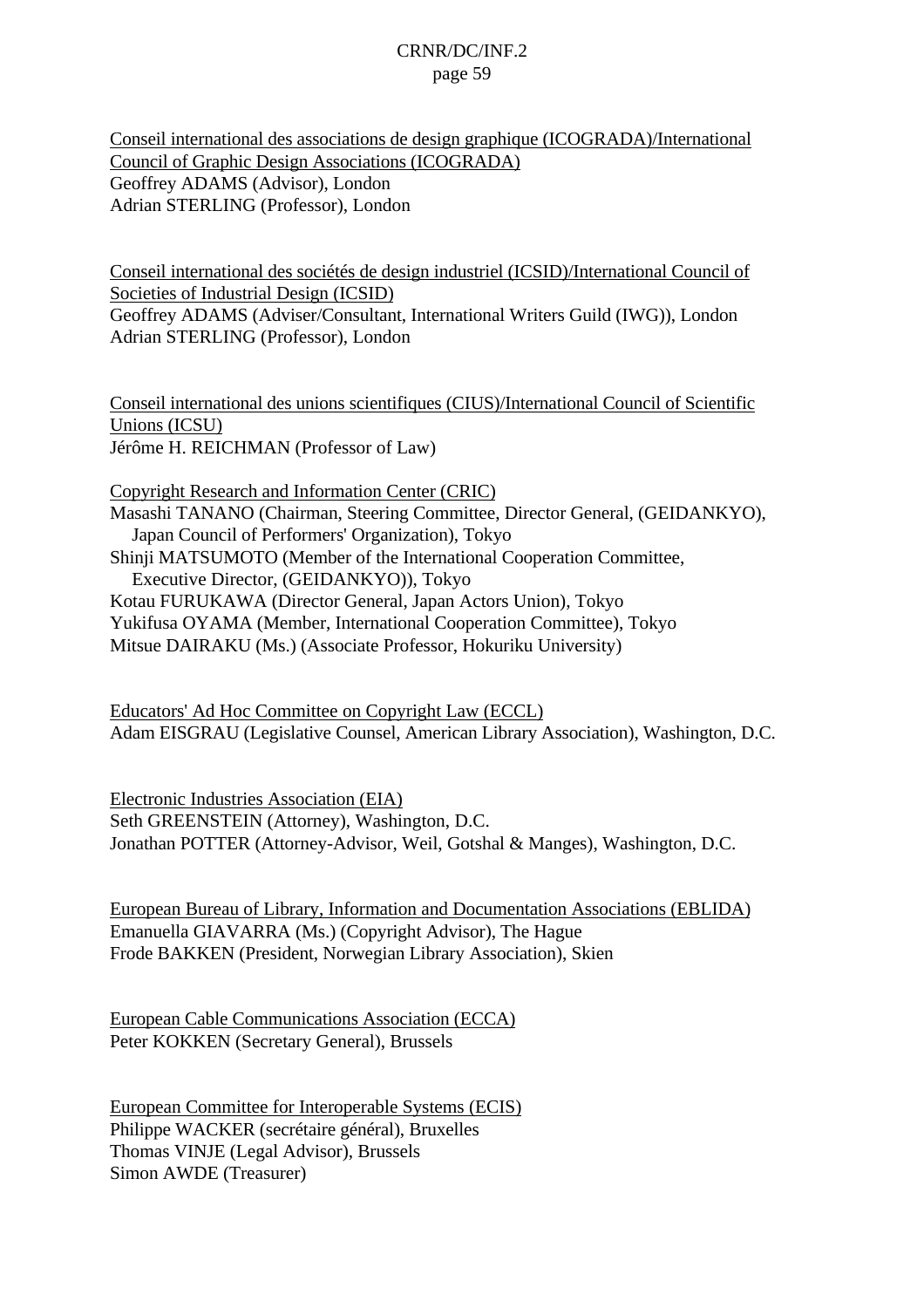Peter M.C. CHOY (Member), Mountain View (United States of America) Stephen Fremont CLAYTON (Member), Bagshot James Vincent DOODY (Member, Executive Committee), Santa Clara Ulrike WEINBRENNER (Ms.) (Member), Munich Sakari AALTO (Legal Adivser), Finland

European Project-Digital Video Broadcasting (DVB) Carter ELTZROTH (Chairman, IPR Module), Geneva

Fédération américaine des artistes de télévision et de radio (AFTRA)/American Federation of Television and Radio Artists (AFTRA) Reed FARRELL (Former President), Tucson Arthur J. LEVINE (Copyright Counsel), Washington, D.C.

Fédération américaine des musiciens des États-Unis et du Canada (AFM)/American Federation of Musicians of the United States and Canada (AFM) Arthur J. LEVINE (Copyright Counsel), Washington, D.C.

Fédération européene des réalisateurs de l'audiovisuel (FERA)/Federation of European Audiovisual Directors (FERA) João CORREA (secrétaire général), Bruxelles Wim VERSTAPPEN (vice-président de GNS), Bruxelles

Fédération ibéro-latino-américaine des artistes interprètes ou exécutants (FILAIE)/Ibero-Latin-American Federation of Performers (FILAIE) Luis COBOS PAVON (President), Madrid Miguel PÉREZ SOLÍS (Asesor Jurídico), Madrid David LÓPEZ ALVAREZ (Titular Comunicación), Madrid

Fédération internationale d'information et de documentation (FID)/International Federation for Information and Documentation (FID) Thomas C. VINJE (Legal Advisor), Brussels Emanuella REALE (Ms.) (Researcher, Istituto di studi sulla ricerca e documentazione scientifica, CNR), Rome

Fédération internationale de l'industrie phonographique (IFPI)/International Federation of the Phonographic Industry (IFPI) Isabelle ROUDARD (Mme) (consultant) Lewis FLACKS (Director of Legal Affairs), London Nicholas GARNETT (Director General), London Frederic GOLDSMITH (Director of Legal Affairs, SNEP), France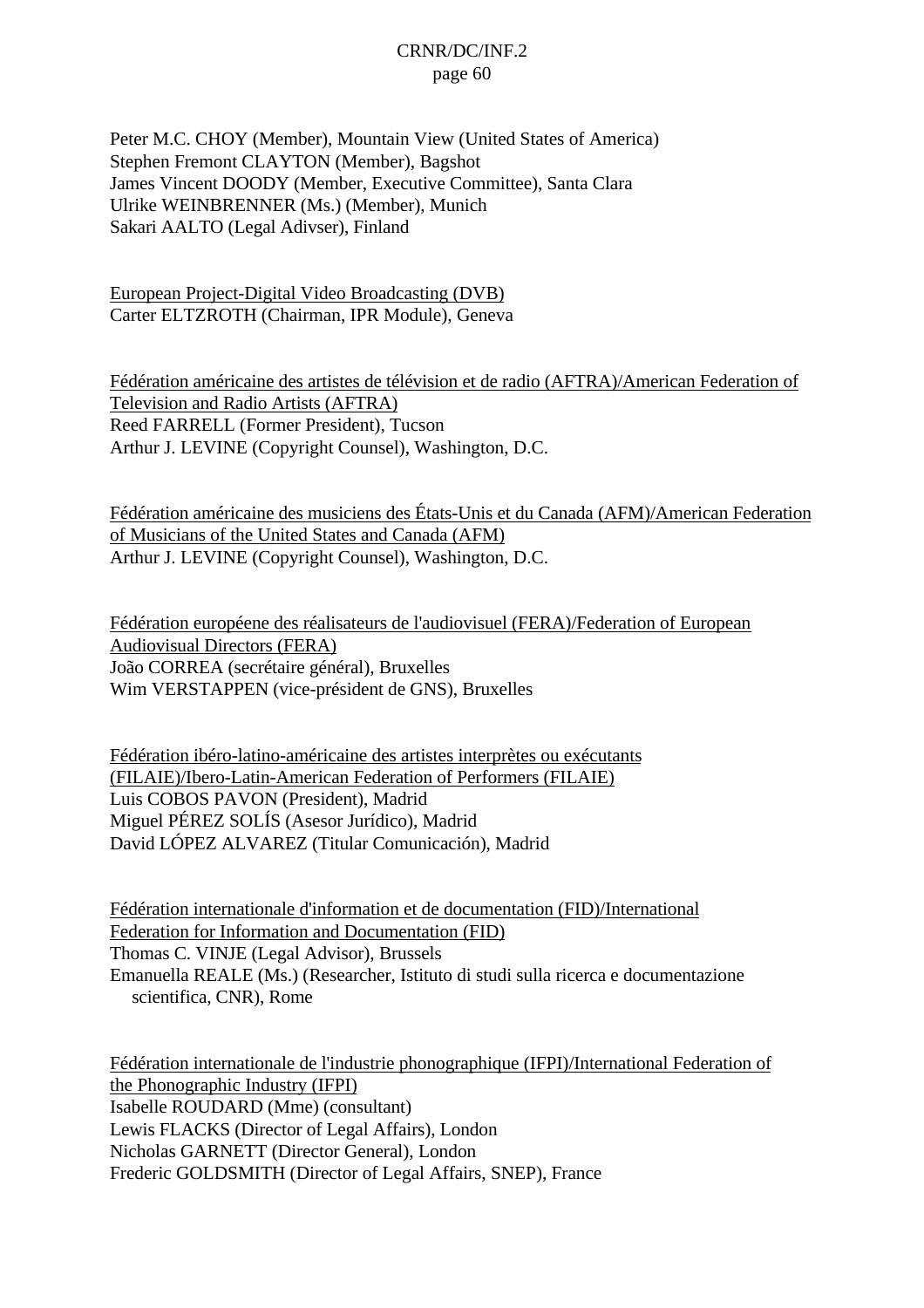Frances SEGHERS (Mme) (Vice President, Government Affairs), Brussels Denis DE FREITAS (Intellectual Property Consultant, British Copyright Council), London Jiro IMAMURA (Deputy Manager, Copyright Division, Recording Industry Association of Japan, RIAJ), Tokyo Frances MOORE (Ms.) (Director) Bianka KORTLAN (Ms.) (Regional Director, Eastern Europe), Warsaw Funkazi KOROYE- (Ms.) (Legal Adviser), London Guy MARIOTT (Director), New York Olivia REGNIER (Ms.) (Legal Adviser, European Office) Brigitte LINDNER (Ms.) (Legal Adviser), London Arto ALASPÄÄ (Managing Director, IFPI Finland), Helsinki Sukumar SHIDORE (Secretary General, Indian Music Industry), Bombay Norbert THUROW (Director, IFPI Germany), Hamburg Martin SCHAEFER (Senior Legal Adviser, German Group), Hamburg João Carlos MULLER CHAVES (Observer), Rio de Janeiro Philippe Jean-Paul KERN (directeur des affaires européennes, POLYGRAM), Bruxelles

Fédération internationale de la vidéo (IVF)/International Video Federation (IVF) Isabelle ROUDARD (Ms.) (Legal Consultant) Ivan HODAC (Senior Vice-President), Brussels Dean Scott MARKS (Legal Advisor), New York

Fédération internationale des acteurs (FIA)/International Federation of Actors (FIA) Katherine SAND (Ms.) (General Secretary), London Sallie WEAVER (Ms.) (Executive Administrator, Screen Actors Guild), New York Tomas BOLME (President, Svenska Teaterförbundet) Bjørn HØBERG-PETERSEN (Legal Counsel, Danish Actors' Association), Copenhagen Peter BORK (President, Danish Actors' Association), Frederiksberg Mikael WALDORFF (Advisor, Danish Actors' Association), Copenhagen Lucie BEAUCHEMIN (Ms.) (consultante, affaires publiques), Québec Alexander CRAWLEY (President, ACTRA), Toronto Stephen A. WADDELL (National Executive Director, ACTRA), Toronto María Eugenia PENAGOS (Mrs.) (President, Círculo Colombiano de Artistas) François PARROT (Syndicat français des artistes-interprètes), Paris Liv BJØRGUM (Ms.) (Vice-President, Norsk Ballettforbund), Oslo Ili GORLIZKI (Chairman, Eshkolot), Tel Aviv John T. MC GUIRE (Screen Actors' Guild)

Fédération internationale des associations de bibliothécaires et des bibliothèques (FIAB)/International Federation of Library Associations and Institutions (IFLA) Sandy NORMAN (Ms.) (Adviser on Copyright, Library Association, Information Services), London Jamie WODETZKI (Solicitor, Minter Ellisson, Lawyers), Canberra A. M. EISGRAU (Legislative Counsel, American Library Association), Washington, D.C.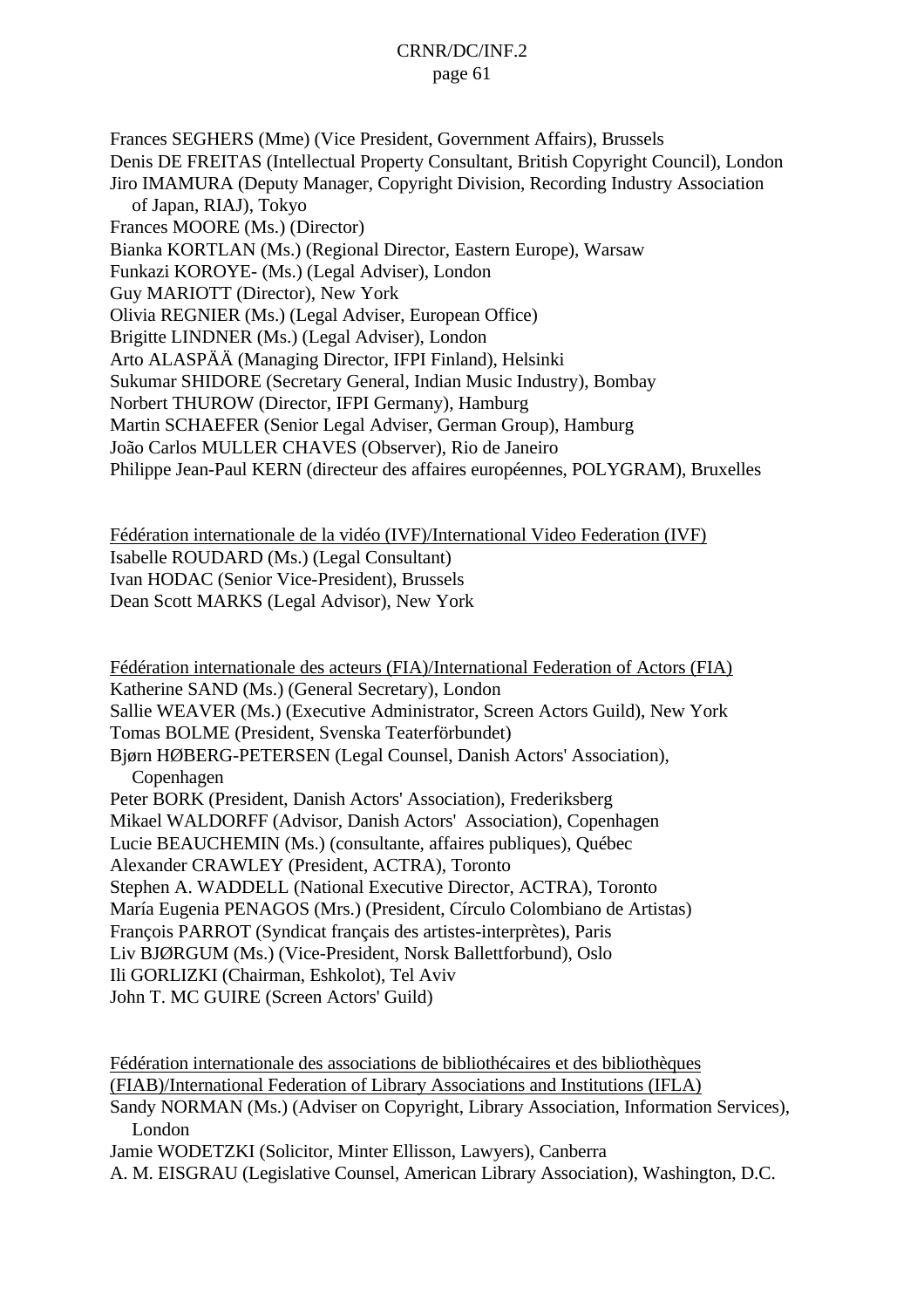Fédération internationale des associations de distributeurs de films (FIAD)/International Federation of Associations of Film Distributors (FIAD) Gilbert GRÉGOIRE (président adjoint), Paris

Fédération internationale des associations de producteurs de films (FIAPF)/International Federation of Film Producers Associations (FIAPF) André CHAUBEAU (directeur général), Paris Nathalie PIASKOWSKI (Mme) (adjointe du directeur général), Paris Alexandra SILVESTRO (Mrs.) (Director, Legal Affairs), Brussels Yvon THIEC (conseiller), Bruxelles Chris MARCICH (Sr. Vice-President), Brussels

Fédération internationale des éditeurs de journaux (FIEJ)/International Federation of Newspaper Publishers (FIEJ) Michel GODMER (President, Copyright Committee), Brussels Julius WALLER (Director FAEP), Brussels

Fédération internationale des journalistes (FIJ)/International Federation of Journalists (IFJ) Ale WILÕF (juriste), Stockholm

Fédération internationale des musiciens (FIM)/International Federation of Musicians (FIM) John MORTON (President), Longfield Raimo VIKSTRÖM (Vice-President, Finnish Musicians Union), Helsinki Rolf DÜNNWALD (Expert), Hamburg Jean VINCENT (General Secretary), Zurich

Fédération internationale des organismes gérant les droits de reproduction (IFRRO)/International Federation of Reproduction Rights Organizations (IFRRO) Tarja KOSKINEN-OLSSON (Mrs.) (Chairman), Helsinki

Fédération mondiale des écoles de musique (FMEM)/World Federation of Music Schools (WFMS) Bernard GILLER (président), Genève Nicole GUY (Mme) (secrétaire générale), Genève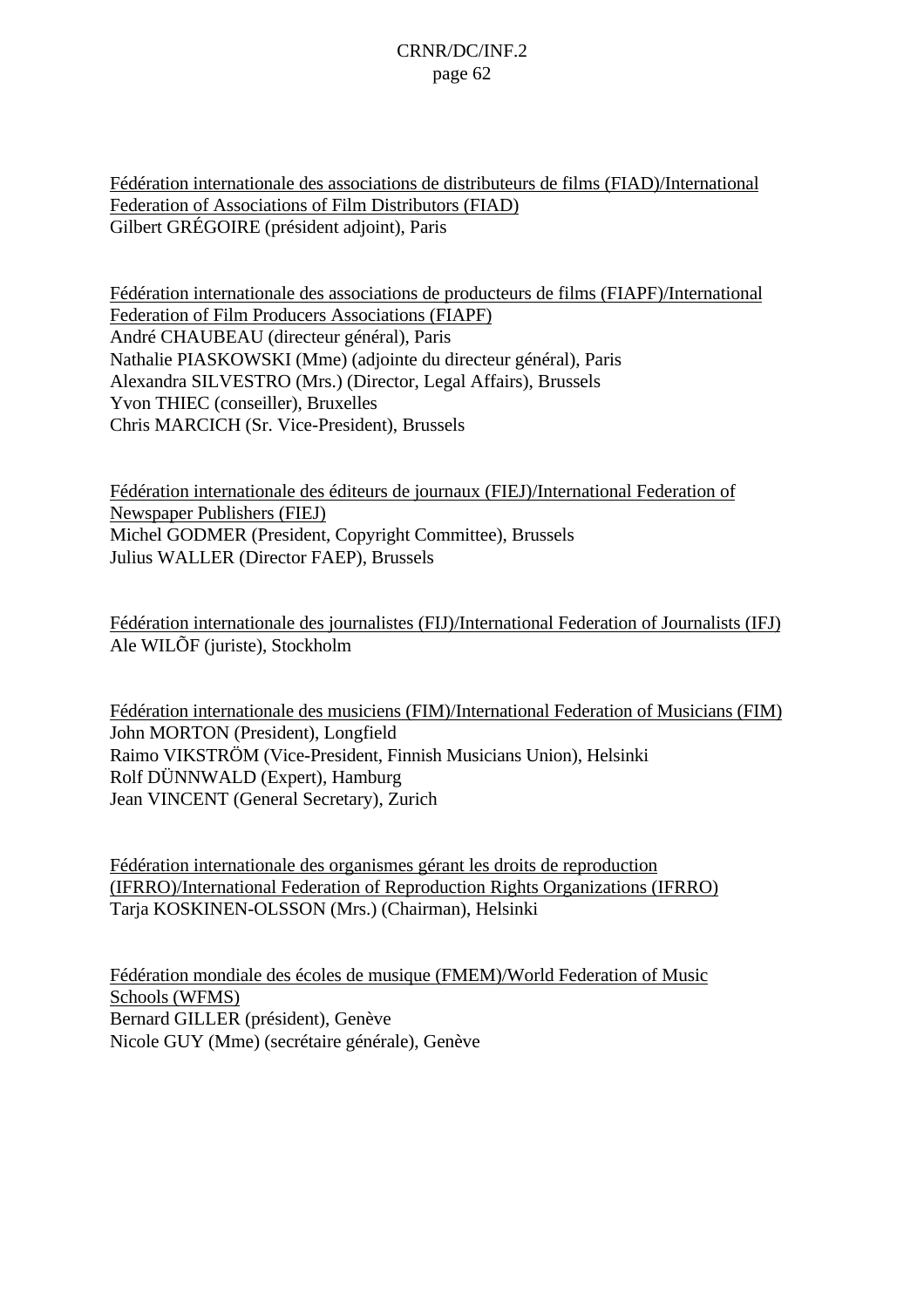Groupement européen représentant les organismes de gestion collective des droits des artistes interprètes ou exécutants (ARTIS GEIE) Luis COBOS (President), Madrid François PARROT (secrétaire général), Paris Isabelle PROST (Mme) (représentante permanente), Bruxelles Frédérick BARD (administrateur), Paris Patrick BOIRON (président du Directoire, ADAMI)

Information Industry Association (IIA) Morton David GOLDBERG (Counsel), New York Nancy MASON (Ms.) (Corporate Member), Washington, D.C.

Information Technology Association of America (ITAA) Marc PEARL (General Counsel, Vice-President), Arlington Marilyn CADE (Ms.) (Director, Technology Infrastructure Advocacy), Washington, D.C. Elizabeth GASSTER (Ms.) (Director and Attorney, Federal Government Affairs), Washington, D.C. Theresa SWINEHART (Ms.) (Staff Consultant), Washington, D.C. Peter HARTER (Netscape Communications Corp., Public Policy Counsel), Mountain View Hugo D. MARÍAS (VP International Public Affairs), Buenos Aires

Institut Max-Planck de droit étranger et international en matière de brevets, de droit d'auteur et de la concurrence (MPI)/Max-Planck-Institute for Foreign and International Patent, Copyright and Competition Law (MPI) Adolf DIETZ (Head of Department), Munich

Institute of Intellectual Property (IIP) Toyomaro YOSHIDA (Executive Director), Tokyo Hiroshi SAITO (Professor, University of Tsukuba), Tokyo Noboru TOYAMA (Researcher), Tokyo

Intellectual Property Institute (CLIP) Michael F. FLINT (Chairman of Council), London

Intellectual Property Owners (IPO) Morton David GOLDBERG (Chairman, Copyright Committee), New York

Interactive Services Association (ISA) Bruce JOSEPH (Adviser; Partner, Wiley, Rein & Fielding), Washington, D.C.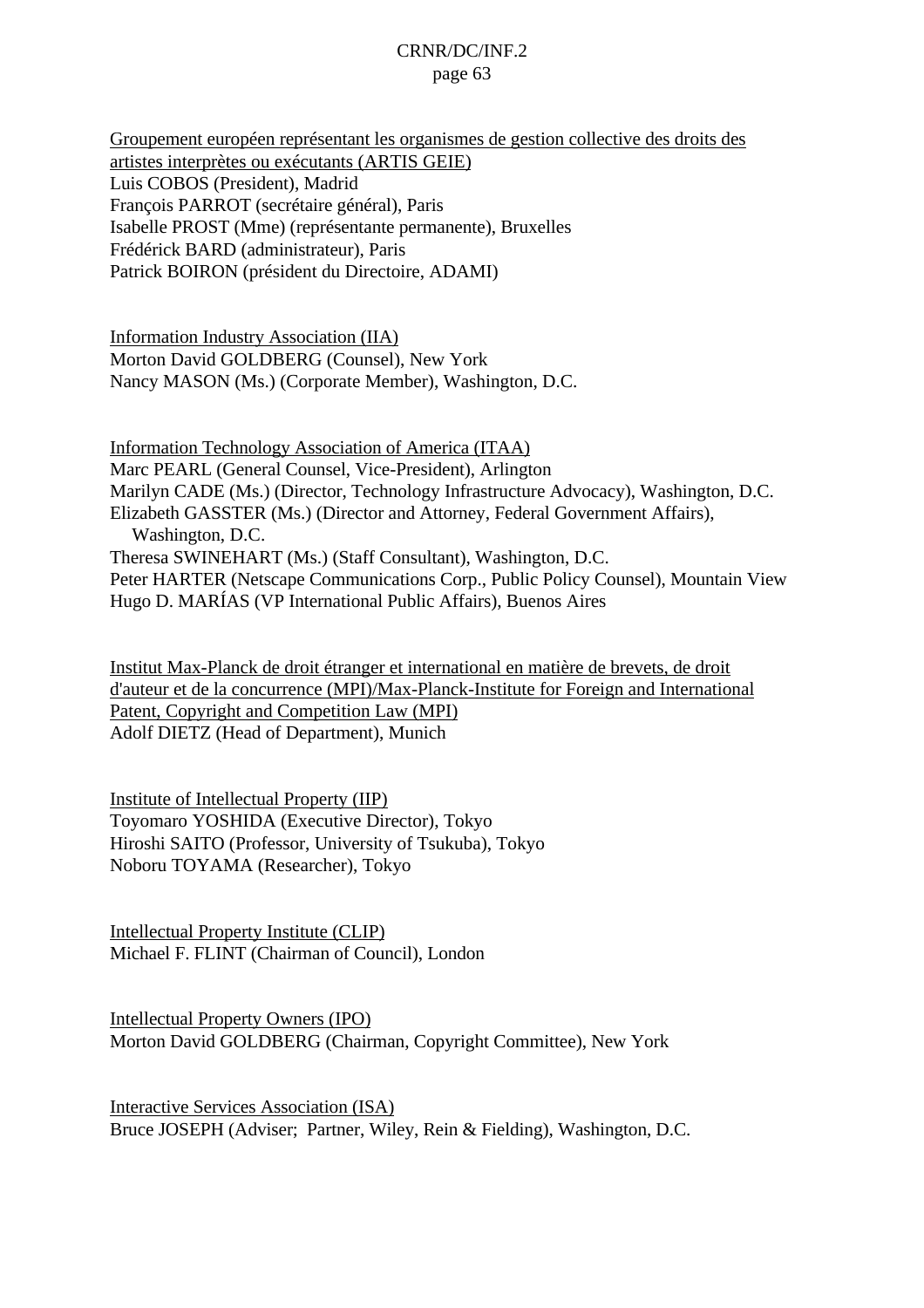International Affiliation of Writers Guilds (IAWG) Margaret CONE (Ms.) (Lawyer), Los Angeles Lynn ROTH (Ms.) (Board of Directors), Los Angeles

International Alliance of Orchestra Associations (IAOA) Anne-Marie BALET (Mme) (secrétaire général de l'Union des théâtres romands), Lausanne

International Intellectual Property Alliance (IIPA) Steven J. METALITZ (General Counsel), Washington, D.C.

Internationale des médias et du spectacle (MEI)/Media and Entertainment International (MEI) Jim WILSON (General Secretary), Brussels

Japan Compact Disk Rental Commerce Trade Association (JCD) Osamu WAKAMATSU (Managing Director), Tokyo Akiko TOMITA (Interpreter), Tokyo

Japan Electronic Industry Development Association (JEIDA) Takao MATSUDA (Vice-Chairman, Committee on Intellectual Property Right), Tokyo Masahiro KAMEI (Member, Committee on Intellectual Property Right), Kawasaki Osamu KIKUCHI (Member, Committee on Intellectual Property), Tokyo Yoshiaki TAKAHASHI (Member, Committee on Intellectual Property Right), Tokyo Hideo ISSHIKI (Manager, Committee on Intellectual Property), Tokyo Kaname MORI (Member, Committee on Intellectual Property Right), Tokyo Morihiro OKAMOTO (Member, Committee on Intellectual Property Right), Tokyo Masanobu KATOH (Advisor, Committee on Intellectual Property Right), Tokyo

National Association of Broadcasters (NAB) Benjamin F.P. IVINS (Assistant General Counsel), Washington, D.C.

National Music Publishers' Association (NMPA) Frank Sears RITTMAN (International Business Administrator), New York Jenny T. VACHER-DESVERNAIS (Mrs.) (Legal-Advisor)

North American National Broadcasters Association (NANBA) Erica REDLER (Ms.) (Senior Legal Counsel, Canadian Broadcasting Corporation, (CBC)), Ottawa Tony SCAPILLATI (Executive Director, Canadian Broadcasters Rights Agency), Toronto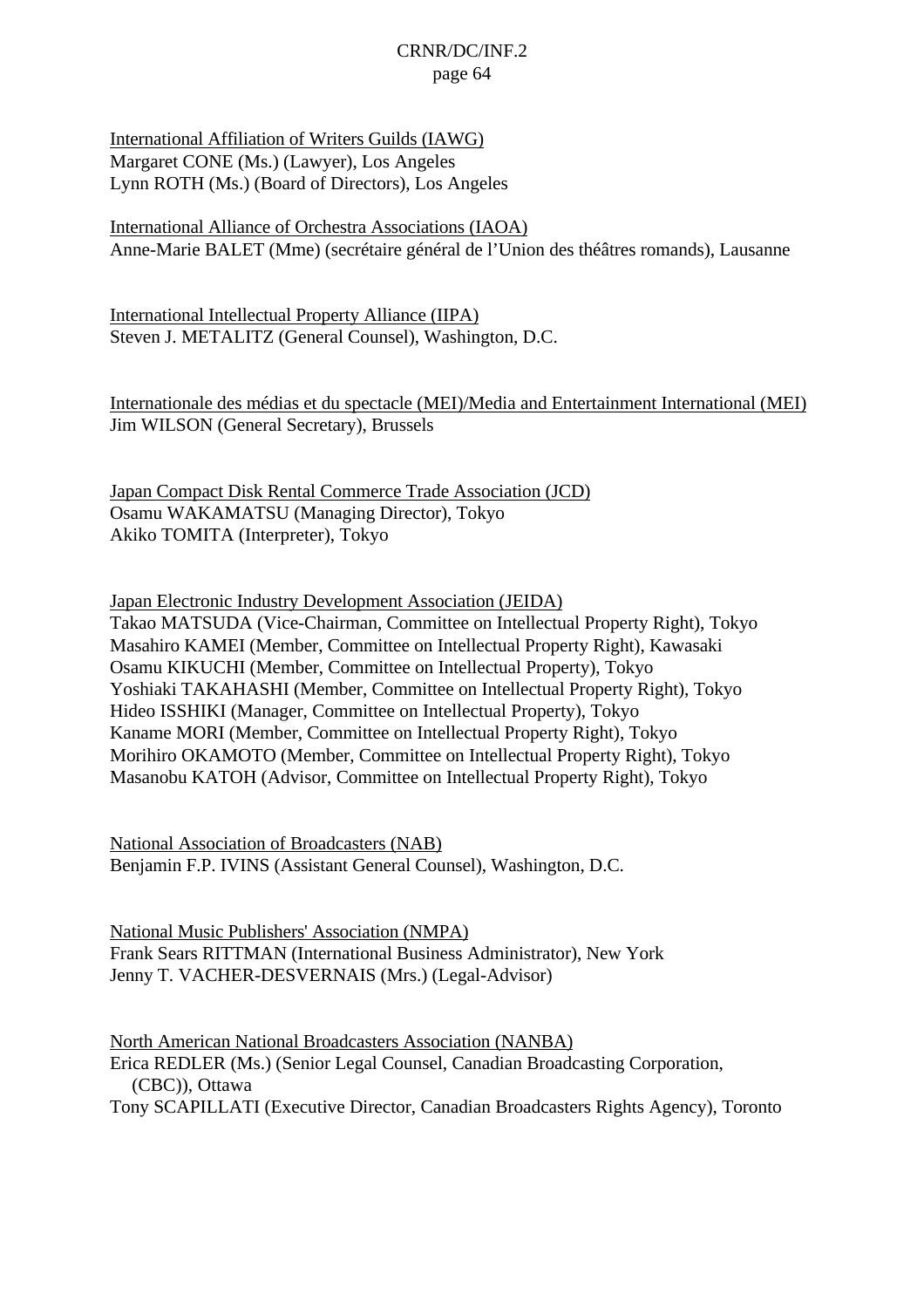Software Information Center (SOFTIC)

Ayano UCHIDA (Researcher, Research and Investigation Department), Tokyo Koki MORITANI (General Manager, Research and Investigation Department), Tokyo

Software Publishers Association (SPA) Mark TRAPHAGEN (Vice President and Counsel, Intellectual Property and Trade Policy), Washington, D.C.

Union de radiodiffusion Asie-Pacifique (ABU)/Asia-Pacific Broadcasting Union (ABU) Zhong Dong NIU (Principal Staff Member, Department of Law and Regulations, Ministry of Radio, TV and Film), Beijing

Union des radiodiffusions des Caraibes (CBU)/Caribbean Broadcasting Union (CBU) Patrick COZIER (Secretary General), St. Michael Leon MITCHEL (Managing Director), Kingston

Union des radiodiffusions et télévisions nationales d'Afrique (URTNA)/Union of National Radio and Television Organizations of Africa (URTNA) Madjiguène DIOUF-MBENGUE (Mme) (conseiller juridique de l'URTNA-Dakar), Dakar Hezekiel OIRA (Head, Legal Department, Kenya Broadcasting Corporation), Nairobi Thomas SONE (chef du Service juridique, Cameroun Radio Télévision), Yaoundé

Union européenne de radio-télévision (UER)/European Broadcasting Union (EBU) Werner RUMPHORST (Director, Legal Affairs), Geneva Britta KÜMMEL (Ms.) (Chairman, Copyright Group, Vice-Chairman, Legal Committee, Head, Copyright Office, Denmark Radio), Copenhagen Moira BURNETT (Ms.) (Legal Adviser, Department of Legal Affairs), Geneva

Union internationale des éditeurs (UIE)/International Publishers Association (IPA) J. Alexis KOUTCHOUMOW (secrétaire général), Genève Charles CLARK (General Counsel, (IPCC)), Genève Benoît MÜLLER (Legal Adviser), Genève Alexis LEFEBVRE (secrétaire, (STM))

United States Telephone Association (USTA) Larry CLINTON (Associate Vice-President for Large Company Affairs), Washington, D.C. Aubrey SARVIS (Vice-President), Washington, D.C. Karen POSSNER (Ms.) (Executive Director, Bellsouth Corporation), Washington, D.C.